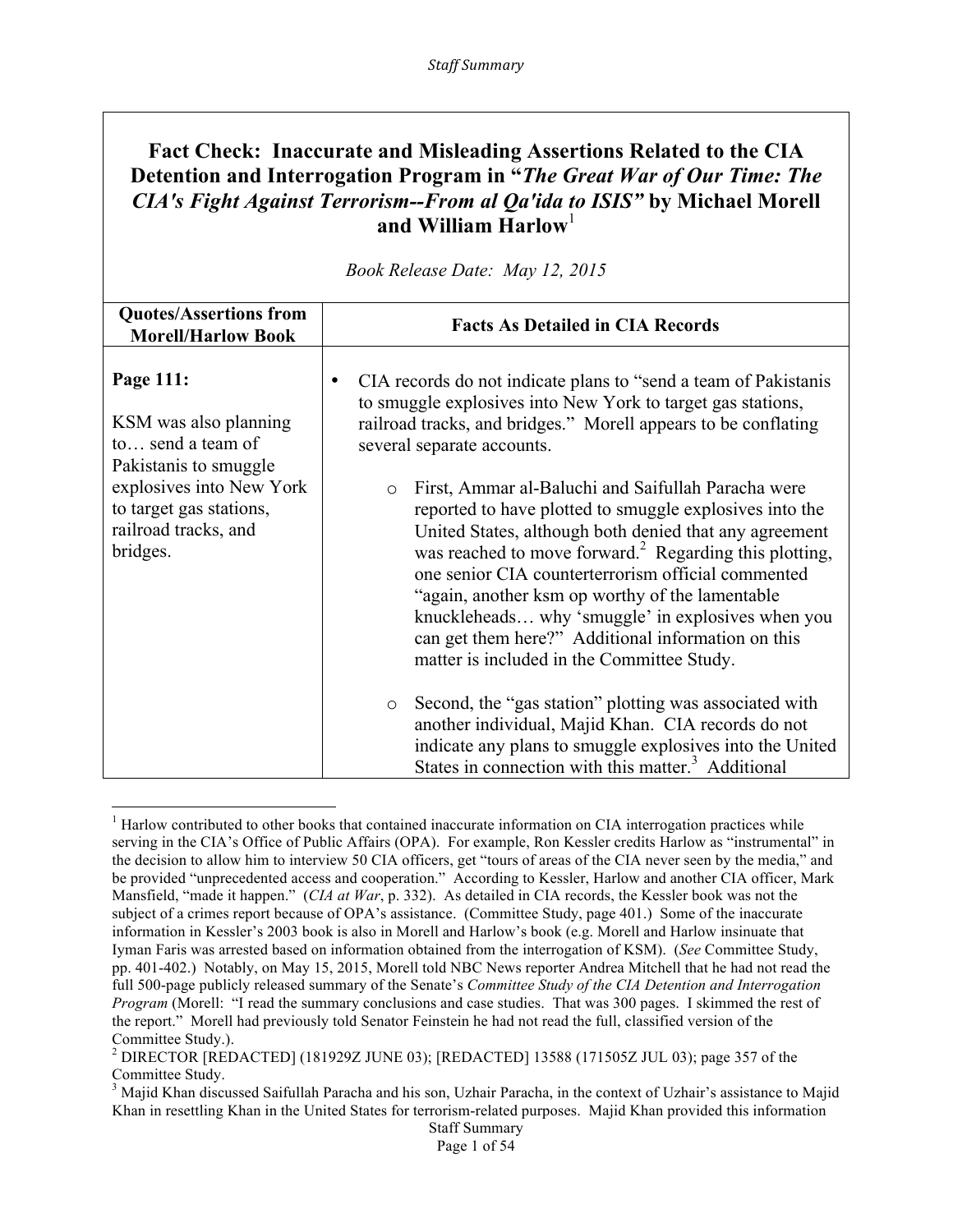|                                                        | information on this matter is included in the Committee<br>Study.                                                                                                                                                                                                                                                                                                                                                                                                                                                                                                                                                                                                                                                                                                                                                                                                                                                                                                                                                                                                                                                                                            |
|--------------------------------------------------------|--------------------------------------------------------------------------------------------------------------------------------------------------------------------------------------------------------------------------------------------------------------------------------------------------------------------------------------------------------------------------------------------------------------------------------------------------------------------------------------------------------------------------------------------------------------------------------------------------------------------------------------------------------------------------------------------------------------------------------------------------------------------------------------------------------------------------------------------------------------------------------------------------------------------------------------------------------------------------------------------------------------------------------------------------------------------------------------------------------------------------------------------------------------|
|                                                        | Third, reporting on discussions related to attacks on<br>$\circ$<br>railroad tracks and bridges was associated with another<br>individual, Iyman Faris, and was unrelated to any<br>purported plotting to smuggle explosives into the United<br>States. Faris was arrested in the United States, having<br>taken no action in furtherance of discussions he was<br>reported to have had with KSM about trains and bridges.<br>Faris abandoned as impossible plans to attack the<br>Brooklyn Bridge by loosening its bolts. <sup>4</sup> The<br>Interagency Intelligence Committee on Terrorism<br>assessed that the purported plan involved "methods that<br>appear to be unrealistic." <sup>5</sup> A senior CIA<br>counterterrorism official, who had previously served as<br>chief of the Bin Ladin Unit, commented that "if these<br>are the types of attacks ksm is planning, [KSM] was<br>more of a nuisnace [sic] than a threat," asking in a<br>separate email "did [KSM] think no one would see or<br>hear these yahoos trying to unscrew the bridge?" <sup>6</sup><br>Additional information on this matter is included in the<br>Committee Study. |
| Pages 246-247:                                         | Morell's and Harlow's description of "about a hundred" CIA<br>$\bullet$                                                                                                                                                                                                                                                                                                                                                                                                                                                                                                                                                                                                                                                                                                                                                                                                                                                                                                                                                                                                                                                                                      |
| The lawyer also explained<br>that only about a hundred | detainees perpetuates the CIA's efforts to minimize the<br>difference between external CIA representations and internal                                                                                                                                                                                                                                                                                                                                                                                                                                                                                                                                                                                                                                                                                                                                                                                                                                                                                                                                                                                                                                      |
| people had ever been                                   | CIA records. CIA records indicate that there were at least 119                                                                                                                                                                                                                                                                                                                                                                                                                                                                                                                                                                                                                                                                                                                                                                                                                                                                                                                                                                                                                                                                                               |
| detained by CIA and that                               | CIA detainees. In late 2008, the CIA attempted to determine                                                                                                                                                                                                                                                                                                                                                                                                                                                                                                                                                                                                                                                                                                                                                                                                                                                                                                                                                                                                                                                                                                  |
| of those, fewer than a third                           | the number of detainees held by the CIA and concluded that                                                                                                                                                                                                                                                                                                                                                                                                                                                                                                                                                                                                                                                                                                                                                                                                                                                                                                                                                                                                                                                                                                   |
| had been subjected to                                  | there had been at least $1127$ Then-Director Hayden nonetheless                                                                                                                                                                                                                                                                                                                                                                                                                                                                                                                                                                                                                                                                                                                                                                                                                                                                                                                                                                                                                                                                                              |
| enhanced techniques. He                                | instructed a CIA officer to devise a way to keep the number of                                                                                                                                                                                                                                                                                                                                                                                                                                                                                                                                                                                                                                                                                                                                                                                                                                                                                                                                                                                                                                                                                               |
| noted only three had been                              | CIA detainees at 98, the same number the CIA had previously                                                                                                                                                                                                                                                                                                                                                                                                                                                                                                                                                                                                                                                                                                                                                                                                                                                                                                                                                                                                                                                                                                  |
| waterboarded - the last                                | briefed to Congress. <sup>8</sup> In its June 2013 Response, led by Morell,                                                                                                                                                                                                                                                                                                                                                                                                                                                                                                                                                                                                                                                                                                                                                                                                                                                                                                                                                                                                                                                                                  |

while in foreign government custody. CIA Record: [REDACTED] 13890 [REDACTED]; page 355 of the Committee Study.

<u> 1989 - Andrea Santa Andrea Andrea Andrea Andrea Andrea Andrea Andrea Andrea Andrea Andrea Andrea Andrea Andr</u>

<sup>4</sup> ALEC [REDACTED] (261745Z MAR 03)

<sup>&</sup>lt;sup>5</sup> "Khalid Shaykh Muhammad's Threat Reporting – Precious Truths, Surrounded by a Bodyguard of Lies," IICT, April 3, 2003; page 284 of the Committee Study.

<sup>6</sup> Email from: [REDACTED]; to: [REDACTED], [REDACTED], [REDACTED], [REDACTED], [REDACTED]; subject: attacks in conus; date: March 25, 2003, at 6:19:18 AM; email from: [REDACTED]; to: [REDACTED], [REDACTED, [REDACTED], [REDACTED]; date: March 25, 2003, at 6:35:18 AM.<br><sup>7</sup> CIA-produced PowerPoint Slide, RDG Numbers, dated December 23, 2008.

<sup>&</sup>lt;sup>8</sup> Email from: [REDACTED]; to: [REDACTED] [himself]; subject; Meeting with DCIA; date: January 5, 2009. *See* page 15 of the Committee Study.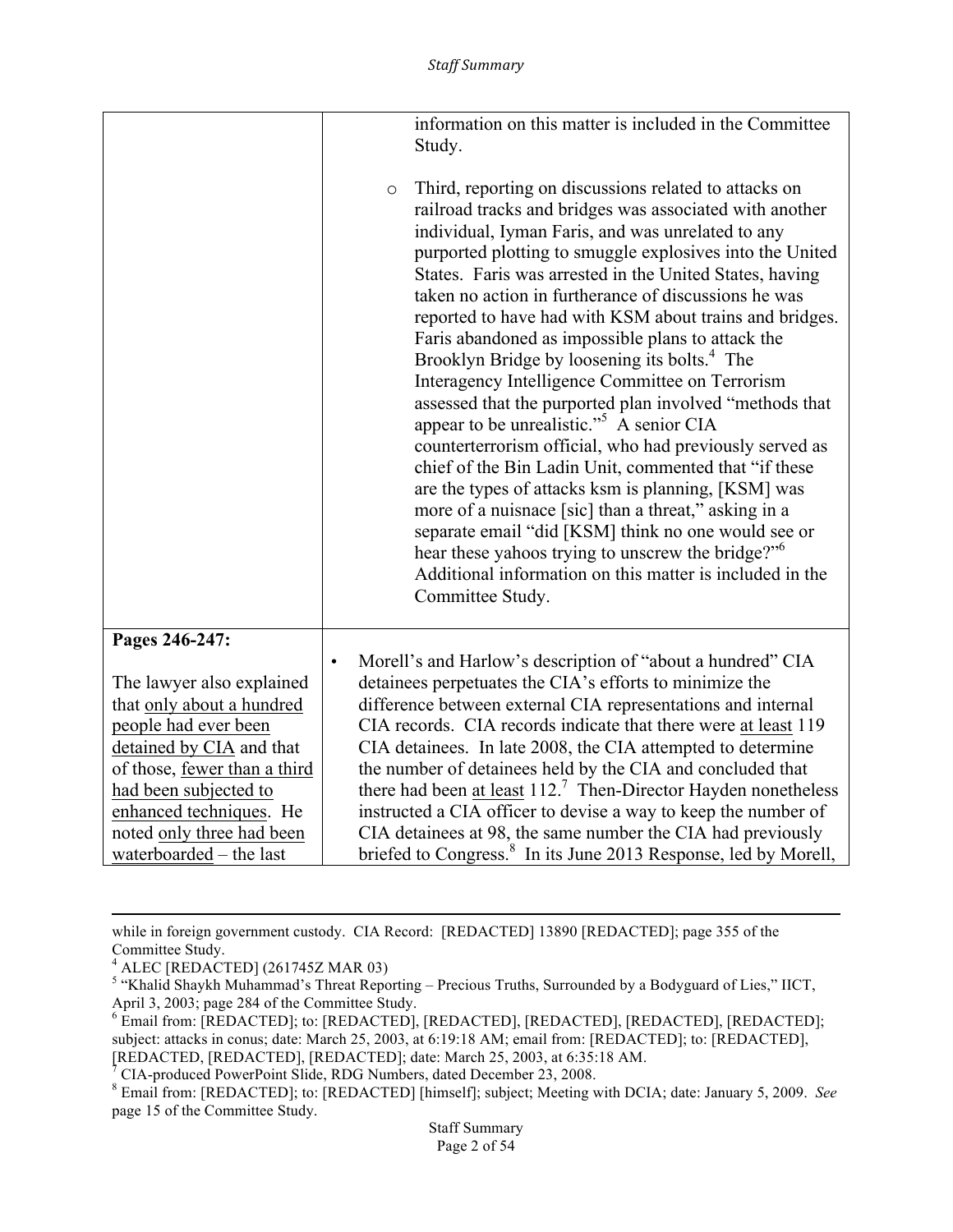| session having taken place<br>in 2003. He also told me<br>that the techniques were                                                                                                                                                                                                                                                                             |           | the CIA described the difference between 98 and 119 detainees<br>as not "substantively meaningful." <sup>9</sup>                                                                                                                                                                                                                                                                                                                                                                                                                                                                                                                                                                                                                                                                                                                                                                                                                                                       |
|----------------------------------------------------------------------------------------------------------------------------------------------------------------------------------------------------------------------------------------------------------------------------------------------------------------------------------------------------------------|-----------|------------------------------------------------------------------------------------------------------------------------------------------------------------------------------------------------------------------------------------------------------------------------------------------------------------------------------------------------------------------------------------------------------------------------------------------------------------------------------------------------------------------------------------------------------------------------------------------------------------------------------------------------------------------------------------------------------------------------------------------------------------------------------------------------------------------------------------------------------------------------------------------------------------------------------------------------------------------------|
| used for only a short time<br>on any detainee (a few<br>days to a few weeks early<br>in their multi-year-long                                                                                                                                                                                                                                                  | $\bullet$ | At least 39 CIA detainees were subjected to the CIA's enhanced<br>interrogation techniques, more than the "fewer than a third" of<br>"about a hundred" claimed by Morell and Harlow. <sup>10</sup>                                                                                                                                                                                                                                                                                                                                                                                                                                                                                                                                                                                                                                                                                                                                                                     |
| detentions.) And he noted<br>that by the time I was<br>being briefed, with hardly<br>any new senior terrorist<br>operatives being caught,<br>the remaining EITS were<br>barely in use at all. But<br>they could still be used if<br>we caught some senior al<br>Qa'ida associate with<br>knowledge of impending<br>attacks or Bin Ladin's<br>current location. | $\bullet$ | Morell and Harlow assert that "only three [CIA detainees] had<br>been waterboarded. In addition to the three CIA detainees<br>whose waterboarding has been acknowledged, however, a CIA<br>photograph shows a waterboard at detention site COBALT,<br>where no documented waterboarding took place. The<br>photograph shows the waterboard surrounded by buckets, with a<br>bottle of unknown pink solution (filled two thirds of the way to<br>the top) and a watering can resting on the wooden beams of the<br>waterboard. In meetings between Committee Staff and the CIA<br>in the summer of 2013, the CIA was unable to explain the<br>details of the photograph, to include the buckets, solution, and<br>watering can, as well as the waterboard's presence at<br>COBALT. <sup>11</sup> CIA records also indicate that some CIA<br>personnel described the water dousing of at least one detainee<br>as "indistinguishable from the waterboard." <sup>12</sup> |
|                                                                                                                                                                                                                                                                                                                                                                | $\bullet$ | The Morell/Harlow claim that "the techniques were used for<br>only a short time on any detainee (a few days to a few weeks<br>early in their multi-year-long detentions)" is inaccurate with<br>regard to multiple CIA detainees. The CIA frequently used, or<br>suspended and then resumed, the CIA's enhanced interrogation<br>techniques over a period of more than "a few weeks." For<br>example, the last CIA detainee, Muhammad Rahim, was<br>subjected to eight separate sleep deprivation periods between<br>July 21, 2007, and November 8, 2007. During this period, he<br>was also subjected to attention grasps, facial holds, abdominal<br>slaps, and the facial slap. <sup>13</sup>                                                                                                                                                                                                                                                                       |
|                                                                                                                                                                                                                                                                                                                                                                | ٠         | The Morell/Harlow claim that, at the time of the July 2006<br>briefing, the CIA's enhanced interrogation techniques "could<br>still be used" is inaccurate. The use of the techniques had been<br>suspended after passage of the Detainee Treatment Act and, in<br>June 2006, the U.S. Supreme Court case of <i>Hamdan v</i> .                                                                                                                                                                                                                                                                                                                                                                                                                                                                                                                                                                                                                                         |

<sup>&</sup>lt;u> 1989 - Johann Stein, fransk politik (d. 1989)</u>

<sup>&</sup>lt;sup>9</sup> Page 51 of the CIA Response. *See* pages 14-15 of the Committee Study.<br><sup>10</sup> *See* page 101 of the Committee Study.<br><sup>11</sup> *See* page 51 of the Committee Study.<br><sup>12</sup> Email from: [REDACTED], using [REDACTED], [REDACTED] a

<sup>[</sup>REDACTED]; subject: Al-Hawsawi Incident; date: November 21, 2003; page 106 of the Committee Study. <sup>13</sup> *See* pages 164-166 of the Committee Study.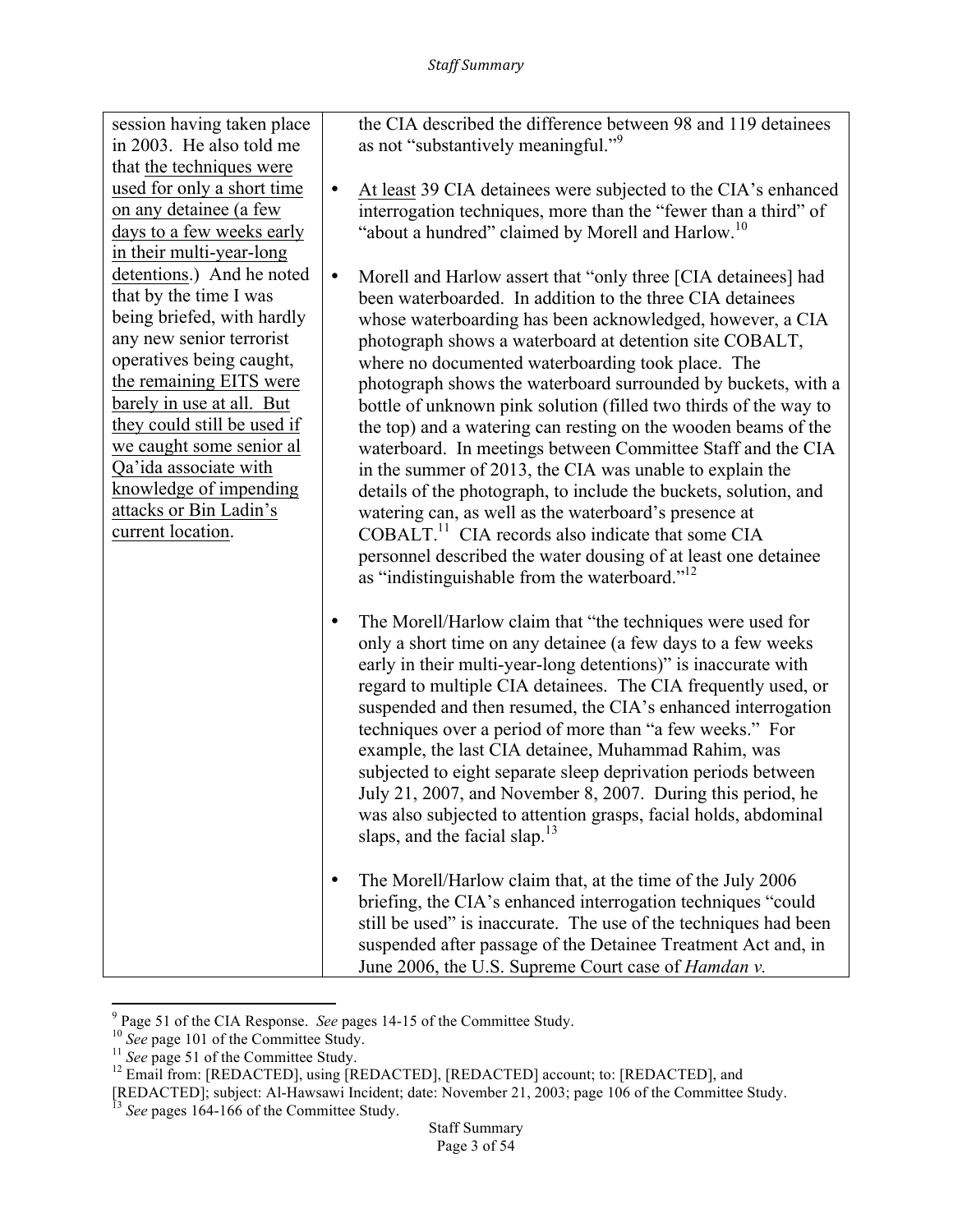|                                                                                                                                                                                                                                                                                                                                                                                                                                                                                                                                                                                                                                                                                                                                                                 | <i>Rumsfeld</i> prompted the Department of Justice's Office of Legal<br>Counsel to withdraw a memorandum on the impact of the<br>Detainee Treatment Act on the techniques. The Administration<br>determined that it needed new legislation to support the<br>continued use of the CIA's enhanced interrogation techniques. <sup>14</sup>                                                                                                                               |
|-----------------------------------------------------------------------------------------------------------------------------------------------------------------------------------------------------------------------------------------------------------------------------------------------------------------------------------------------------------------------------------------------------------------------------------------------------------------------------------------------------------------------------------------------------------------------------------------------------------------------------------------------------------------------------------------------------------------------------------------------------------------|------------------------------------------------------------------------------------------------------------------------------------------------------------------------------------------------------------------------------------------------------------------------------------------------------------------------------------------------------------------------------------------------------------------------------------------------------------------------|
| Page 252:                                                                                                                                                                                                                                                                                                                                                                                                                                                                                                                                                                                                                                                                                                                                                       |                                                                                                                                                                                                                                                                                                                                                                                                                                                                        |
| Hayden gave the<br>president-elect and his<br>team their first in-depth<br>briefing on enhanced<br>interrogation techniques.<br>Hayden, hoping that the<br>session would ease the<br>president-elect's<br>opposition to the program,<br>explained that there was<br>much misinformation<br>about these techniques.<br>Hayden stressed the<br>valuable intelligence<br>gained by the program and<br>emphasized that only six<br>enhanced techniques were<br>available for use; he also<br>emphasized that those still<br>authorized, like the<br>original list of ten, had<br>been deemed by the<br>Department of Justice not<br>to be torture. To make the<br>point he demonstrated one<br>of them, the open-hand<br>facial slap, on Deputy<br>DNI David Shedd. | As detailed in CIA records and detailed in the Committee<br>$\bullet$<br>Study, President-elect Obama and his national security team<br>were provided extensive inaccurate information about the CIA's<br>enhanced interrogation techniques, particularly with regard to<br>their effectiveness. <sup>15</sup><br>The facial slap, like other CIA enhanced interrogation<br>$\bullet$<br>techniques, was used repeatedly, and in combination with other<br>techniques. |
|                                                                                                                                                                                                                                                                                                                                                                                                                                                                                                                                                                                                                                                                                                                                                                 |                                                                                                                                                                                                                                                                                                                                                                                                                                                                        |
| Page 257:                                                                                                                                                                                                                                                                                                                                                                                                                                                                                                                                                                                                                                                                                                                                                       | • The information conveyed by the Morell/Harlow book is                                                                                                                                                                                                                                                                                                                                                                                                                |
| [T] he committee still<br>could have asked                                                                                                                                                                                                                                                                                                                                                                                                                                                                                                                                                                                                                                                                                                                      | incorrect. The Committee completed its primary research and<br>drafting of the more 6,000-pages prior to the conclusion of the                                                                                                                                                                                                                                                                                                                                         |

<sup>&</sup>lt;sup>14</sup> Email from: [REDACTED]; to: [REDACTED]; cc: [REDACTED], John Rizzo; subject: FW: Summary of Hamdan Decision; date: June 30, 2006, at 4:44 PM; Department of Justice Office of Professional Responsibility; Report, Investigation into the Office of Legal Counsel's Memoranda Concerning Issues Relating to the Central Intelligence Agency's Use of 'Enhanced Interrogation Techniques' on Suspected Terrorists, July 29, 2009; page 428 of the Committee Study.

<sup>&</sup>lt;sup>15</sup> See page 171 of the Committee Study.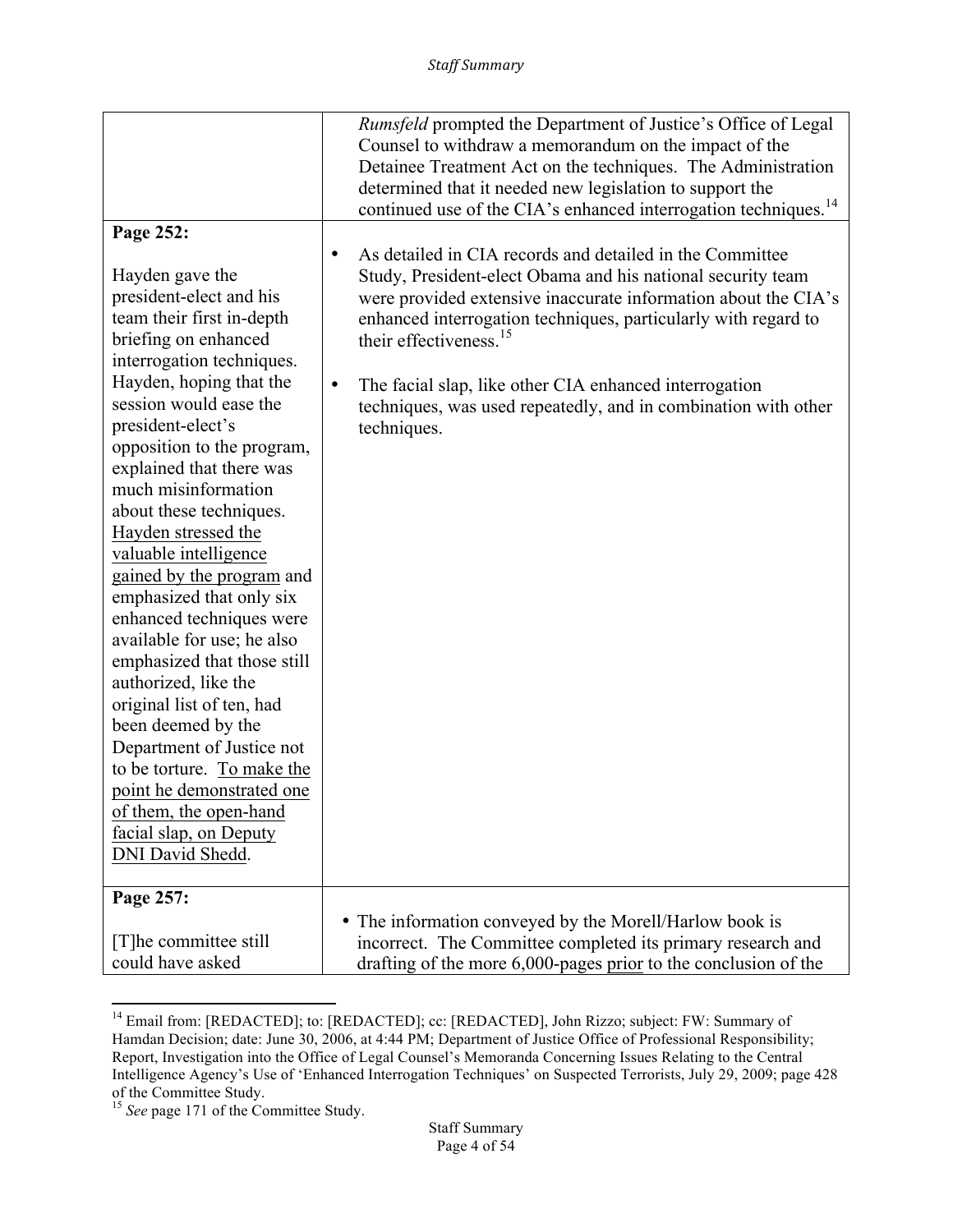| employees to voluntarily<br>appear for interviews, and<br>could have done the same<br>with former officials,<br>including Directors Tenet,<br>Goss, and Hayden. But<br>the committee never asked<br>in either case, and it never<br>asked to speak with<br>employees after the DOJ<br>investigation was<br>completed - well before<br>the committee's work was<br>done. | DOJ investigation into possible illegal CIA activities. Drafts of<br>the report began being provided to the full Committee in<br>October 2011, and continued through the fall of 2012. The<br>Department of Justice did not conclude its investigation into<br>CIA wrongdoing until August 30, 2012. <sup>16</sup><br>$\bullet$<br>The Committee Study documents how the Committee had<br>already been provided extensive information about the program<br>from the leadership of the CIA, including testimony from<br>Directors Goss and Hayden. For example, Director Hayden's<br>April 12, 2007, testimony is documented in Appendix 3, on<br>pages 462-499 of the Committee Study. The CIA was then<br>allowed to take more than six months in late 2012 and 2013 to<br>complete a review of the 6,300-page Study and raise any |
|-------------------------------------------------------------------------------------------------------------------------------------------------------------------------------------------------------------------------------------------------------------------------------------------------------------------------------------------------------------------------|-------------------------------------------------------------------------------------------------------------------------------------------------------------------------------------------------------------------------------------------------------------------------------------------------------------------------------------------------------------------------------------------------------------------------------------------------------------------------------------------------------------------------------------------------------------------------------------------------------------------------------------------------------------------------------------------------------------------------------------------------------------------------------------------------------------------------------------|
|                                                                                                                                                                                                                                                                                                                                                                         | objections. During this process the CIA contacted various<br>current and former CIA personnel for comment, including<br>Director Hayden. The CIA leadership thus had ample<br>opportunities to convey to the Committee its perspective.                                                                                                                                                                                                                                                                                                                                                                                                                                                                                                                                                                                             |
|                                                                                                                                                                                                                                                                                                                                                                         | As CIA records reveal, much of the information conveyed by<br>٠<br>the CIA to the Committee about the program during its<br>operation was inaccurate. After the program ended, the CIA<br>continued to relay inaccurate information about the program,<br>including in the CIA's June 2013 Response that was led by<br>Morell. When, in response to Committee inquiries, the CIA<br>prepared responses acknowledging and correcting inaccurate<br>representations, the CIA ultimately did not deliver those<br>responses to the Committee.                                                                                                                                                                                                                                                                                          |
|                                                                                                                                                                                                                                                                                                                                                                         | Feinstein Press Releases on Topic:                                                                                                                                                                                                                                                                                                                                                                                                                                                                                                                                                                                                                                                                                                                                                                                                  |
|                                                                                                                                                                                                                                                                                                                                                                         | http://www.feinstein.senate.gov/public/index.cfm/press-<br>releases?ID=6a8f9372-a8a4-425c-9f79-32f30a9dd4f9                                                                                                                                                                                                                                                                                                                                                                                                                                                                                                                                                                                                                                                                                                                         |
|                                                                                                                                                                                                                                                                                                                                                                         | http://www.feinstein.senate.gov/public/index.cfm/files/s<br>erve?File $id = c8983c02-ba28-4ddd-8e03-$<br>e9aac5b3b796&SK=680EEE139651482306BC38FF4A<br>905AB0                                                                                                                                                                                                                                                                                                                                                                                                                                                                                                                                                                                                                                                                       |
|                                                                                                                                                                                                                                                                                                                                                                         | http://www.feinstein.senate.gov/public/index.cfm/files/s<br>erve?File id=7eb4b619-9244-44b0-b4bb-<br>2cc6b15db025&SK=2DEA6A271F3B8CA804AAE472<br><b>BD5B53EE</b>                                                                                                                                                                                                                                                                                                                                                                                                                                                                                                                                                                                                                                                                    |

 <sup>16</sup> http://www.justice.gov/opa/pr/statement-attorney-general-eric-holder-closure-investigation-interrogation-certaindetainees

<sup>&</sup>lt;sup>17</sup> See page 454 of the Committee Study.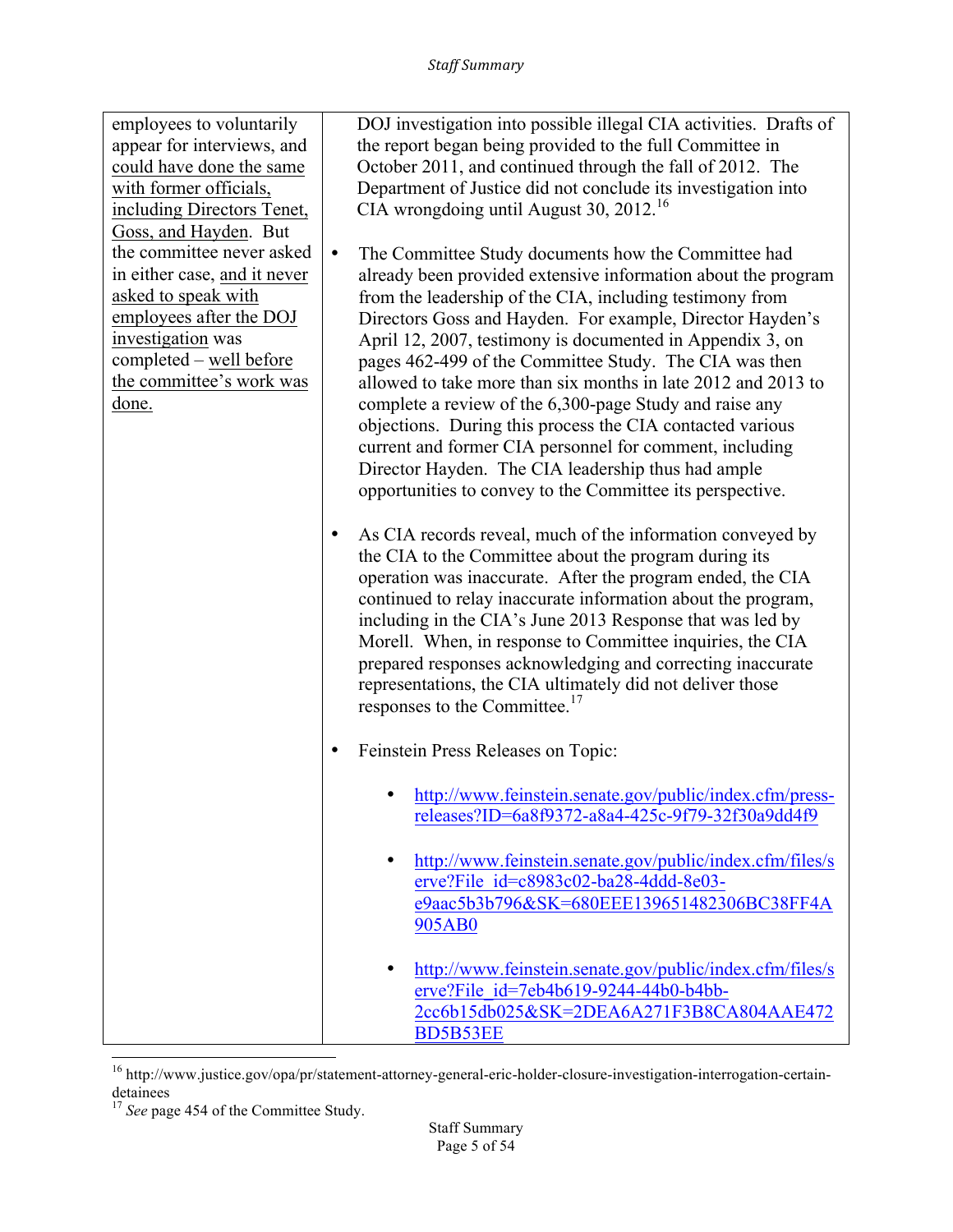|                                                                                                                                                                                                                                                                                                                                                                                                                                                  | <b>DOJ Press Release:</b><br>http://www.justice.gov/opa/pr/statement-attorney-<br>general-eric-holder-closure-investigation-interrogation-<br>certain-detainees                                                                                                                                                                                                                                                                                                                                                                                                                                                                                                                                                                                                                                                                                                                 |
|--------------------------------------------------------------------------------------------------------------------------------------------------------------------------------------------------------------------------------------------------------------------------------------------------------------------------------------------------------------------------------------------------------------------------------------------------|---------------------------------------------------------------------------------------------------------------------------------------------------------------------------------------------------------------------------------------------------------------------------------------------------------------------------------------------------------------------------------------------------------------------------------------------------------------------------------------------------------------------------------------------------------------------------------------------------------------------------------------------------------------------------------------------------------------------------------------------------------------------------------------------------------------------------------------------------------------------------------|
| Page 257:<br>The Republican minority<br>on the committee,<br>believing a thorough and<br>fair review could not be<br>done without interviews,<br>in late December pulled its<br>staff off the review team.<br>None of this did anything<br>to dissuade the majority,<br>and the committee's<br>investigation continued.<br>The study, at that point,<br>ceased to be a committee<br>effort; it was now only a<br>Democratic majority<br>effort." | The information conveyed by the Morell/Harlow book is<br>incorrect. The Republican minority withdrew from the<br>Committee Study on September 25, 2009, not December 2009.<br>The December 13, 2012, 9-6 vote that approved the $6,300$ -page<br>$\bullet$<br>Committee Study was bipartisan, with Republican Senator<br>Olympia Snowe voting in favor. <sup>18</sup> In addition, Senator John<br>McCain, an ex officio member of the Committee, voiced<br>support for the Committee Study and documented this support<br>in writing at the time of the vote. <sup>19</sup>                                                                                                                                                                                                                                                                                                    |
| Page 258:<br>When EITs were first<br>employed in the field, CIA<br>officers decided it would<br>be a good idea to<br>videotape them. This was<br>done in large part for<br>defensive purposes. Abu<br>Zubaydah had been badly<br>injured during his capture;<br>if he died in captivity, our<br>officers would want clear<br>evidence that CIA had not<br>killed him.                                                                            | The information conveyed by the Morell/Harlow book is<br>٠<br>inconsistent with CIA records and testimony provided to the<br>Committee after the CIA destroyed the interrogation videotapes.<br>The danger to Abu Zubaydah was not CIA "captivity." After<br>$\bullet$<br>being held in solitude for 47-days, the CIA determined that Abu<br>Zubaydah's August 2002 interrogation would take<br>"precedence" over his medical care. <sup>20</sup> One email stated: "We<br>are currently providing absolute minimum wound care (as<br>evidenced by the steady deterioration of the wound), [Abu<br>Zubaydah] has no opportunity to practice any form of hygienic<br>self care (he's filthy), the physical nature of his phase [of the<br>interrogation] dictates multiple physical stresses (his reaction to<br>today's activity is I believe the culprit for the superior edge |

<sup>&</sup>lt;sup>18</sup> This information has been publicly available. For example, see http://www.reuters.com/article/2012/12/14/us-

usa-interrogations-idUSBRE8BD01420121214<br><sup>19</sup> http://www.mccain.senate.gov/public/index.cfm/2012/12/post-95e0a445-d569-80f9-f216-89ec7a7b6928<br><sup>20</sup> ALEC [REDACTED] (182321Z JUL 02); page 111 of the Committee Study.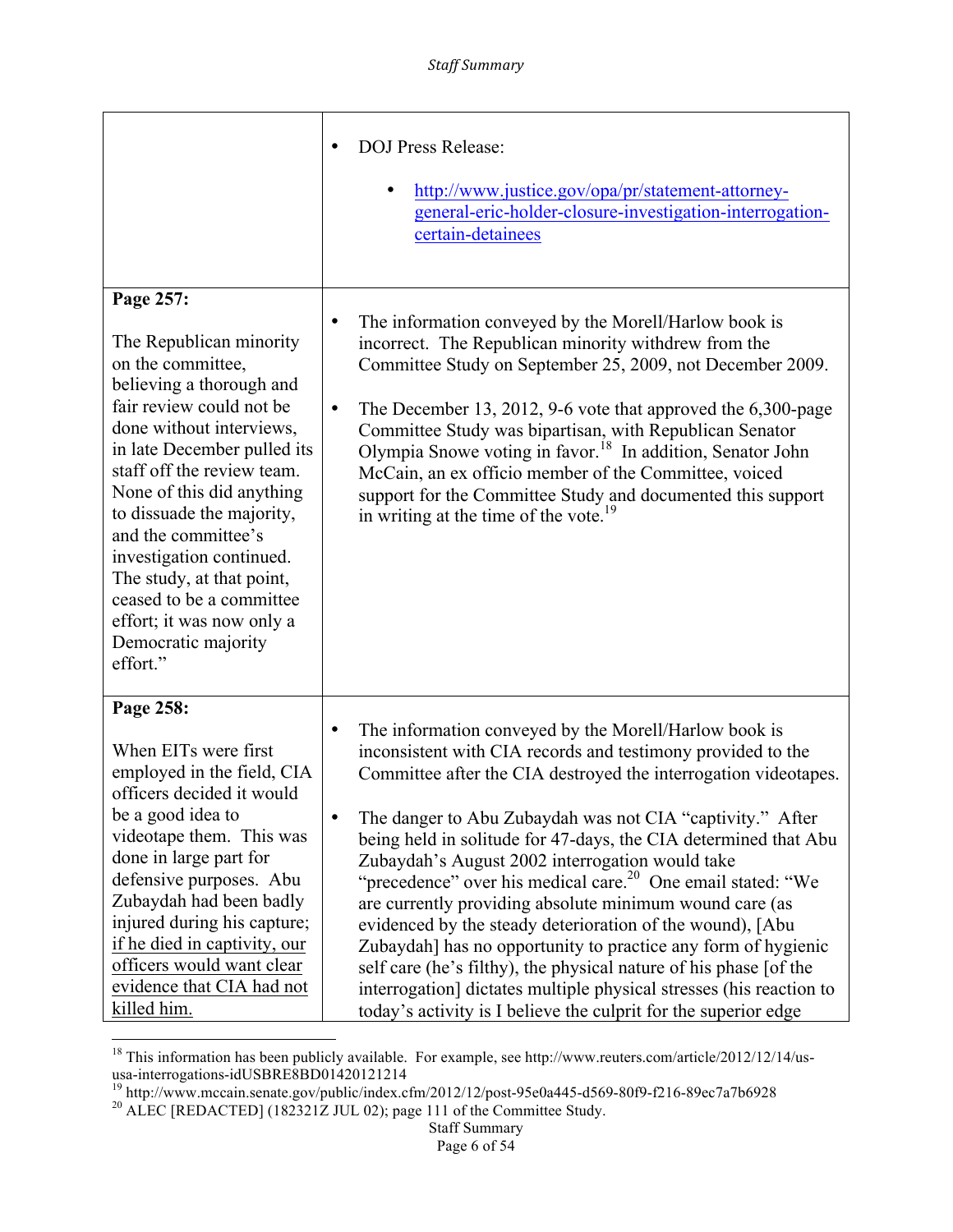|                                  | separation), and nutrition is bare bones (six cans of ensure<br>daily)." $^{21}$<br>Furthermore, as described below, on at least one occasion Abu<br>٠<br>Zubaydah lost consciousness during waterboarding and had to<br>be revived. This incident was described in emails, but not in<br>CIA cables. When two CIA Headquarters officers compared<br>the Abu Zubaydah interrogation videotapes to the cable record,<br>neither commented on this incident. A review of the catalog of<br>videotapes found that recordings of a 21-hour period, which<br>included two waterboarding sessions, were missing. <sup>22</sup> In other<br>words, if the incident in which Abu Zubaydah lost<br>consciousness during waterboarding was recorded on videotape,<br>the relevant section of the tape was destroyed prior to Jose<br>Rodriguez's actions to destroy all of the videotapes in 2005. |
|----------------------------------|------------------------------------------------------------------------------------------------------------------------------------------------------------------------------------------------------------------------------------------------------------------------------------------------------------------------------------------------------------------------------------------------------------------------------------------------------------------------------------------------------------------------------------------------------------------------------------------------------------------------------------------------------------------------------------------------------------------------------------------------------------------------------------------------------------------------------------------------------------------------------------------|
| Pages 258-259:                   | The information conveyed by the Morell/Harlow book is                                                                                                                                                                                                                                                                                                                                                                                                                                                                                                                                                                                                                                                                                                                                                                                                                                    |
| The staff in the                 | $\bullet$                                                                                                                                                                                                                                                                                                                                                                                                                                                                                                                                                                                                                                                                                                                                                                                                                                                                                |
| <b>Counterterrorism Center</b>   | inaccurate or incomplete with regard to both the motives for                                                                                                                                                                                                                                                                                                                                                                                                                                                                                                                                                                                                                                                                                                                                                                                                                             |
| and their bosses in the          | destroying the videotapes, and the CIA personnel who                                                                                                                                                                                                                                                                                                                                                                                                                                                                                                                                                                                                                                                                                                                                                                                                                                     |
| Directorate of Operations        | advocated for the destruction.                                                                                                                                                                                                                                                                                                                                                                                                                                                                                                                                                                                                                                                                                                                                                                                                                                                           |
| were in favor of                 | In October 2005, a congressional proposal to establish a                                                                                                                                                                                                                                                                                                                                                                                                                                                                                                                                                                                                                                                                                                                                                                                                                                 |
| $d$ destroying the tapes $-$ but | $\bullet$                                                                                                                                                                                                                                                                                                                                                                                                                                                                                                                                                                                                                                                                                                                                                                                                                                                                                |
| lawyers at CIA and White         | commission to investigate U.S. detention policies and                                                                                                                                                                                                                                                                                                                                                                                                                                                                                                                                                                                                                                                                                                                                                                                                                                    |
| House as well as other           | allegations of detainee abuse led to concern at the CIA that such                                                                                                                                                                                                                                                                                                                                                                                                                                                                                                                                                                                                                                                                                                                                                                                                                        |
| senior officials (eventually     | a commission would lead to the discovery of the videotapes.                                                                                                                                                                                                                                                                                                                                                                                                                                                                                                                                                                                                                                                                                                                                                                                                                              |
| including CIA director           | That concern prompted renewed interest at the CIA, including                                                                                                                                                                                                                                                                                                                                                                                                                                                                                                                                                                                                                                                                                                                                                                                                                             |
| Porter Goss and Director         | from senior attorneys, to destroy the videotapes. On October                                                                                                                                                                                                                                                                                                                                                                                                                                                                                                                                                                                                                                                                                                                                                                                                                             |
| of National Intelligence         | 31, 2005, John Rizzo wrote an email stating that "Sen. Levin's                                                                                                                                                                                                                                                                                                                                                                                                                                                                                                                                                                                                                                                                                                                                                                                                                           |
| John Negroponte) said,           | legislative proposal for a 9/11-type outside Commission to be                                                                                                                                                                                                                                                                                                                                                                                                                                                                                                                                                                                                                                                                                                                                                                                                                            |
| "Not so fast." This              | established on detainees seems to be gaining some traction,                                                                                                                                                                                                                                                                                                                                                                                                                                                                                                                                                                                                                                                                                                                                                                                                                              |
| became a source of               | which obviously would serve to surface the tapes' existence."                                                                                                                                                                                                                                                                                                                                                                                                                                                                                                                                                                                                                                                                                                                                                                                                                            |
| frustration and concern for      | Rizzo then added that "I think I need to be the skunk at the                                                                                                                                                                                                                                                                                                                                                                                                                                                                                                                                                                                                                                                                                                                                                                                                                             |
| a couple of years. CTC           | party again and see if the Director is willing to let us try one                                                                                                                                                                                                                                                                                                                                                                                                                                                                                                                                                                                                                                                                                                                                                                                                                         |
| was worried because the          | more time to get the right people downtown on board with the                                                                                                                                                                                                                                                                                                                                                                                                                                                                                                                                                                                                                                                                                                                                                                                                                             |
| faces of Agency officers         | notion of our [sic] destroying the tapes." Another senior                                                                                                                                                                                                                                                                                                                                                                                                                                                                                                                                                                                                                                                                                                                                                                                                                                |
| were shown on the tapes;         | attorney, who had viewed the videotapes, responded, "You are                                                                                                                                                                                                                                                                                                                                                                                                                                                                                                                                                                                                                                                                                                                                                                                                                             |
| if the tapes ever leaked or      | correct. The sooner we resolve this the better." [REDACTED]                                                                                                                                                                                                                                                                                                                                                                                                                                                                                                                                                                                                                                                                                                                                                                                                                              |
| were ever released, those        | of CTC Legal, also agreed that, "[a]pproaching the DCIA is a                                                                                                                                                                                                                                                                                                                                                                                                                                                                                                                                                                                                                                                                                                                                                                                                                             |
| officers' personal security      | good idea," adding, "[c]ommisions tend to make very broad                                                                                                                                                                                                                                                                                                                                                                                                                                                                                                                                                                                                                                                                                                                                                                                                                                |
| could be in jeopardy.            | document production demands, which might call for these                                                                                                                                                                                                                                                                                                                                                                                                                                                                                                                                                                                                                                                                                                                                                                                                                                  |

<sup>&</sup>lt;sup>21</sup> See email from: [REDACTED]; to: [REDACTED] and [REDACTED]; subject: 15 Aug Clinical; date: August 15, 2002, at 06:54 AM; page 111 of the Committee Study.<br><sup>22</sup> CIA Inspector General's Special Review on Counterterrorism Detention and Interrogation Activities issued on

May 7, 2004.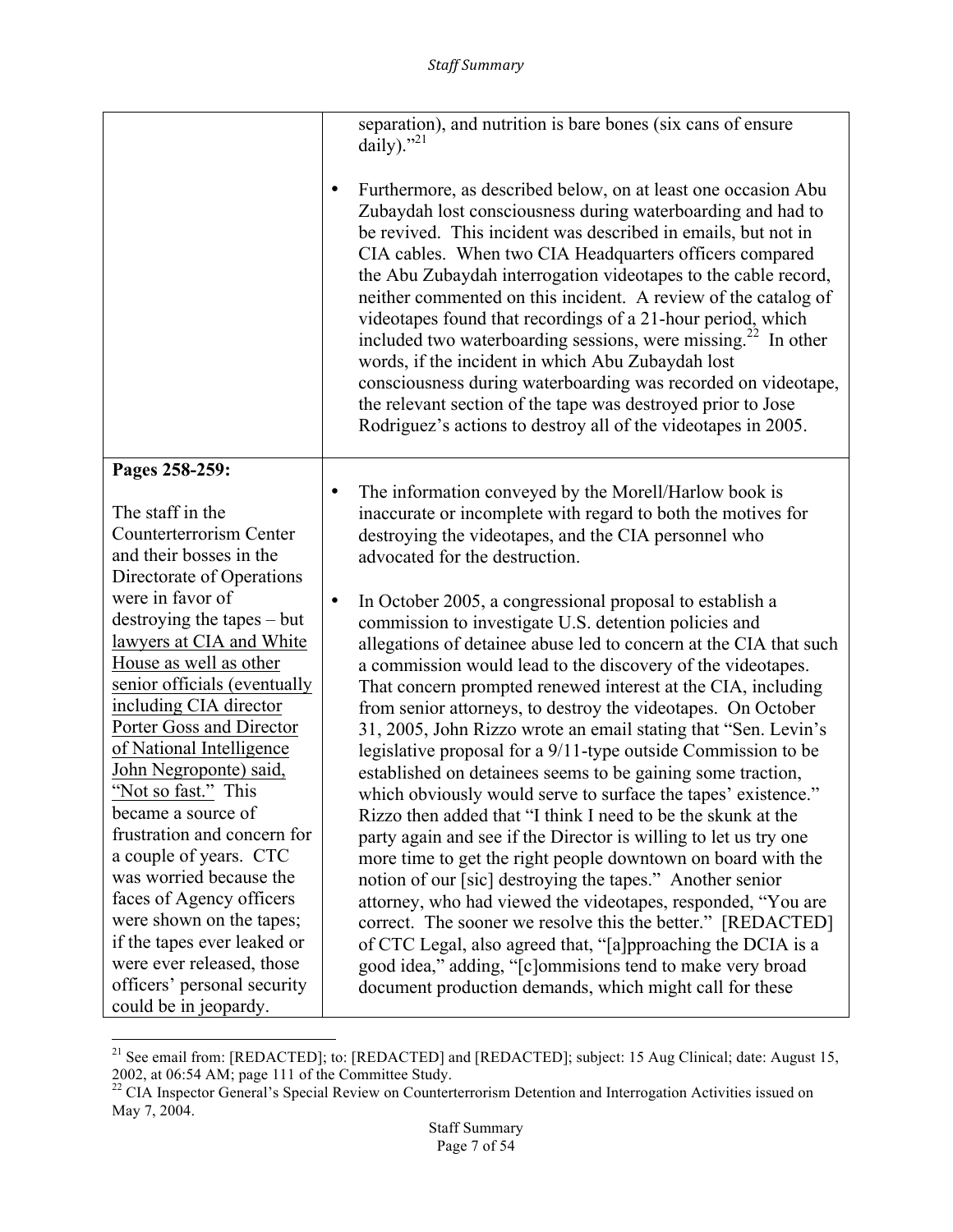Also, during this time ugly images from Abu Ghraib prison made their way into the news. Although there was no similarity between the actions of rogue army reservists in Iraq and those of CIA officers employing fully authorized interrogation techniques on a handful of known terrorists, the distinction would be lost if the CIA images became public. There was no doubt that waterboarding did not make a pretty picture, and publication of those images would have had a devastating effect on CIA, damaged the reputation of the United States abroad, and undermined the security of US officials serving abroad. Frustrated by the lack of action, on November 8, 2005, Jose Rodriguez, the head of CIA's operational arm, the National Clandestine Service, took it upon himself to order that the tapes be destroyed. Two Agency lawyers had told him that there were no legal obstacles to doing so and that whether he did or not was a policy call. So, despite the opposition from his superiors – Goss and Negroponte – and from the senior lawyer at CIA and senior lawyers at

videotapes that should have been destroyed in the normal course of business 2 years ago."23 The videotapes were destroyed shortly thereafter.

- Morell's failure to acknowledge the direct role of CIA attorneys in advocating for the destruction of the videotapes raises questions about his role in assessing the actions of Rodriguez (described on pages 259-260 of Morell's book).
- There were numerous similarities between the images from Abu Ghraib and the application of the CIA's enhanced interrogation techniques, for example the extensive use of nudity.

 <sup>23</sup> *See* email from John A. Rizzo; to: [REDACTED], [REDACTED], [REDACTED], [REDACTED], [REDACTED], [REDACTED]; subject: Re: principals want PR plan to publicly roll the CTC program in some fashion; date: October 31, 2005, at 10:37 AM, and other emails; pages 443-444 of the Committee Study.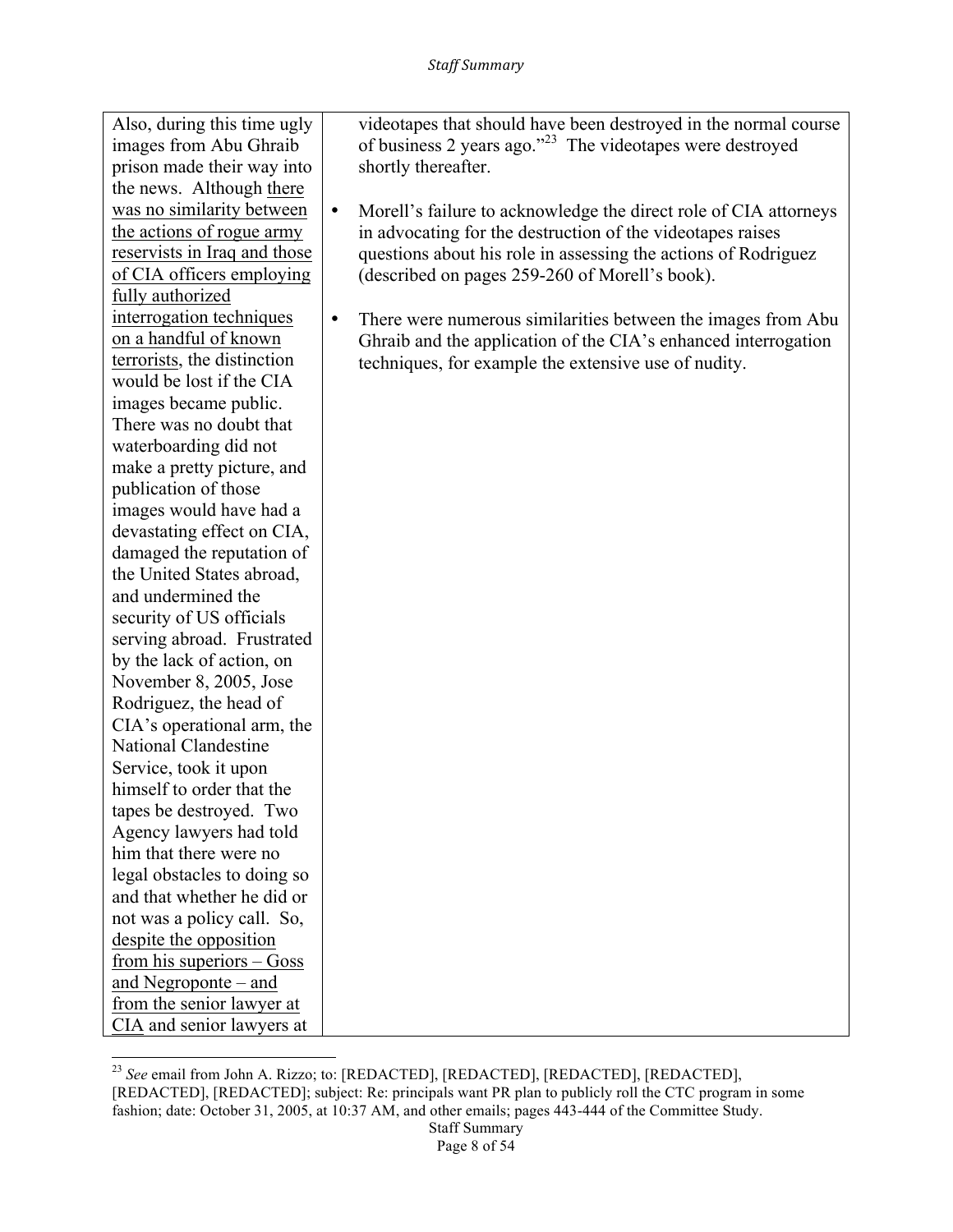| the White House,<br>Rodriguez ordered the<br>destruction and then told<br>the chain of command."                                                                                                                                                                                                                                                                                                                              |                                                                                                                                                                                                                                                                                                                                                                                                                                                                                                                                                                                                                                                                    |
|-------------------------------------------------------------------------------------------------------------------------------------------------------------------------------------------------------------------------------------------------------------------------------------------------------------------------------------------------------------------------------------------------------------------------------|--------------------------------------------------------------------------------------------------------------------------------------------------------------------------------------------------------------------------------------------------------------------------------------------------------------------------------------------------------------------------------------------------------------------------------------------------------------------------------------------------------------------------------------------------------------------------------------------------------------------------------------------------------------------|
| Page 262:<br>[The Committee Study, as<br>completed in December<br>2012 and provided to the<br>CIA] made a number of<br>significant charges,<br>including that $(1)$ the<br>detention and<br>interrogation programs<br>did not produce<br>intelligence of unique<br>value (this was later<br>revised by the committee<br>staff to say <i>EITs</i> did not<br>produce intelligence of<br>value);  [Emphasis in<br>the original] | The information conveyed by the Morell/Harlow book is<br>$\bullet$<br>inaccurate.<br>The 6,300-page December 2012 Committee Study to which<br>$\bullet$<br>Morell refers includes the following conclusion: "The evidence<br>the CIA provided for the effectiveness of the CIA's enhanced<br>interrogation techniques was found to be inaccurate." The<br>Committee Study has never included a conclusion about the<br>effectiveness of the overall program and, in fact, details<br>valuable information provided by CIA detainees, to include Abu<br>Zubaydah and Hassan Ghul, prior to their being subjected to the<br>CIA's enhanced interrogation techniques. |
| Page 262:<br>[The Committee Study, as<br>completed in December<br>2012 and provided to the<br>CIA] made a number of<br>significant charges,<br>including that $(4)$ CIA<br>had systematically misled<br>the White House, the<br>Justice Department,<br>Congress, and the<br>American public about the<br>program (this is, CIA<br>lied)."                                                                                     | The information conveyed by the Morell/Harlow book is<br>٠<br>inaccurate.<br>The 6,300-page December 2012 Committee Study to which<br>$\bullet$<br>Morell refers includes only conclusions that the information<br>conveyed to the White House, the Justice Department, Congress<br>and the American public was "inaccurate." This conclusion --<br>which is fully supported by the CIA's records-- is included in<br>the final declassified version of the Findings and Conclusions.                                                                                                                                                                              |
| Page 263:<br>As our officers were<br>coming to closure on their                                                                                                                                                                                                                                                                                                                                                               | Former CIA Deputy Director Mike Morell informed Senator<br>٠<br>Feinstein that he had not independently reviewed the full 6000+<br>page classified Committee Study. <sup>24</sup>                                                                                                                                                                                                                                                                                                                                                                                                                                                                                  |

 $^{24}$  On May 15, 2015, Mike Morell told NBC News reporter Andrea Mitchell that he had not read the full 500-page publicly released summary of the Senate's *Committee Study of the CIA Detention and Interrogation Program*.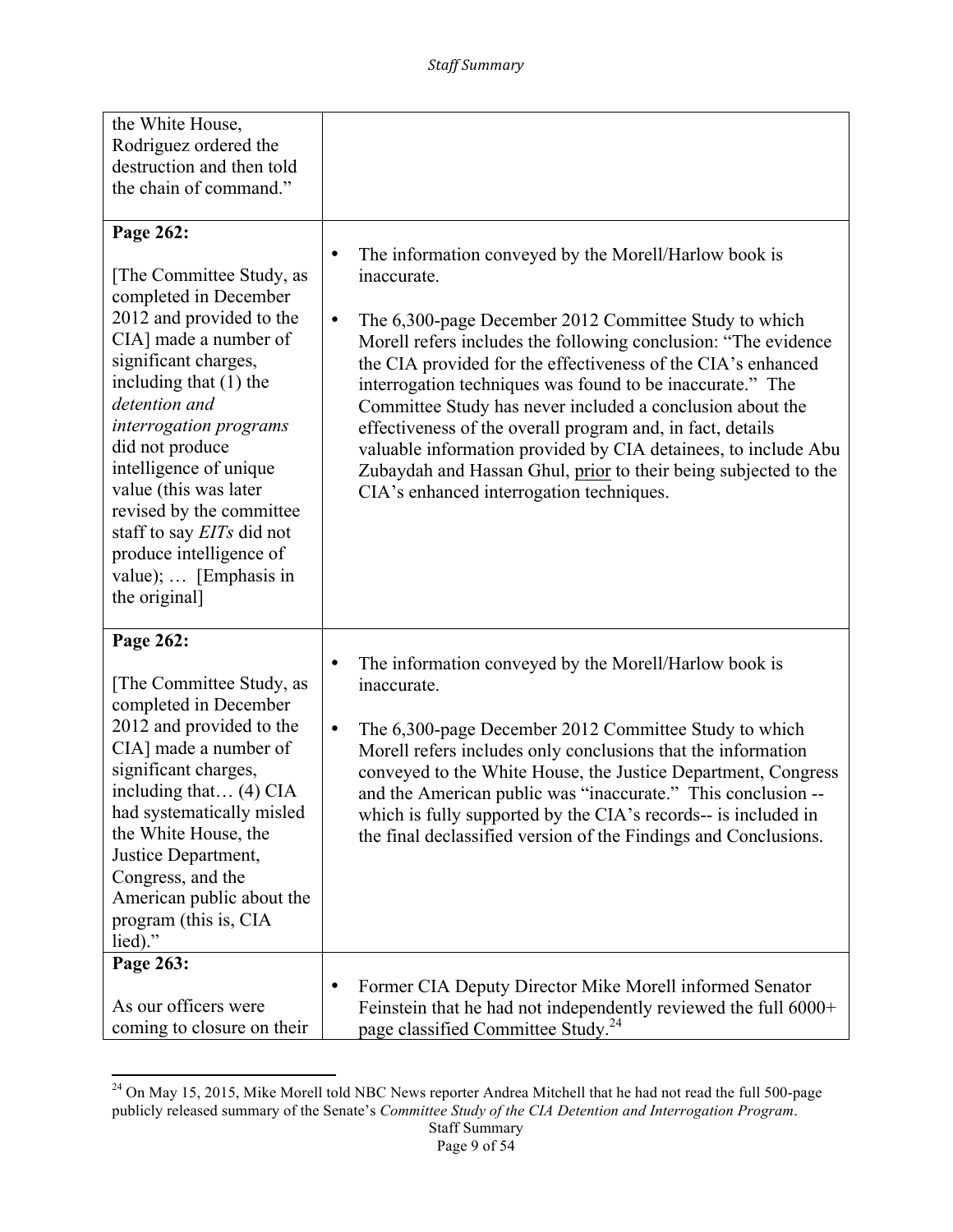| views of the report, $I was$<br>beginning to receive<br>updates on what they were<br>finding—and it was not<br>flattering to the authors of<br>the SSCI study.                                                                                                                                              |                        | Despite requests, Morell refused to be briefed by the Committee<br>on the content and findings of the Committee Study after its<br>completion. Morell also instructed the rest of the CIA to<br>decline the Committee's offers to brief CIA personnel on the<br>Study.                                                                                                                                                                                                                                                              |
|-------------------------------------------------------------------------------------------------------------------------------------------------------------------------------------------------------------------------------------------------------------------------------------------------------------|------------------------|-------------------------------------------------------------------------------------------------------------------------------------------------------------------------------------------------------------------------------------------------------------------------------------------------------------------------------------------------------------------------------------------------------------------------------------------------------------------------------------------------------------------------------------|
|                                                                                                                                                                                                                                                                                                             |                        | Bill Harlow, Morell's co-author, would not have had access to<br>the classified version of the Committee Study. Harlow has co-<br>authored other books by ex-CIA officials George Tenet and<br>Jose Rodriguez. Both books contain significant inaccurate<br>information on the CIA detention and interrogation program.<br>The Committee Study describes in detail—using the CIA's own<br>internal records—how the CIA's representations, repeated in<br>books by Tenet, Rodriguez, and now Morell, are inaccurate.                 |
| Page 263:                                                                                                                                                                                                                                                                                                   |                        |                                                                                                                                                                                                                                                                                                                                                                                                                                                                                                                                     |
| They [the CIA officers]<br>found that the committee<br>had correctly pointed out<br>that the Agency had not                                                                                                                                                                                                 | $\bullet$<br>$\bullet$ | Internal CIA records do not support the assertion by<br>Morell/Harlow that the management problems that plagued the<br>CIA Detention and Interrogation Program were "quickly fixed."<br>Official CIA records state that in December 2003, over a year                                                                                                                                                                                                                                                                               |
| managed the program well<br>in its early days, which<br>had resulted in the<br>mistreatment of some<br>detainees and the death of<br>one (but the committee<br>had failed to note that the<br>Agency's inspector<br>general had identified this<br>as a problem early on and<br>it had been quickly fixed). |                        | and a half after the program began, CIA personnel managing a<br>CIA detention site reported that they had made the "unsettling"<br>discovery" that the CIA had been "holding a number of<br>detainees about whom" the CIA knew "very little." <sup>25</sup>                                                                                                                                                                                                                                                                         |
|                                                                                                                                                                                                                                                                                                             | $\bullet$              | In 2006, an internal CIA review found that a lack of CIA<br>personnel available to question CIA detainees was "an ongoing<br>problem." This "problem" persisted throughout the program. <sup>26</sup>                                                                                                                                                                                                                                                                                                                               |
|                                                                                                                                                                                                                                                                                                             | $\bullet$              | In 2005, during the fourth year of the program, the chief of the<br>CIA's Detention Site BLACK, where many of the detainees the<br>CIA assessed as "high-value" were held, complained that CIA<br>Headquarters was not properly staffing the CIA's detention site<br>and that this was impeding intelligence collection. The Chief<br>wrote that "managers seem to be selecting either problem,<br>underperforming officers, new, totally inexperienced officers or<br>whomever seems to be willing and able to deploy at any given |

<u> 1989 - Andrea Santa Andrea Andrea Andrea Andrea Andrea Andrea Andrea Andrea Andrea Andrea Andrea Andrea Andr</u>

Morell stated, "I read the summary conclusions and case studies. That was 300 pages. I skimmed the rest of the report."

<sup>&</sup>lt;sup>25</sup> *See* CIA cable ([REDACTED] 1528 [REDACTED] and pages 14 and 110 of the Committee Study.<br><sup>26</sup> *See* CIA Report of Audit, CIA-controlled Detention Facilities Operated Under the 17 September 2001

Memorandum of Notification, Report No. 2005-0017-AS, June 14, 2006; and page 144 of the Committee Study.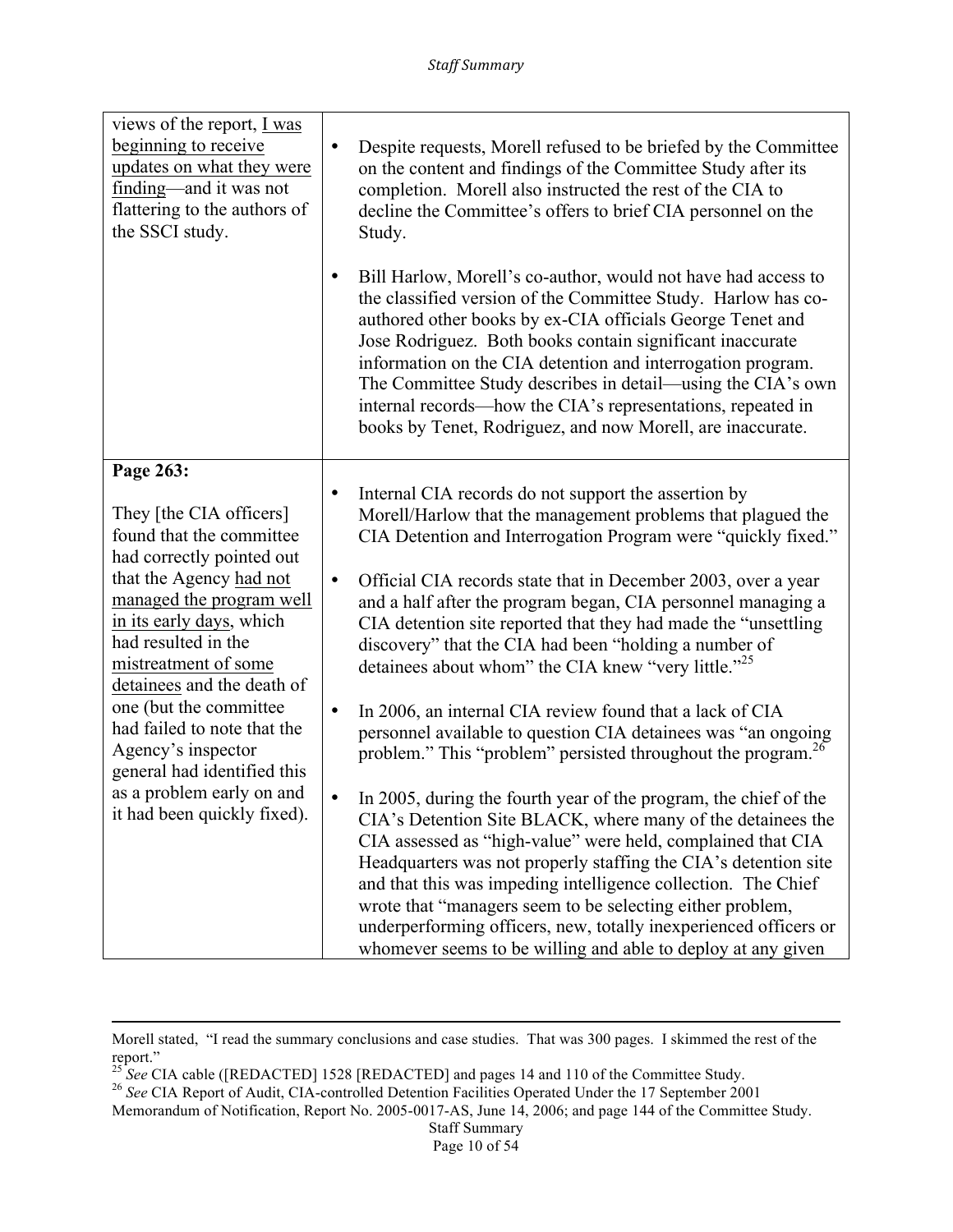|                                                                                                                                                                                                                                                   | time," resulting in "the production of mediocre or, I dare say,<br>useless intelligence                                                                                                                                                                                                                                                                                                                                                                                                                                                                                                                                                                                                                                                                                                                                           |
|---------------------------------------------------------------------------------------------------------------------------------------------------------------------------------------------------------------------------------------------------|-----------------------------------------------------------------------------------------------------------------------------------------------------------------------------------------------------------------------------------------------------------------------------------------------------------------------------------------------------------------------------------------------------------------------------------------------------------------------------------------------------------------------------------------------------------------------------------------------------------------------------------------------------------------------------------------------------------------------------------------------------------------------------------------------------------------------------------|
| Page 263:<br>But [CIA officers] also<br>found that the majority of<br>the committee's<br>conclusions were simply<br>wrong.                                                                                                                        | As stated by Senators Feinstein and Udall, the CIA conducted an<br>internal review of the CIA's detention and interrogation program<br>(referred to publicly as the "Panetta Review"). That internal CIA<br>review—a review the CIA has attempted to cover-up—confirms<br>many of the key findings of the Committee Study.<br>See, for example:<br>http://www.nytimes.com/2015/01/21/world/cia-report-<br>found-value-of-brutal-interrogation-was-inflated.html? $r=0$<br>http://www.nytimes.com/2013/12/18/us/politics/senators-<br>ask-to-see-internal-cia-review-of-interrogation-<br>program.html? $r=0$<br>Senator Udall Statements on the Panetta Review:<br>https://www.youtube.com/watch?v=qk3ut21ksJ0<br>O<br>http://www.c-span.org/video/?323188-6/senator-<br>$\circ$<br>mark-udall-dco-calls-resignation-cia-director |
| Page 263:<br>In particular, [CIA<br>officers] concluded that<br>the committee's analysis<br>about the effectiveness of<br>the program was seriously<br>flawed and that the<br>Agency had indeed<br>generated a treasure trove<br>of intelligence. | The CIA's official response to the Committee Study, a response<br>that was compiled in 2013 under the direction of then-Acting<br>Director Morell, acknowledges that the CIA had never<br>conducted an effectiveness review of the CIA's "enhanced<br>interrogation techniques." <sup>28</sup><br>The CIA did not justify its use of torture as a way to generate a<br>$\bullet$<br>"treasure trove of intelligence." In order to obtain legal and<br>policy approval for the program, the CIA represented that the<br>CIA had obtained unique, "otherwise unavailable," actionable<br>intelligence that directly led to the capture of specific terrorists<br>and the thwarting of specific terrorist plots, resulting in "saved<br>lives." Internal CIA records demonstrate that these CIA                                      |

<sup>&</sup>lt;u> 1989 - Johann Stein, fransk politik (d. 1989)</u> <sup>27</sup> *See* CIA email from the Chief of Base, dated April 15, 2005, email from [REDACTED] (Chief of Base of DETENTION SITE BLACK), to [REDACTED], [REDACTED], [REDACTED], [REDACTED], re General Comments. *See* also page 144 of the Committee Study. <sup>28</sup> *See* CIA June 2013 Response, page 7.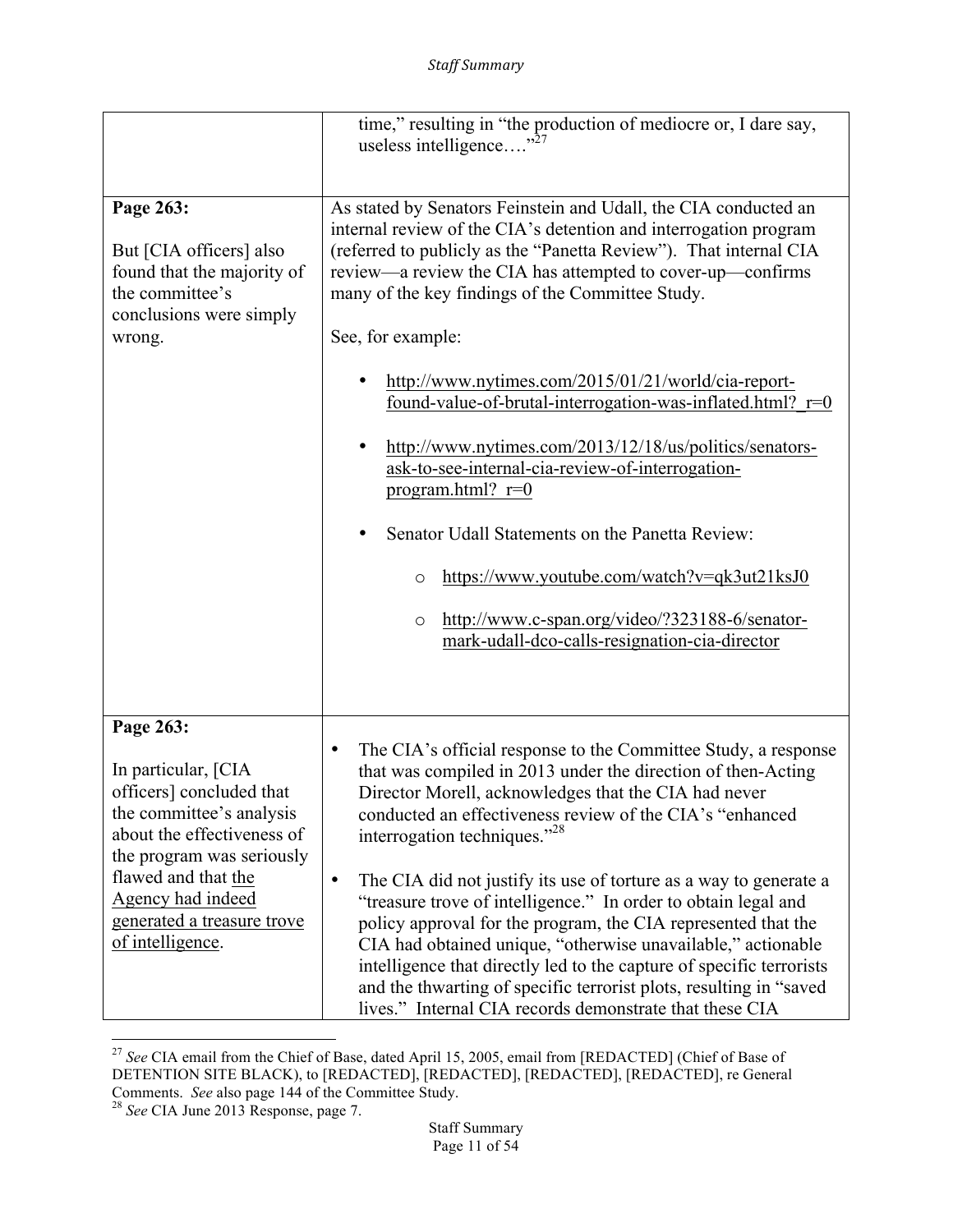|                                                                                                                                                                                                                   | representations were inaccurate. The CIA's internal "Panetta"<br>Review" came to similar conclusions. <sup>29</sup>                                                                                                                                                                                                                                                                                                                                                                                                                             |
|-------------------------------------------------------------------------------------------------------------------------------------------------------------------------------------------------------------------|-------------------------------------------------------------------------------------------------------------------------------------------------------------------------------------------------------------------------------------------------------------------------------------------------------------------------------------------------------------------------------------------------------------------------------------------------------------------------------------------------------------------------------------------------|
| Page 263:                                                                                                                                                                                                         | Other Views:                                                                                                                                                                                                                                                                                                                                                                                                                                                                                                                                    |
| I believe that the SSCI<br>staff that produced the<br>committee's study did a<br>great disservice to the<br>committee, the Central<br>Intelligence Agency, and<br>the country                                     | "An exhaustive five-year Senate investigation of the CIA's<br>secret interrogations of terrorism suspects renders a strikingly<br>bleak verdict describing levels of brutality, dishonesty and<br>seemingly arbitrary violence that at times brought even agency<br>employees to moments of anguish." -The Washington Post                                                                                                                                                                                                                      |
|                                                                                                                                                                                                                   | "This report strengthens self-government and, ultimately, I<br>$\bullet$<br>believe, America's security and stature in the world."—Senator<br>John McCain                                                                                                                                                                                                                                                                                                                                                                                       |
|                                                                                                                                                                                                                   | "The most extensive review of U.S. intelligence-gathering<br>tactics in generations." — The Los Angeles Times                                                                                                                                                                                                                                                                                                                                                                                                                                   |
|                                                                                                                                                                                                                   | "The Senate intelligence committee's report is a landmark in<br>accountability It is one of the most shocking documents<br>ever produced by any modern democracy about its own abuses<br>of its own highest principles."<br>-The Guardian                                                                                                                                                                                                                                                                                                       |
| Page 263:                                                                                                                                                                                                         |                                                                                                                                                                                                                                                                                                                                                                                                                                                                                                                                                 |
| It appears to me that the<br>staffers wrote the report<br>that they thought their<br>political masters wanted to<br>see. Their prosecutor's<br>brief was intended to<br>figuratively go for the<br>death penalty. | The CIA first began using the term "prosecutor's brief" in early<br>٠<br>$2013^{30}$                                                                                                                                                                                                                                                                                                                                                                                                                                                            |
|                                                                                                                                                                                                                   | It appears the CIA borrowed this phrase from Dick Cheney,<br>$\bullet$<br>who attempted to dismiss the Congressional Iran-Contra Report<br>as "an advocate's legal brief." Cheney wrote in his minority<br>views: "We always knew, of course, that there would be<br>differences of interpretation. We had hoped at the start of this<br>process, however, to arrive at a mutually agreeable statement of<br>facts. Unfortunately, that was not to be. The narrative is not a<br>fair description of events, but an advocate's legal brief that |

http://www.intelligence.senate.gov/hearings.cfm?hearingid=9318ed50aab093c084477e4ac0e75c65&witnessId=931 8ed50aab093c084477e4ac0e75c65-0-1

<sup>&</sup>lt;sup>29</sup> See pages 172-175, and more generally, Section III of the Committee Study.

<sup>&</sup>lt;sup>30</sup> See Scott Shane "C.I.A.'s History Poses Hurdles for an Obama Nominee," *The New York Times*, March 6, 2013; and February 7, 2013, Senate confirmation hearing transcript. On February 7, 2013, Senator Chambliss stated that, in closed door meetings with him, Brennan stated that the Committee Study "was not objective," it was "a prosecutor's brief, written with an eye toward finding problems."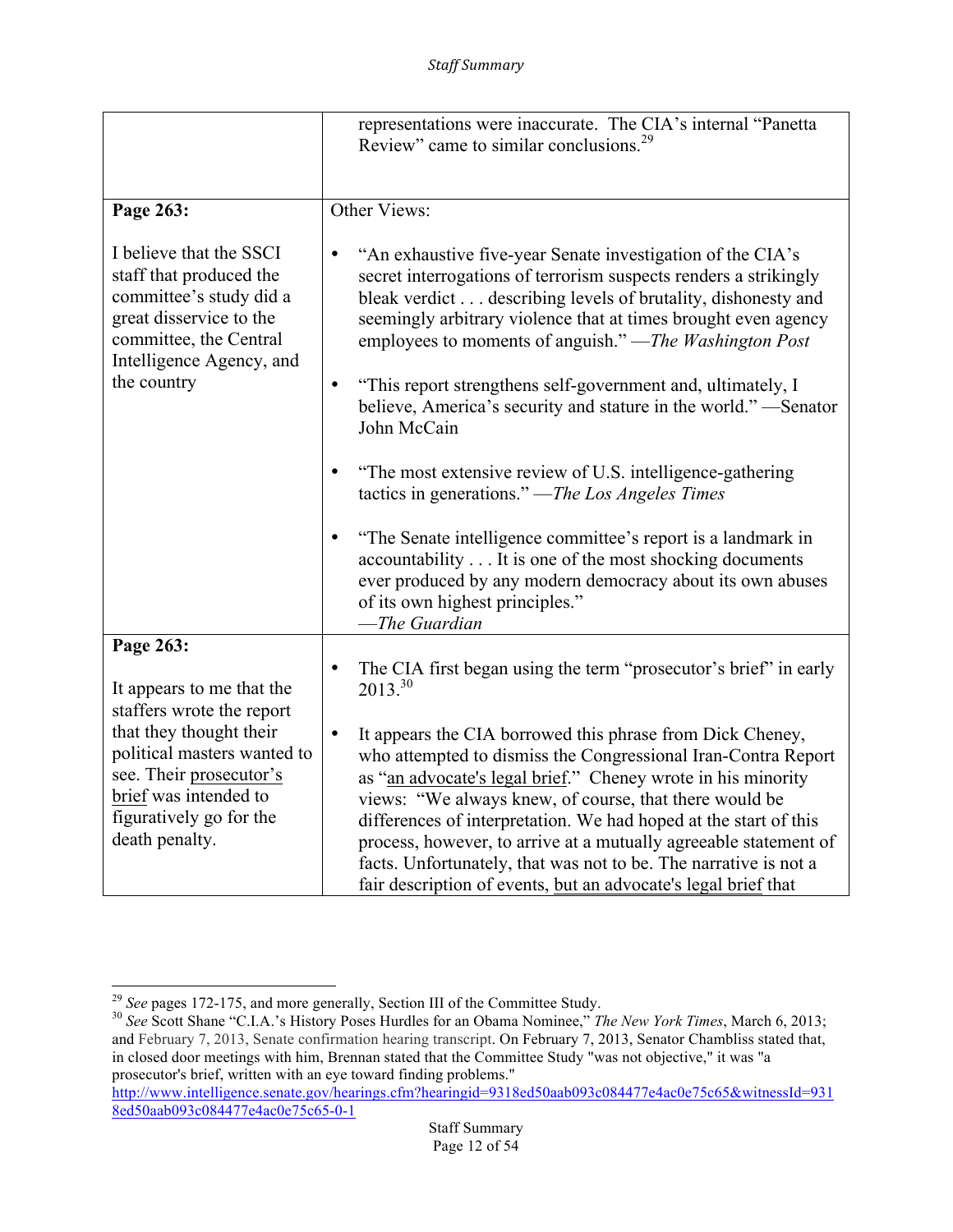|                                                                                                                                                                                                     |           | arrays and selects so-called "facts" to fit preconceived<br>theories."31                                                                                                                                                                                                                                                                                                                                                                                                                                                                                                                                                                                                    |
|-----------------------------------------------------------------------------------------------------------------------------------------------------------------------------------------------------|-----------|-----------------------------------------------------------------------------------------------------------------------------------------------------------------------------------------------------------------------------------------------------------------------------------------------------------------------------------------------------------------------------------------------------------------------------------------------------------------------------------------------------------------------------------------------------------------------------------------------------------------------------------------------------------------------------|
| Page 263:<br>I believe they fell in love<br>with material that<br>appeared to confirm what<br>they wanted to see and<br>found ways of explaining<br>away facts that did not fit<br>their narrative. | $\bullet$ | Morell and Harlow provide no evidence to support this<br>statement. This appears to be a projection, as CIA records<br>detail how CIA lawyers and managers repeatedly told CIA<br>personnel they needed to provide examples of how the use of<br>"enhanced interrogation techniques" saved lives by thwarting<br>specific plots or capturing specific terrorists. CIA personnel<br>were told the CIA would likely not obtain policy and legal<br>approval without such examples. The examples provided were<br>verifiably wrong and CIA personnel internally identified many<br>of the examples provided as inaccurate. The inaccuracies,<br>however, were never corrected. |
|                                                                                                                                                                                                     |           | On July 18, 2003, the chief of ALEC Station requested<br>information on the "value and impact" of CIA detainee<br>information that program managers could show CIA<br>leadership. "One way to assist now," the chief of ALEC Station<br>wrote," was to provide "highlights on intel and ops reporting<br>from the detainees," in particular "reporting that helped reveal<br>or stop plots, reporting that clinched the identity of terrorist<br>suspects, etc."32                                                                                                                                                                                                          |
|                                                                                                                                                                                                     | ٠         | In another example, a senior CTC Legal attorney sought to push<br>back against the CIA's own draft inspector general report by<br>asking CIA employees for "a list of specific plots that have been<br>thwarted by the use of detainee reporting that we acquired<br>following the use of enhanced techniques." The attorney stated<br>he would compile the information, "emphasizing that hundreds"<br>or thousands of innocent lives have been saved as a result of our<br>use of those techniques" and that this information would<br>likely be provided to policy makers, including the President. <sup>33</sup>                                                        |
|                                                                                                                                                                                                     | $\bullet$ | CIA personnel were also told that it was "critical" that CIA<br>"establish direct links between the application of the enhanced<br>interrogation techniques and the production of intelligence that<br>directly enabled the saving of innocent lives." <sup>34</sup>                                                                                                                                                                                                                                                                                                                                                                                                        |

<sup>&</sup>lt;sup>31</sup> http://www.nytimes.com/1987/11/17/world/reports-of-the-iran-contra-committees-excerpts-from-the-minorityview.html

<sup>&</sup>lt;sup>32</sup> See CIA email from [REDACTED]; to DO\_CTC\_ALEC Group Chiefs; cc: [REDACTED], [REDACTED]; subject: value of detainees; date: July 18, 2003, at 01:09 PM) at page 185 of the Committee Study.

<sup>&</sup>lt;sup>33</sup> See CIA email from: [REDACTED]; to [REDACTED] subject: Addition on KSM/AZ and measures; date:

February 10, 2004. See also page 191 of the Committee Study.<br><sup>34</sup> See email from: [REDACTED] to [REDACTED]; subject: Addition on KSM/AZ and measures; date: February 10, 2004 and page 191 of the Committee Study.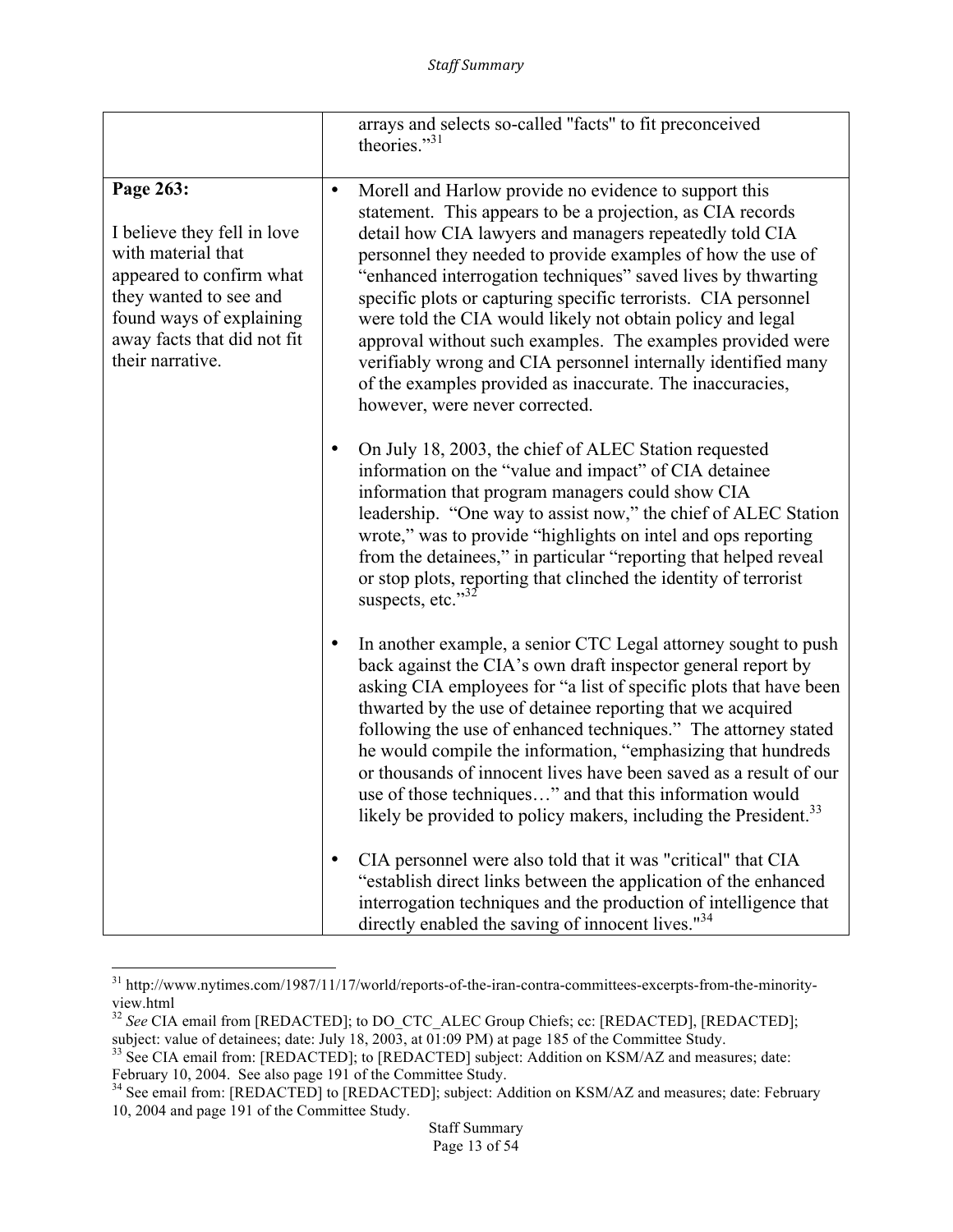| Page 263:                                                                                                                                                                                             |           |                                                                                                                                                                                                                                                                                                                                                                                                                                                                                                                                                                                                                                                                                                                                                                     |
|-------------------------------------------------------------------------------------------------------------------------------------------------------------------------------------------------------|-----------|---------------------------------------------------------------------------------------------------------------------------------------------------------------------------------------------------------------------------------------------------------------------------------------------------------------------------------------------------------------------------------------------------------------------------------------------------------------------------------------------------------------------------------------------------------------------------------------------------------------------------------------------------------------------------------------------------------------------------------------------------------------------|
| Senator Feinstein also<br>bears significant<br>responsibility for the<br>many flaws in the report.                                                                                                    | $\bullet$ | Morell and Harlow continue to fail to provide evidence of the<br>"many flaws in the report." They provide no documents to<br>counter the underlying CIA internal records that are detailed in<br>the Committee Study.                                                                                                                                                                                                                                                                                                                                                                                                                                                                                                                                               |
| Page 263-264:                                                                                                                                                                                         |           |                                                                                                                                                                                                                                                                                                                                                                                                                                                                                                                                                                                                                                                                                                                                                                     |
| She [Senator Feinstein]<br>made her very strong<br>views on the<br>appropriateness of CIA's<br>program known to her<br>staff—a step that                                                              | $\bullet$ | Morell and Harlow provide no evidence that Senator Feinstein's<br>opposition to torture impacted the drafting of the Committee<br>Study. As Senator Feinstein and other members of the<br>Committee have stated, the Committee's report is based on the<br>CIA's own internal records and interview reports of CIA<br>officials regarding the program.                                                                                                                                                                                                                                                                                                                                                                                                              |
| undoubtedly made it<br>difficult for those writing<br>a report to be objective.<br>This is an error that even<br>the most junior of<br>managers of analysis at<br>CIA would never make.               |           | Finally, as noted previously in this document, CIA records<br>detail how CIA lawyers and managers repeatedly told CIA<br>personnel they needed to provide examples of how the use of<br>"enhanced interrogation techniques" saved lives by thwarting<br>specific plots or capturing specific terrorists. CIA personnel<br>were told the CIA would likely not obtain policy and legal<br>approval without such examples. The examples CIA officers<br>provided were verifiably wrong and CIA personnel internally<br>identified many of the examples provided as inaccurate. The<br>CIA's own internal Panetta Review also found that the CIA<br>misrepresented the effectiveness of the interrogation program<br>by providing inaccurate examples of effectiveness. |
| Page 264:                                                                                                                                                                                             | $\bullet$ | This statement by Morell and Harlow is factually inaccurate.                                                                                                                                                                                                                                                                                                                                                                                                                                                                                                                                                                                                                                                                                                        |
| And Senator Feinstein was<br>told on numerous<br>occasions about the<br>serious flaws in the<br>report—including by me<br>several times. At one<br>meeting, I walked her<br>through specific examples |           | While Morell did come to a meeting attempting to explain the<br>so-called factual inaccuracies of the Committee Study, the<br>information Morell provided to the Committee was directly at<br>odds with the CIA's own underlying records, as well as many of<br>the findings of the CIA's own internal "Panetta Review."<br>Committee staff identified for Morell in the meeting the<br>inaccuracies in his statements. Morell could only respond that<br>he was "not in the weeds."                                                                                                                                                                                                                                                                                |
| in the report of errors of<br>fact, errors of logic, and<br>errors of context (the latter<br>situation is where the<br>presented facts are<br>accurate but other missing<br>facts are necessary to    | $\bullet$ | The CIA identified one inaccurate bullet point in the 6,300-page<br>December 2012 version of the Committee Study. That bullet<br>point involved a reference to an individual with the same name<br>as the person being discussed by the Committee. The bullet<br>point was deleted without any impact to the narrative or the<br>findings and conclusions of the report.                                                                                                                                                                                                                                                                                                                                                                                            |
| understand the issue). And<br>I pointed out that the<br>examples were just the tip                                                                                                                    | $\bullet$ | The final and full Committee Study (Official Senate Report<br>113-288) is more than 6700-pages. Morrell and the CIA have<br>failed to identify a single factual error in the nearly 500-page                                                                                                                                                                                                                                                                                                                                                                                                                                                                                                                                                                        |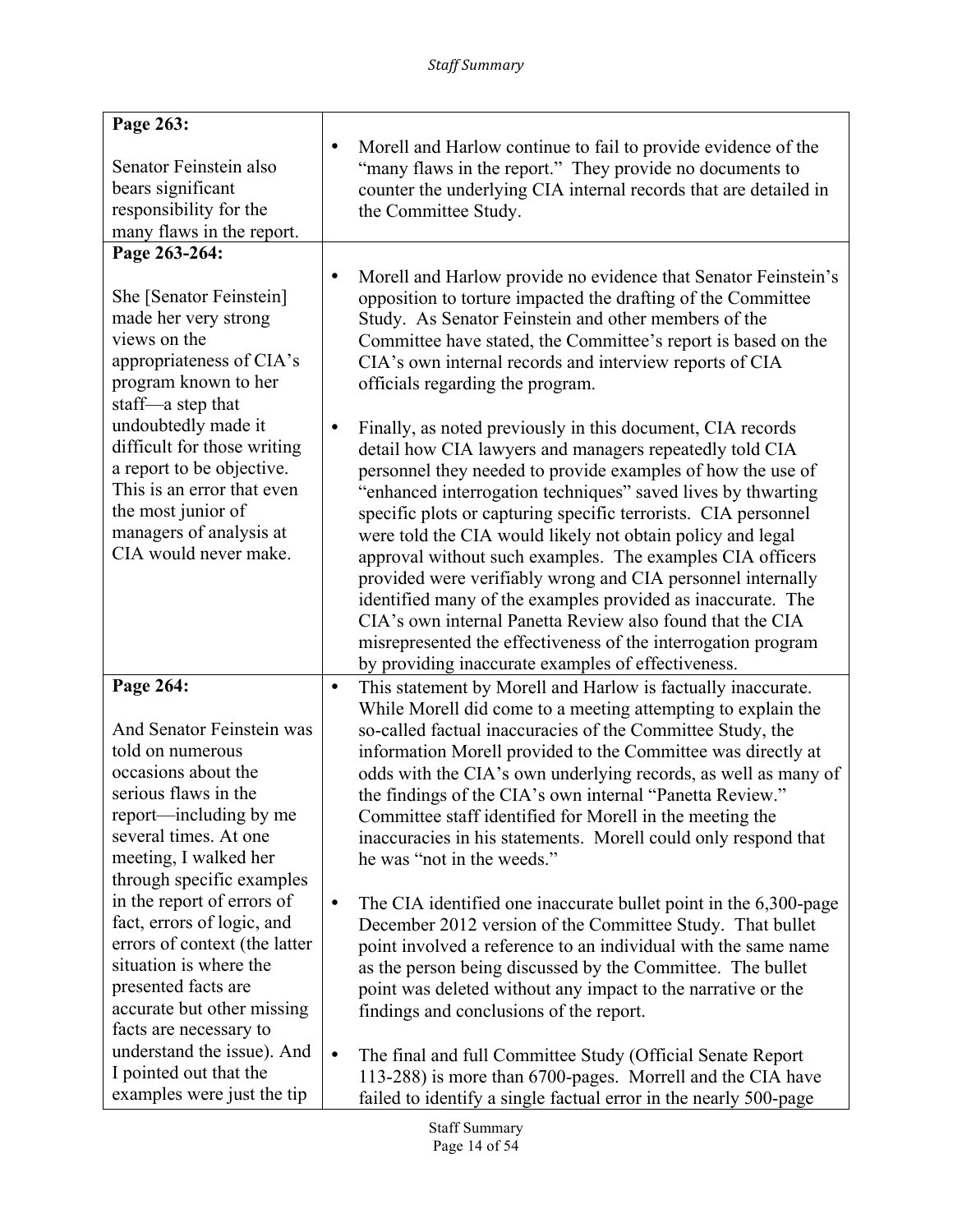<sup>&</sup>lt;sup>35</sup> *See* page 16 of CIA June 2013 Response.<br><sup>36</sup> Email from: [REDACTED]; to:[REDACTED]; subject: Re: Priority: congressional notification on Janat Gul; date: July 29, 2004; page 345 of the Committee Study.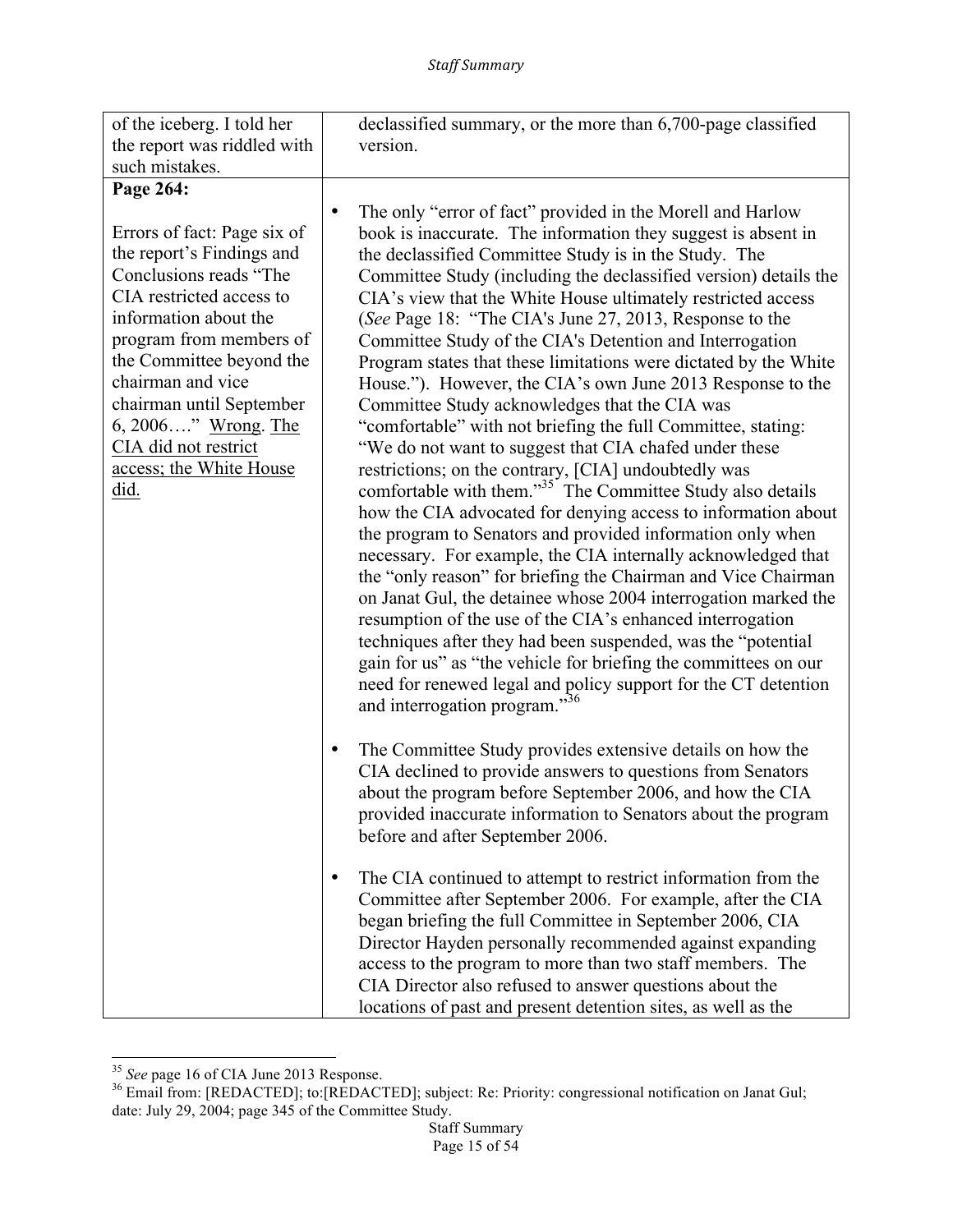|                                                                                                                                                                                                        |           | arrangements made with countries hosting CIA detention<br>sites. $37$                                                                                                                                                                                                                                                                                                                                                                                                                                               |
|--------------------------------------------------------------------------------------------------------------------------------------------------------------------------------------------------------|-----------|---------------------------------------------------------------------------------------------------------------------------------------------------------------------------------------------------------------------------------------------------------------------------------------------------------------------------------------------------------------------------------------------------------------------------------------------------------------------------------------------------------------------|
|                                                                                                                                                                                                        |           |                                                                                                                                                                                                                                                                                                                                                                                                                                                                                                                     |
| Page 264:<br>There is also an error of<br>context here: Nowhere<br>does the report state that<br>some of the committee<br>leaders who were briefed,                                                    | ٠         | Morell and Harlow state: "Nowhere does the report state that<br>some of the committee leaders who were briefed, including<br>SSCI Chairman Pat Roberts and HPSCI Chairman Porter Goss,<br>supported limiting knowledge of the program." This statement<br>by Morell and Harlow, which purports to describe "an error of<br>context" in the Committee Study, is inaccurate.                                                                                                                                          |
| including SSCI Chairman<br>Pat Roberts and HPSCI<br>Chairman Porter Goss,<br>supported limiting                                                                                                        | $\bullet$ | The information Morell and Harlow assert is absent in the<br>Committee Study is in fact detailed extensively in both the<br>classified and declassified versions of the Committee Study.                                                                                                                                                                                                                                                                                                                            |
| knowledge of the program<br>only to the leadership.<br>They did not want their<br>members briefed either.                                                                                              | $\bullet$ | The declassified Executive Summary of the report describes<br>Chairman Roberts' position, including his opposition to an<br>effort by Vice Chairman Rockefeller in 2005 to expand access<br>to the program and to conduct an investigation of the program. <sup>38</sup>                                                                                                                                                                                                                                            |
|                                                                                                                                                                                                        | ٠         | The full 6,700-page Committee Study includes several hundred<br>pages on the interactions with the Committee and the views of<br>Committee members.                                                                                                                                                                                                                                                                                                                                                                 |
| Page 264:                                                                                                                                                                                              |           |                                                                                                                                                                                                                                                                                                                                                                                                                                                                                                                     |
| Errors of logic: The<br>report's very first finding<br>reads: "The CIA's use of<br>its enhanced interrogation<br>techniques was not an<br>effective<br>means of acquiring<br>intelligence or gaining   |           | Morell and Harlow purport to provide an "error of logic" by<br>selectively omitting text from the Committee Study, and then<br>suggesting the Committee's conclusion is based solely on one<br>factoid. As the Committee Study states: "The Committee<br>finds, based on a review of CIA interrogation records [6.3]<br>million pages], that the use of the CIA's enhanced interrogation<br>was not an effective means of acquiring intelligence or gaining<br>cooperation from detainees."                         |
| cooperation from<br>detainees."                                                                                                                                                                        | ٠         | Morell and Harlow appear to be arguing that the fact that 32 of<br>39 CIA detainees subjected to the CIA's enhanced interrogation<br>techniques produced at least one intelligence report is evidence                                                                                                                                                                                                                                                                                                               |
| Here is the first fact<br>provided to support that<br>judgment: " seven of<br>the 39 CIA detainees<br>known to have been<br>subjected to the CIA's<br>enhanced interrogation<br>techniques produced no |           | for the effectiveness of the CIA's "enhanced interrogation<br>techniques" (Morell/Harlow: "Hmm. Does that mean that thirty<br>two of thirty-nine did produce intelligence? Sounds like an<br>argument that EITs worked, not the other way around.").<br>However, as CIA records reveal, of the 32 detainees who<br>produced at least one intelligence report, many, including high-<br>profile detainees like Abu Zubaydah and Hassan Ghul, provided<br>significant amounts of accurate intelligence prior to being |

<sup>&</sup>lt;u> 1989 - Johann Stein, fransk politik (d. 1989)</u> <sup>37</sup> *See* Transcript of SSCI briefing, September 6, 2006, at pages 446-447 of the Committee Study. <sup>38</sup> For example, *see* page 442 of the Committee Study.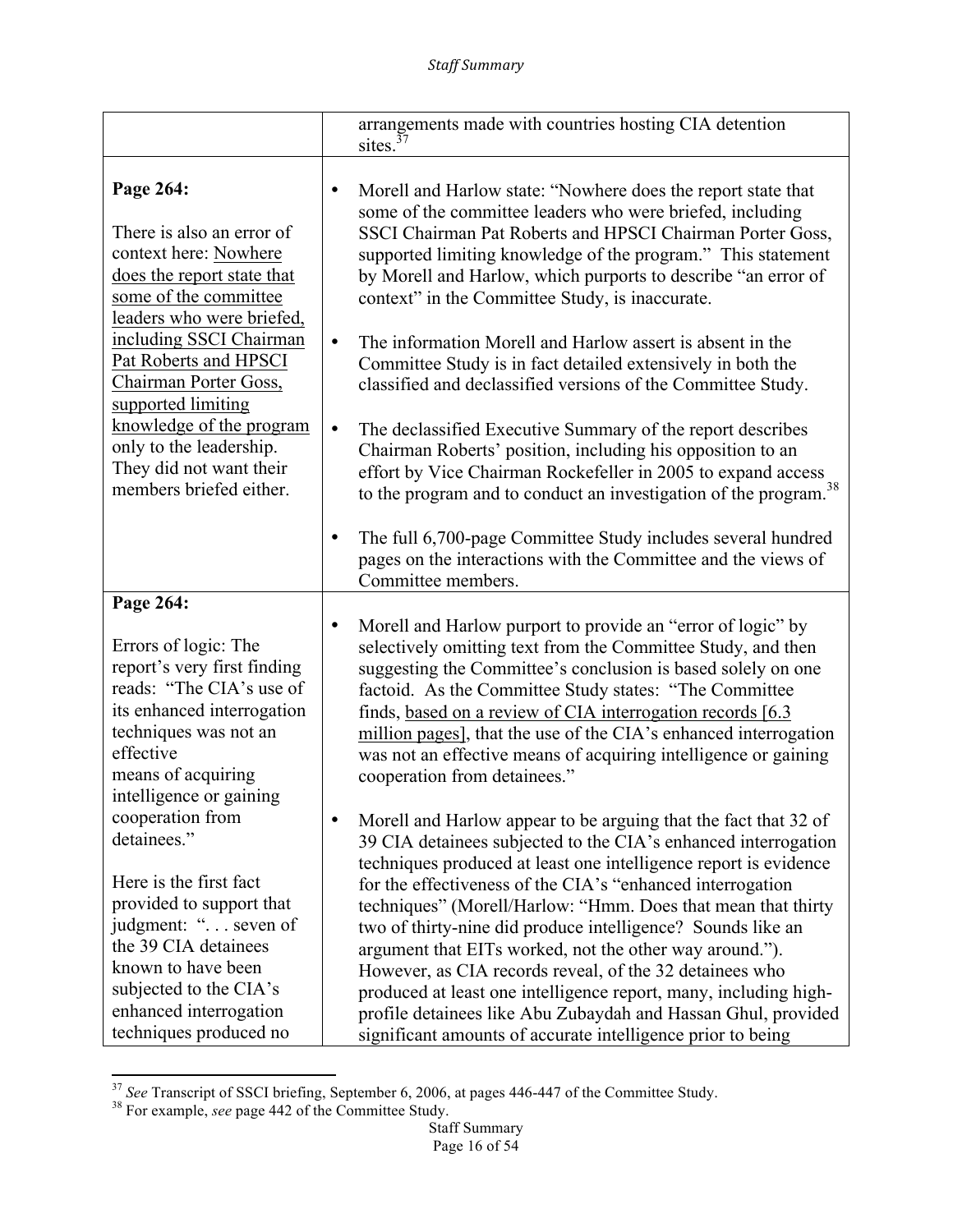| intelligence while in CIA<br>custody."        | subjected to the CIA's "techniques." Others in the group of 32<br>that produced intelligence were immediately subjected to the |
|-----------------------------------------------|--------------------------------------------------------------------------------------------------------------------------------|
|                                               | techniques upon entering CIA custody, undermining the CIA                                                                      |
| Hmm. Does that mean that                      | argument that the "techniques" were necessary to acquire                                                                       |
| thirty two of thirty-nine                     | intelligence and that all detainees were given an opportunity to                                                               |
| did produce intelligence?                     | provide intelligence before being tortured. Others in the group                                                                |
| Sounds like an argument                       | of 32 CIA detainees provided significant accurate intelligence                                                                 |
| that EITs worked, not the                     | to foreign governments (who were using non-coercive                                                                            |
| other way around.                             | interrogation techniques) prior to their rendition to CIA                                                                      |
|                                               | custody. Morell and Harlow also ignore the CIA's own records                                                                   |
|                                               | that repeatedly detail how CIA detainees subjected to the CIA's                                                                |
|                                               | "enhanced interrogation techniques" reacted to the "techniques"                                                                |
|                                               | by fabricating intelligence, including on critical issues, such as                                                             |
|                                               | terrorist threats which the CIA identified as its highest                                                                      |
|                                               | priorities. The CIA's internal records, as detailed in the                                                                     |
|                                               | Committee Study, clearly show how at numerous times                                                                            |
|                                               | throughout the program, CIA personnel assessed that the most                                                                   |
|                                               | effective method for acquiring intelligence from detainees was                                                                 |
|                                               | to confront them with information already acquired by the                                                                      |
|                                               | Intelligence Community. Internal CIA records also detail how                                                                   |
|                                               | CIA officers regularly called into question the so-called                                                                      |
|                                               | "effectiveness" of the CIA's enhanced interrogation techniques,                                                                |
|                                               | assessing or stating in internal communications that the use of                                                                |
|                                               | the techniques failed to elicit detainee cooperation or produce                                                                |
|                                               | accurate intelligence. The official CIA Response to the                                                                        |
|                                               | Committee Study, led by Morell, concedes the CIA never                                                                         |
|                                               | conducted its own effectiveness review of the CIA's enhanced                                                                   |
|                                               | interrogation techniques.                                                                                                      |
|                                               |                                                                                                                                |
|                                               | Morell and Harlow ignore the CIA's past representations<br>٠                                                                   |
|                                               | regarding the effectiveness of the CIA's enhanced interrogation                                                                |
|                                               | techniques. As detailed in the CIA's own records, the CIA                                                                      |
|                                               | indicated that the use of "enhanced interrogation techniques"                                                                  |
|                                               | was uniquely and universally effective in producing intelligence                                                               |
|                                               | from CIA detainees. The CIA never informed the Committee                                                                       |
|                                               | that some CIA detainees subjected to the CIA's "techniques"                                                                    |
|                                               | failed to produce any intelligence.                                                                                            |
| Page 264-265:                                 |                                                                                                                                |
|                                               | The statements by Morell and Harlow are inaccurate. The<br>٠                                                                   |
| Errors of context: In                         | Committee clearly details that the CIA first used its "enhanced"                                                               |
|                                               |                                                                                                                                |
|                                               |                                                                                                                                |
| oversight of the program,                     |                                                                                                                                |
| arguing that the CIA<br>impeded congressional | interrogation techniques" on Abu Zubaydah in August 2002.<br>However, the Committee also details how CIA records indicate      |
|                                               |                                                                                                                                |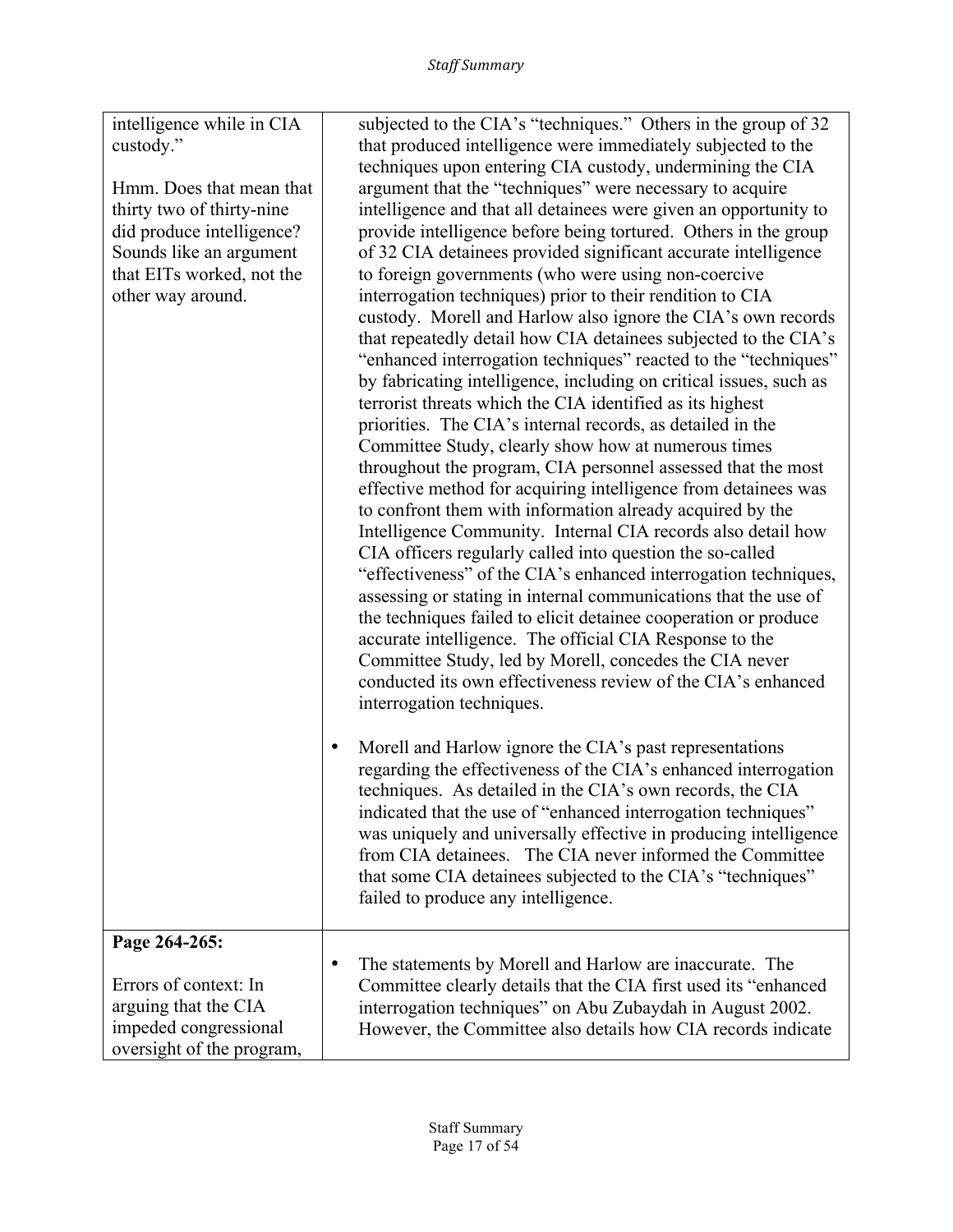| the report states "The CIA"<br>did not brief the leadership |           | the CIA was seeking to use coercive interrogation techniques<br>against detainees as early as November 2001. <sup>39</sup> This fact was |
|-------------------------------------------------------------|-----------|------------------------------------------------------------------------------------------------------------------------------------------|
| of the Senate Select                                        |           | not briefed to the Committee or its leadership. The Committee                                                                            |
| Committee on the CIA's                                      |           | Study also details how the CIA sought to obtain policy and                                                                               |
| enhanced interrogation                                      |           | legal approvals to use the CIA's "enhanced interrogation                                                                                 |
| techniques until                                            |           | techniques" in the summer of 2002, several months before                                                                                 |
| September 2002, after the                                   |           | applying the "techniques" against Abu Zubaydah. This fact                                                                                |
| techniques had been                                         |           | was not briefed to the Committee or its leadership.                                                                                      |
|                                                             |           |                                                                                                                                          |
| approved and used." That                                    |           |                                                                                                                                          |
| is true, and it sounds bad.                                 | $\bullet$ | Morell and Harlow indicate in their text that the CIA could not                                                                          |
| But the report                                              |           | have briefed the Chairman and Vice Chairman (and their                                                                                   |
| conveniently left out some                                  |           | respective staff directors) in August 2002, because the Senate                                                                           |
| other interesting facts that<br>shed a different light on   |           | was in recess. As an Acting CIA Director and Deputy Director                                                                             |
| this issue. The report does                                 |           | of the CIA, Morell would know that the Chairman and Vice                                                                                 |
|                                                             |           | Chairman are regularly briefed during recess periods on                                                                                  |
| not say that<br>EITs were first used on                     |           | classified matters. The CIA—both then and now—has the                                                                                    |
|                                                             |           | capability to speak on classified matters with Committee                                                                                 |
| Abu Zubaydah in August                                      |           | leadership remotely (a practice used often). Further, in cases                                                                           |
| 2002, while the Congress                                    |           | where either the Chairman or Vice Chairman are unavailable,                                                                              |
| was on summer recess.                                       |           | the CIA briefs the respective staff directors. Staff directors                                                                           |
|                                                             |           | continue to work in the Senate during recess.                                                                                            |
|                                                             |           | It is significant that Morell and Harlow concede that policy and                                                                         |
|                                                             |           | Department of Justice approval for the CIA to use "enhanced                                                                              |
|                                                             |           | interrogation techniques" began in the summer of 2002, and that                                                                          |
|                                                             |           | the first use of the CIA's "enhanced interrogation techniques"                                                                           |
|                                                             |           | began in August 2002 after the CIA obtained policy and                                                                                   |
|                                                             |           | Department of Justice approval. Morell had previously                                                                                    |
|                                                             |           | insinuated in the CIA's June 2013 Response to the Committee                                                                              |
|                                                             |           | Study that the use of enhanced interrogation techniques began                                                                            |
|                                                             |           | before approvals from the White and the Department of                                                                                    |
|                                                             |           | Justice. <sup>40</sup>                                                                                                                   |
| Page 265:                                                   |           |                                                                                                                                          |
|                                                             | ٠         | Morell and Harlow insinuate that this information is not found                                                                           |
| The HPSCI leadership                                        |           | in the Committee Study. In fact, this information is found on                                                                            |
| was briefed on                                              |           | multiple pages of the publically released declassified version of                                                                        |
| September 4, and the                                        |           | the Study (see pages 46, 48, 175, 437, and 438) and many more                                                                            |
| SSCI leadership was                                         |           | pages of the 6,700-page classified Study. The Committee Study                                                                            |

 $39$  CIA records describe how in November 2001 – nine months before any congressional briefing – attorneys in the CIA's Office of General Counsel circulated a draft legal memorandum describing the criminal prohibition on torture and how the CIA could circumvent it. *See* CIA memo November 26, 2001, Draft of Legal Appendix, "Hostile Interrogations: Legal Considers for CIA Officers," page 179 of the Committee Study.<br><sup>40</sup> The argument by Morell and Harlow that the Committee leadership did not need to be briefed until September

 

<sup>2002</sup> because "EITs were first used on Abu Zubaydah in August 2002" is significant because the CIA's own June 2013 Response (compiled under Morell's direction) attempted to argue that the use of "enhanced interrogation techniques" began in April 2002. The CIA's June 2013 Response made this argument to justify past CIA statements attributing Abu Zubaydah's April 2002 reporting to the use of the CIA's enhanced interrogation techniques.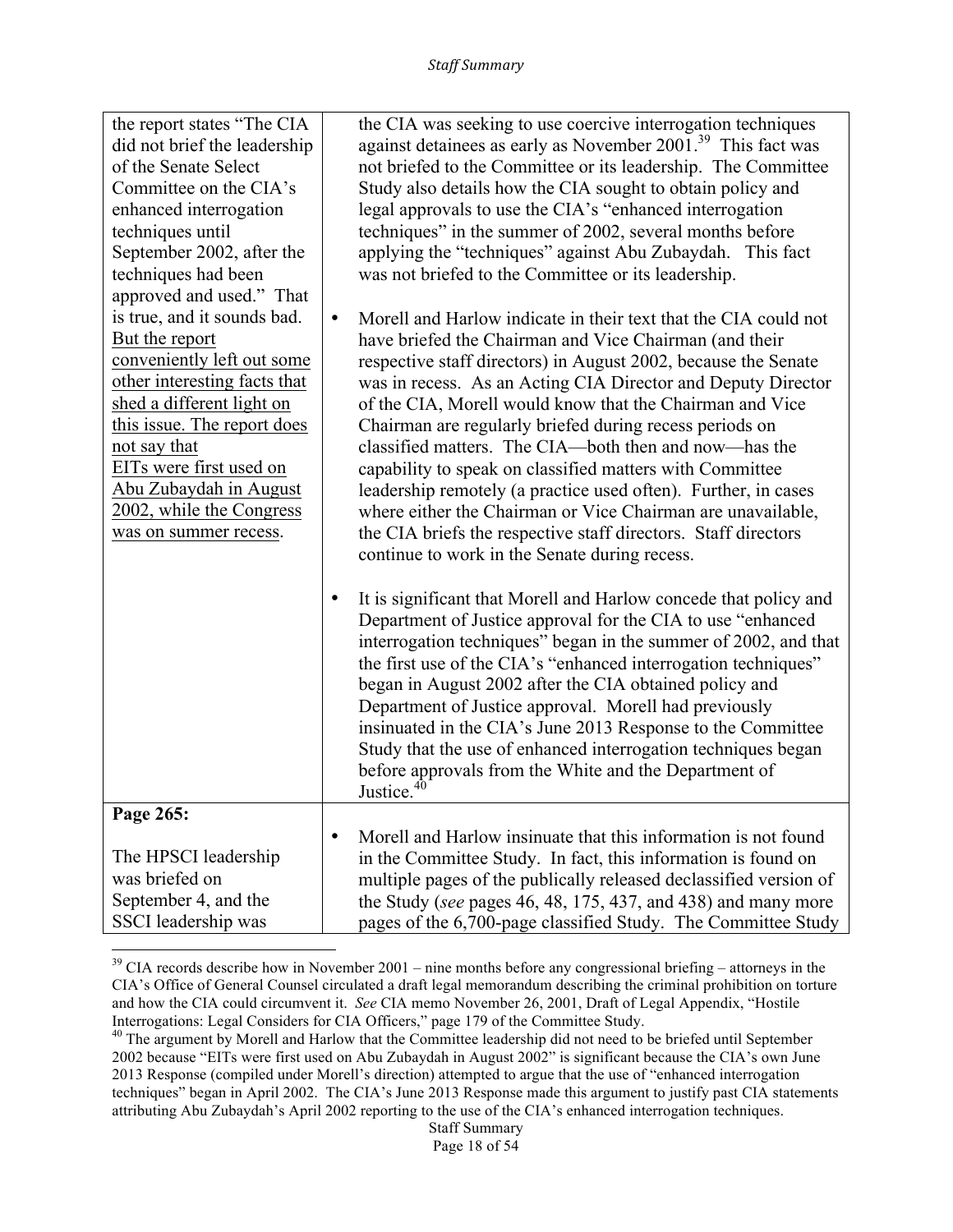| briefed on September 27.<br>Hardly withholding<br>information from<br>Congress.<br>These multiple types of<br>errors occur throughout<br>the report's thousands of<br>pages.                                                                                                                                                                                                                                                                | details the briefings referenced, as well as the significant<br>inaccurate information the CIA provided to policy makers<br>during its briefings. As detailed in the Committee Study, the<br>CIA withheld significant information from the Committee<br>leadership.<br>Morell and Harlow provide no other evidence for the "multiple"<br>$\bullet$<br>types of errors" that they assert "occur throughout the report's<br>thousands of pages." As stated, with the exception of one bullet<br>point in the 6,300-page December 2012 version of the<br>Committee Study, Morell was unable to identify any factual<br>errors in the Committee's work (as noted, Morell led the CIA's<br>June 2013 Response). |
|---------------------------------------------------------------------------------------------------------------------------------------------------------------------------------------------------------------------------------------------------------------------------------------------------------------------------------------------------------------------------------------------------------------------------------------------|------------------------------------------------------------------------------------------------------------------------------------------------------------------------------------------------------------------------------------------------------------------------------------------------------------------------------------------------------------------------------------------------------------------------------------------------------------------------------------------------------------------------------------------------------------------------------------------------------------------------------------------------------------------------------------------------------------|
| Page 265:                                                                                                                                                                                                                                                                                                                                                                                                                                   | $\bullet$                                                                                                                                                                                                                                                                                                                                                                                                                                                                                                                                                                                                                                                                                                  |
| Most of the errors are ones<br>that even a smart high<br>school student would not<br>make. Many, including<br>me, have said publicly that<br>the report is deeply<br>flawed. These are the<br>reasons why. The report<br>is not the history of the<br>program the [sic] Senator<br>Feinstein has said it is; it<br>is one of the worst pieces<br>of analysis that this thirty<br>three-year veteran of<br>analysis at CIA has ever<br>seen. | Morell and Harlow continue to rely on inaccurate CIA talking<br>points that have been discredited by the CIA's own internal<br>records. Notably, when Morell was confronted with CIA<br>records disputing his statements in meetings with Senators and<br>Committee staff, Morell conceded that he was "not in the<br>weeds" and therefore could not provide any evidence for his<br>assertions.                                                                                                                                                                                                                                                                                                           |
| Page 265:                                                                                                                                                                                                                                                                                                                                                                                                                                   | The Committee Study clearly and carefully delineates between                                                                                                                                                                                                                                                                                                                                                                                                                                                                                                                                                                                                                                               |
| The first point to make is<br>that we are actually<br>talking about two different<br>programs. One is the<br>detainee program—CIA's<br>establishment of secret<br>prisons around the world<br>where we held high-value<br>detainees. And the second                                                                                                                                                                                         | the CIA's detention program, which was authorized by the<br>President in the September 17, 2001, MON, and the CIA's use<br>of coercive interrogation techniques, which were not authorized<br>by the $MON.^{41}$                                                                                                                                                                                                                                                                                                                                                                                                                                                                                           |

<sup>&</sup>lt;u> 1989 - Johann Stein, fransk politik (d. 1989)</u> <sup>41</sup> *See* Page 11 of the Committee Study.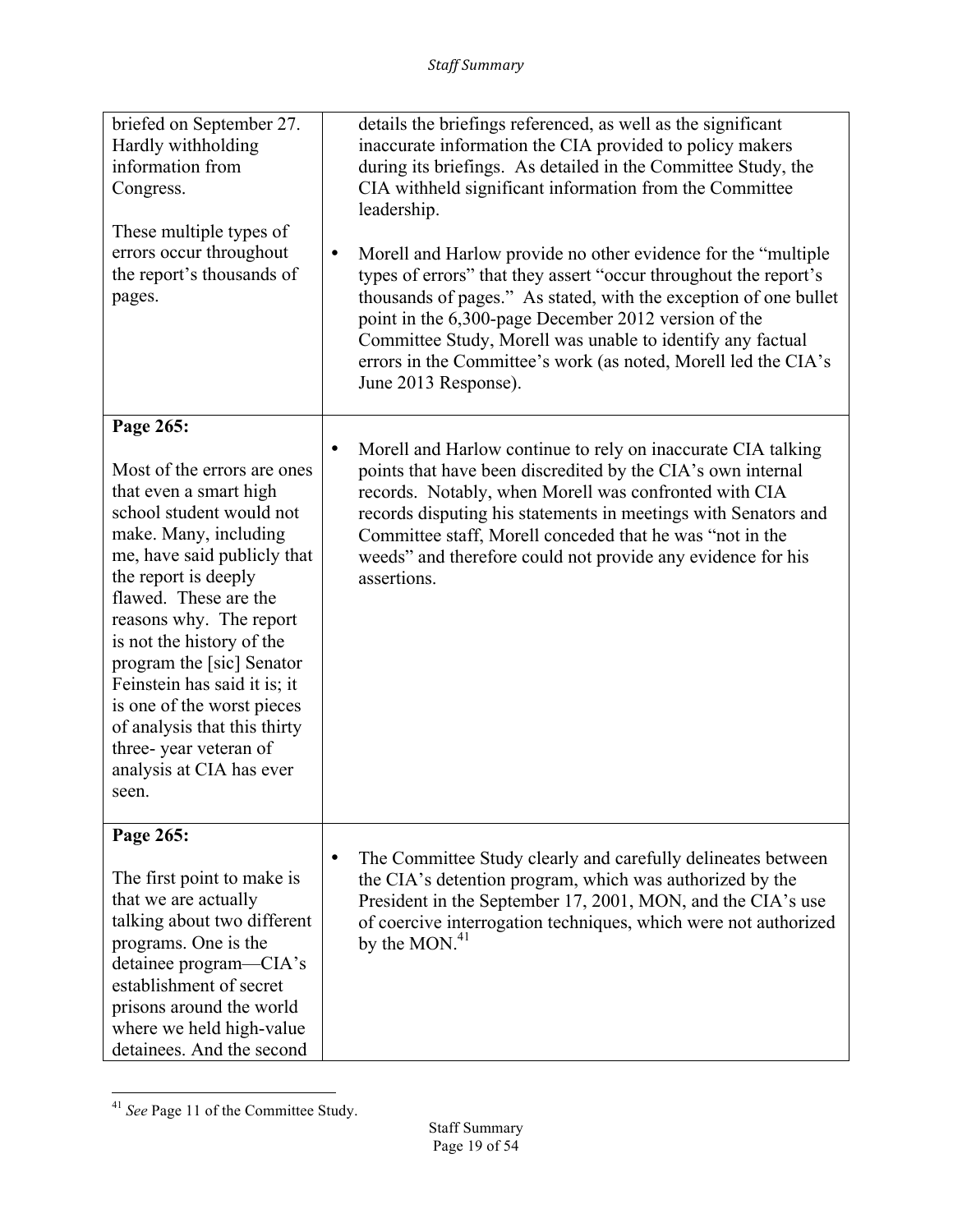| is the use of enhanced<br>interrogation techniques—<br>harsh measures-to<br>extract information that<br>detainees were otherwise<br>unwilling to provide. This<br>is an important distinction<br>because you can have the<br>detention program without<br>the EIT program. To<br>merge the two programs in<br>a report is doing history a<br>disservice. Each needs to<br>be addressed separately.             |                                                                                                                                                                                                                                                                                                                                                                                                                                                                                                                                                                                                                                                                                                                                                                                                                                                                                                                                                                                                                      |
|----------------------------------------------------------------------------------------------------------------------------------------------------------------------------------------------------------------------------------------------------------------------------------------------------------------------------------------------------------------------------------------------------------------|----------------------------------------------------------------------------------------------------------------------------------------------------------------------------------------------------------------------------------------------------------------------------------------------------------------------------------------------------------------------------------------------------------------------------------------------------------------------------------------------------------------------------------------------------------------------------------------------------------------------------------------------------------------------------------------------------------------------------------------------------------------------------------------------------------------------------------------------------------------------------------------------------------------------------------------------------------------------------------------------------------------------|
| Page 266:<br>Some of these reports<br>talked about the possible<br>use of weapons of mass<br>destruction by al Qa'ida --<br>- chemical weapons,<br>biological weapons, and<br>even crude nuclear<br>devices What we were<br>finding there included<br>hands-on research into<br>poisons and crude<br>chemical weapons and,<br>most worrisome, work on<br>producing anthrax, a<br>deadly biological<br>weapon." | Assessments that al-Qa'ida had an anthrax program, like other<br>$\bullet$<br>assessed threats, led the CIA to use its enhanced interrogation<br>techniques in a manner that resulted in the acquisition of<br>inaccurate information. For example, on August 1, 2003, Samr<br>al-Barq, told CIA interrogators that "we never made anthrax."<br>At the time, he was being subjected to the CIA's enhanced<br>interrogation techniques and was told that the harsh treatment<br>would not stop until he "told the truth." According to cables,<br>crying, al-Barq then said "I made the anthrax." Asked if he was<br>lying, al-Barq said that he was. After CIA interrogators<br>"demonstrated the penalty for lying," al-Barq again stated that<br>"I made the anthrax" and then immediately recanted, and then<br>again stated that he made anthrax. Two days later, al-Barq<br>stated that he had lied about the anthrax production "only<br>because he thought that was what interrogators wanted." <sup>42</sup> |
| Page 267:<br>This deluge of threat<br>reporting coincided with<br>the capture of senior al<br>Qa'ida operative Abu<br>Zubaydah in March 2002.                                                                                                                                                                                                                                                                  | Morell's and Harlow's assertion that Abu Zubaydah was a<br>"senior al Qa'ida operative" is inaccurate. The United States<br>government no longer contends that Abu Zubaydah is a "senior<br>al-Qa'ida operative."<br>Internal CIA records detail how the CIA's assessment of Abu<br>Zubaydah prior to his capture was inaccurate. After his capture,<br>the CIA exaggerated Abu Zubaydah's role in al-Qa'ida. For                                                                                                                                                                                                                                                                                                                                                                                                                                                                                                                                                                                                    |

<sup>&</sup>lt;u> 1989 - Johann Stein, fransk politik (d. 1989)</u> <sup>42</sup> *See* [REDACTED] 1015 (012057Z AUG 03); [REDACTED] 1017 (030812Z AUG 03). *See* pages 82-83 of the Committee Study.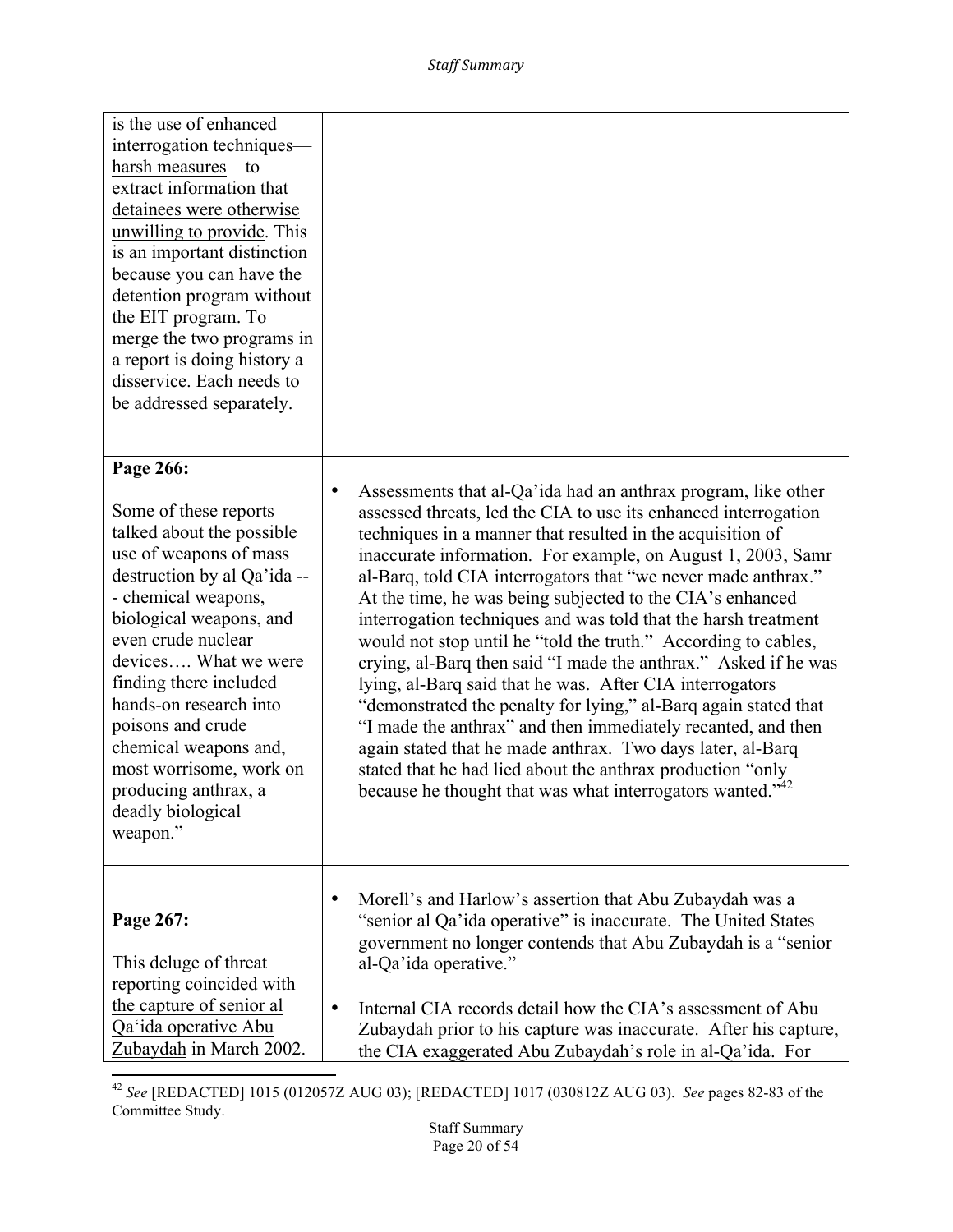|                                                                                                                                                                                                                              |           | example, the CIA represented to the Department of Justice that<br>Abu Zubaydah was the "third or fourth man" in al-Qa'ida. This<br>information was known to be based on single-source reporting<br>that was recanted prior to the CIA's representation to the Justice<br>Department. The CTC Legal officer who provided this<br>information was directly informed that the reporting had been<br>retracted. <sup>43</sup><br>By August 2006, the CIA itself had published an intelligence<br>assessment explaining how the CIA had "miscast Abu<br>Zubaydah as a 'senior al-Qa'ida lieutenant." <sup>44</sup>                                                                                                                                                                                                                                                                                                                                                                                                                                                                                                                                                                                                                                                                                                                                                                                                                           |
|------------------------------------------------------------------------------------------------------------------------------------------------------------------------------------------------------------------------------|-----------|-----------------------------------------------------------------------------------------------------------------------------------------------------------------------------------------------------------------------------------------------------------------------------------------------------------------------------------------------------------------------------------------------------------------------------------------------------------------------------------------------------------------------------------------------------------------------------------------------------------------------------------------------------------------------------------------------------------------------------------------------------------------------------------------------------------------------------------------------------------------------------------------------------------------------------------------------------------------------------------------------------------------------------------------------------------------------------------------------------------------------------------------------------------------------------------------------------------------------------------------------------------------------------------------------------------------------------------------------------------------------------------------------------------------------------------------|
| Page 267:<br>Zubaydah had extensive<br>knowledge of al Qa'ida<br>personnel and<br>operations. While briefly<br>cooperative, Zubaydah,<br>under standard<br>interrogation techniques,<br>later became defiant and<br>evasive. | ٠         | The Committee Study, relying on the CIA's own internal<br>records, details how CIA officers knew that the public<br>representations that Abu Zubaydah had become "defiant" and<br>unwilling to answer questions were inaccurate. Commenting on<br>a draft speech to be delivered by the President of the United<br>States, a senior CIA officer wrote after conducting a search of<br>CIA records: "I can find no reference to AZ being deifiant [sic]<br>and declaring America weak in fact everything I have read<br>indicated he used a non deifiant [sic] resistance strategy." In<br>response a senior CTC officer at the CIA wrote: "I've certainly<br>heard that said of AZ for years, but don't know why" The<br>other senior CIA officer replied, "probably a combo of [the<br>deputy chief of ALEC Station] and [Another senior CIA<br>officer] I'll leave it at that." The senior CTC officer<br>completed the exchange, writing "yes, believe so and agree,<br>we shall pass over in silence." <sup>45</sup> As a result of this silence,<br>President Bush inaccurately stated that Abu Zubaydah was<br>"defiant and evasive." Morell merely repeats this inaccurate<br>statement that has been included in CIA talking points for years.<br>Morell provides no new evidence to refute the CIA's own<br>internal cables or the assessment of a senior CIA officer that the<br>CIA has no records to support the assertion. |
| Page 267:                                                                                                                                                                                                                    | $\bullet$ | Morell and Harlow repeat the same CIA talking points that have                                                                                                                                                                                                                                                                                                                                                                                                                                                                                                                                                                                                                                                                                                                                                                                                                                                                                                                                                                                                                                                                                                                                                                                                                                                                                                                                                                          |
| It was clear that he was<br>holding back<br>information—information<br>that could foil attacks and                                                                                                                           | ٠         | been proven wrong by the CIA's own internal records.<br>Contrary to the Morell and Harlow statement, it was not clear to<br>Abu Zubaydah's interrogation team that Abu Zubaydah was<br>holding back information that could foil attacks. To the                                                                                                                                                                                                                                                                                                                                                                                                                                                                                                                                                                                                                                                                                                                                                                                                                                                                                                                                                                                                                                                                                                                                                                                         |

<sup>43</sup> *See* CIA email from: [REDACTED]; to: [REDACTED]; subject: AZ information; date: July 10, 2002, at 1: 18:52

PM, at page 410 of the Committee Study.<br><sup>44</sup> *See* CIA Intelligence Assessment, August 16, 2006, "Countering Misconceptions About Training Camps in Afghanistan, 1990-2001" at page 430 of the Committee Study.

<sup>45</sup> *See* CIA records of a Sametime communication between [REDACTED] and [REDACTED], 30/Aug/06 13:15:23 to 19:31:47, at page 206 of the Committee Study.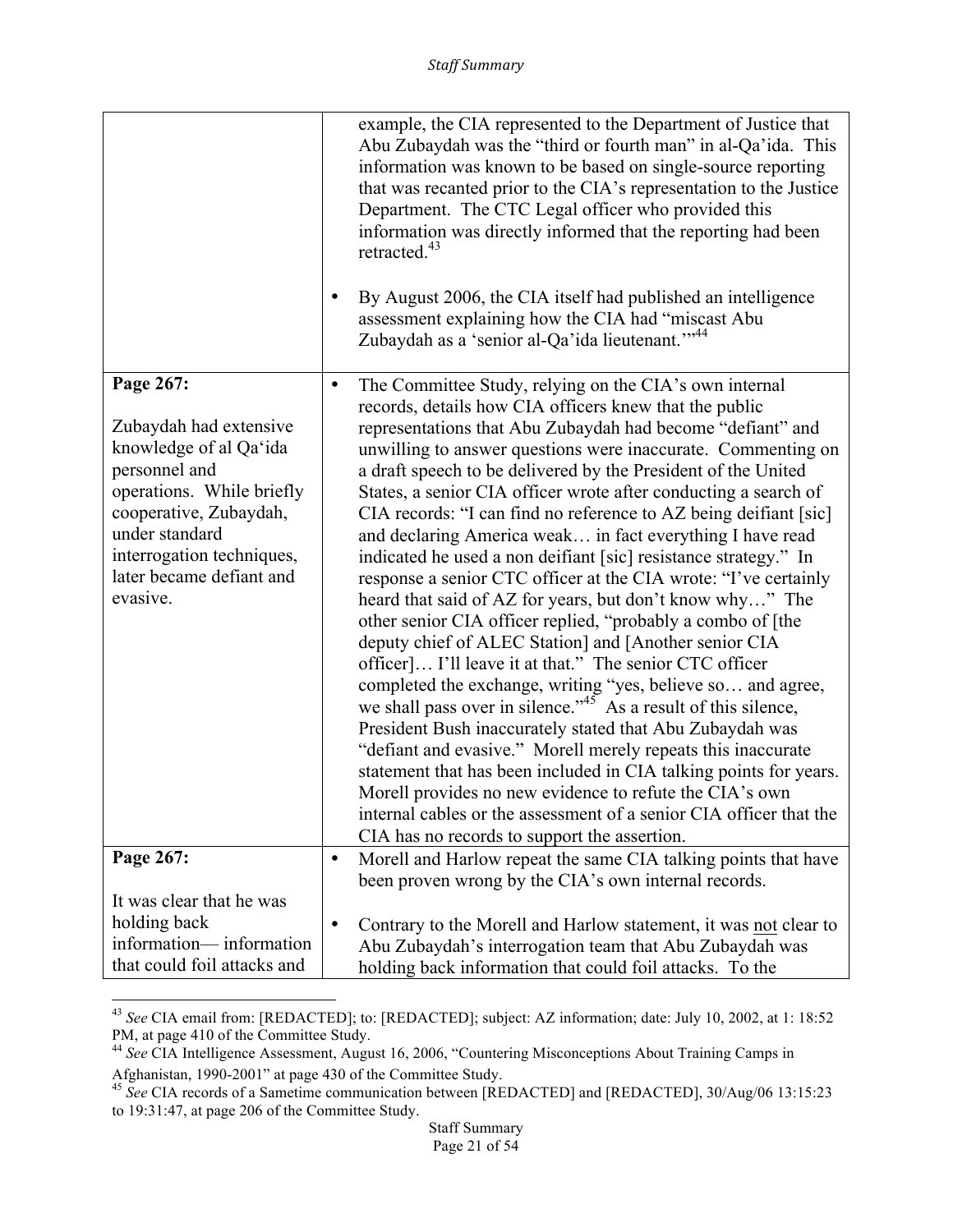| possibly save lives.                                                                                                                                                                                                                                                                                                                                  | contrary, the CIA interrogation team wrote to CIA                                                                                                                                                                                                                                                                                                                                                                                                                                                                                                                                                                                                                                                                                                                                                                                                                                                                                         |
|-------------------------------------------------------------------------------------------------------------------------------------------------------------------------------------------------------------------------------------------------------------------------------------------------------------------------------------------------------|-------------------------------------------------------------------------------------------------------------------------------------------------------------------------------------------------------------------------------------------------------------------------------------------------------------------------------------------------------------------------------------------------------------------------------------------------------------------------------------------------------------------------------------------------------------------------------------------------------------------------------------------------------------------------------------------------------------------------------------------------------------------------------------------------------------------------------------------------------------------------------------------------------------------------------------------|
|                                                                                                                                                                                                                                                                                                                                                       | Headquarters: "[o]ur assumption is the objective of this<br>operation is to achieve a high degree of confidence that [Abu<br>Zubaydah] is not holding back actionable information<br>concerning threats to the United States beyond that which [Abu<br>Zubaydah] has already provided." <sup>46</sup> Morell and Harlow provide<br>no new evidence to refute what is clearly detailed in internal<br>CIA records and now publically detailed in the Committee<br>Study.                                                                                                                                                                                                                                                                                                                                                                                                                                                                   |
|                                                                                                                                                                                                                                                                                                                                                       | By August 9, 2002, the sixth day of the use of the CIA's<br>٠<br>"enhanced interrogation techniques," including waterboarding,<br>of Abu Zubaydah, the interrogation team informed CIA<br>Headquarters that they had come to the "collective preliminary<br>assessment" that it was unlikely Abu Zubaydah "had actionable<br>new information about current threats to the United States." On<br>August 10, 2002, the interrogation team stated that was "highly<br>unlikely" that Abu Zubaydah possessed the information they<br>were seeking. CIA Headquarters told the interrogation team to<br>continue for several weeks. At no point during or after the use<br>of the CIA's "enhanced interrogation techniques" did Abu<br>Zubaydah provide information to "foil" an attack. He had<br>provided information on potential plotting to FBI Special<br>Agents, prior to the use of the CIA's "enhanced interrogation<br>techniques."47 |
| Pages 267-268:<br>It was in this context that<br>professional intelligence<br>officers in CIA's<br>Counterterrorism Center<br>came to the leadership of<br>the Agency and<br>recommended using a set<br>of harsh interrogation<br>techniques. In short, they<br>walked into the director's<br>office and said, "If we do<br>not use these techniques, | As described in the Committee Study, there was no reason for<br>$\bullet$<br>CIA officers to state, or to believe, that interrogation techniques<br>formally used by torture regimes to gain faulty confessions for<br>propaganda purposes could be used to obtain accurate and<br>reliable intelligence from CIA detainees. Indeed, as the<br>Committee Study details, prior to the September 2001 attacks,<br>the CIA had testified that coercive interrogations techniques do<br>not work and result in faulty reporting. <sup>48</sup>                                                                                                                                                                                                                                                                                                                                                                                                |
| Americans are going to                                                                                                                                                                                                                                                                                                                                |                                                                                                                                                                                                                                                                                                                                                                                                                                                                                                                                                                                                                                                                                                                                                                                                                                                                                                                                           |

<sup>46</sup> *See* CIA cables, including [REDACTED] 73208 (231043Z JUL 02); email from [REDACTED]; to

<sup>[</sup>REDACTED], [REDACTED], [REDACTED], subject: Addendum from [DETENTION SITE GREEN],

<sup>[</sup>REDACTED] 73208 (231043Z JUL 02); July 23, 2004, at 07:56:49 PM, at page 207 of the Committee Study. 47 *See* multiple internal CIA records, including the CIA's own "Panetta Review"; ([REDACTED] 10604 (091624Z

AUG 02); [REDACTED] 10607 (100335Z AUG 02), at pages 42-43 of the Committee Study. <sup>48</sup> *See* pages 17-18 of the Committee Study.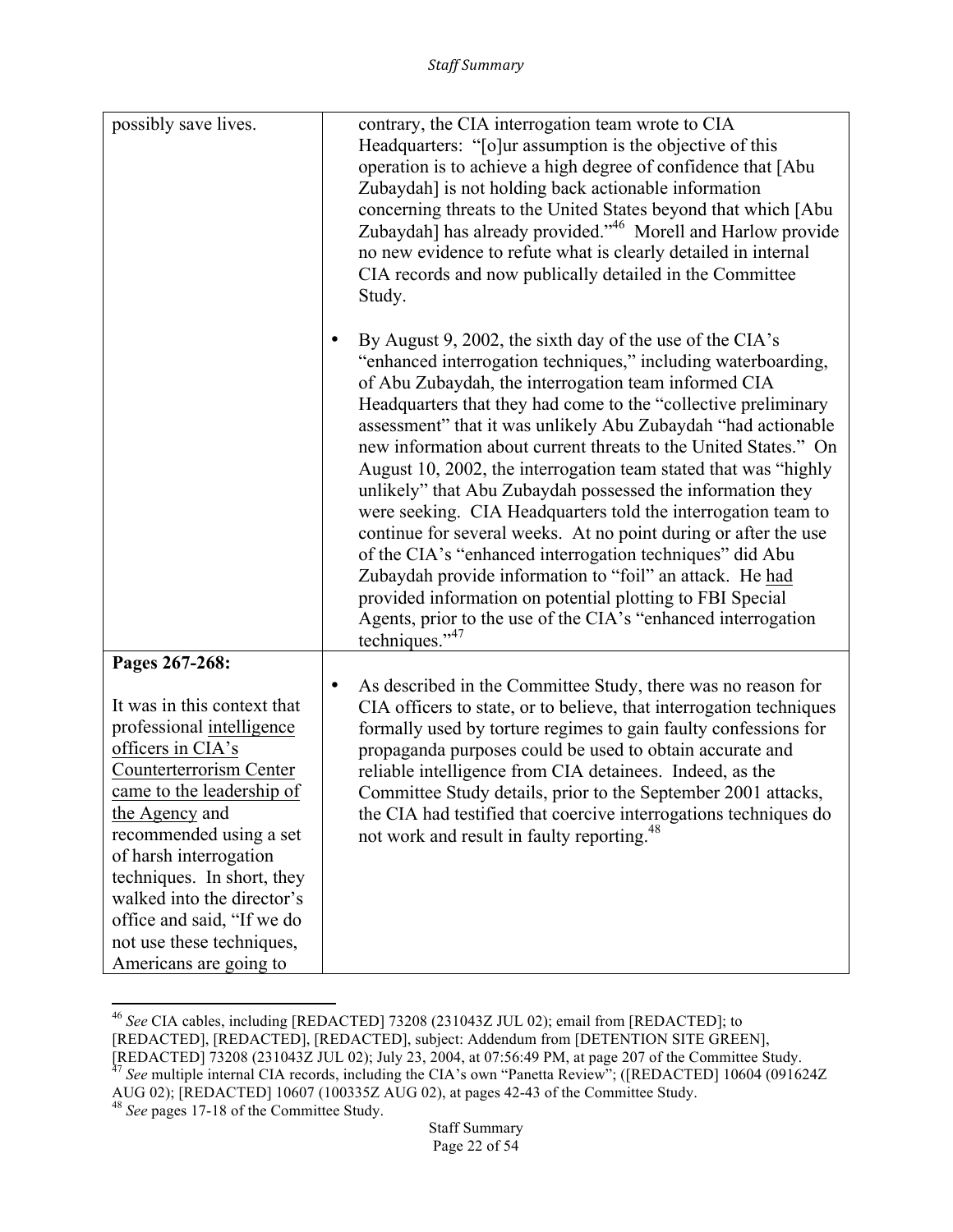| die." This statement was<br>not hyperbole. It was<br>exactly what our officers<br>thought, and there was<br>good reason to think it.              |                                                                                                                                                                                                                                                                                                                                                                                                                                                                                                                         |
|---------------------------------------------------------------------------------------------------------------------------------------------------|-------------------------------------------------------------------------------------------------------------------------------------------------------------------------------------------------------------------------------------------------------------------------------------------------------------------------------------------------------------------------------------------------------------------------------------------------------------------------------------------------------------------------|
| Page 268:<br>Once convinced, George<br>Tenet had a similar<br>conversation with the<br>White House, and the<br>interrogation program was<br>born. | While CIA records indicate that the CIA did not brief President<br>$\bullet$<br>Bush, CIA records do detail CIA briefings to other White<br>House officials. Those briefings are documented in the<br>Committee Study.<br>As detailed in the Committee Study, CIA records state that on<br>$\bullet$                                                                                                                                                                                                                    |
|                                                                                                                                                   | August 2, 2002, the National Security Council legal advisor<br>informed the DCI's chief of staff that: "Dr. Rice had been<br>informed that there would be no briefing of the President on this<br>matter." <sup>49</sup>                                                                                                                                                                                                                                                                                                |
|                                                                                                                                                   | In August 2003, Tenet told the CIA Office of Inspector General<br>٠<br>that "he had never spoken to the President regarding the<br>detention and interrogation program or EITS, nor was he aware<br>of whether the President had been briefed by his staff." <sup>50</sup>                                                                                                                                                                                                                                              |
|                                                                                                                                                   | Former Acting CIA General Counsel John Rizzo wrote in his<br>$\bullet$<br>book (published in January 2014) and stated in interviews that:                                                                                                                                                                                                                                                                                                                                                                               |
|                                                                                                                                                   | "The one senior U.S. Government national security"<br>$\circ$<br>official during this time—from August 2002 through<br>2003—who I did not believe was knowledgeable about<br>the E.I.T.s [enhanced interrogation techniques] was<br>President Bush himself." Rizzo has also stated that the<br>President "was not present at any of the Principals<br>Committee meetings  and none of the principals at<br>any of the E.I.T. sessions during this period ever alluded<br>to the president knowing anything about them." |
|                                                                                                                                                   | In an interview with NPR, Rizzo stated that some of the<br>$\circ$<br>chronology of events related to the C.I.A. interrogations<br>that Bush provides in [his memoir] "Decision Points"<br>doesn't compute. Rizzo also stated he had "no idea"<br>what Bush might have been referring to in his memoir.                                                                                                                                                                                                                 |

<sup>49</sup> *See* CIA Email from: John Moseman; to: John McLauglin, Jose Rodriguez, [REDACTED], John Rizzo,

<sup>[</sup>REDACTED]; subject: Abu-Z Interrogation; date: August 2, 2002, at page 38 of the Committee Study.<br><sup>50</sup> See CIA Office of General Counsel Comments on Counterterrorism Detention and Interrogation Program Special Review, at 23; CIA Office of Inspector General, Interview of George Tenet, memorandum dated 8 September 2003, Subject: 2003-7123-IG, Review of Interrogation for Counterterrorism Purposes at pages 38-39 of the Committee Study.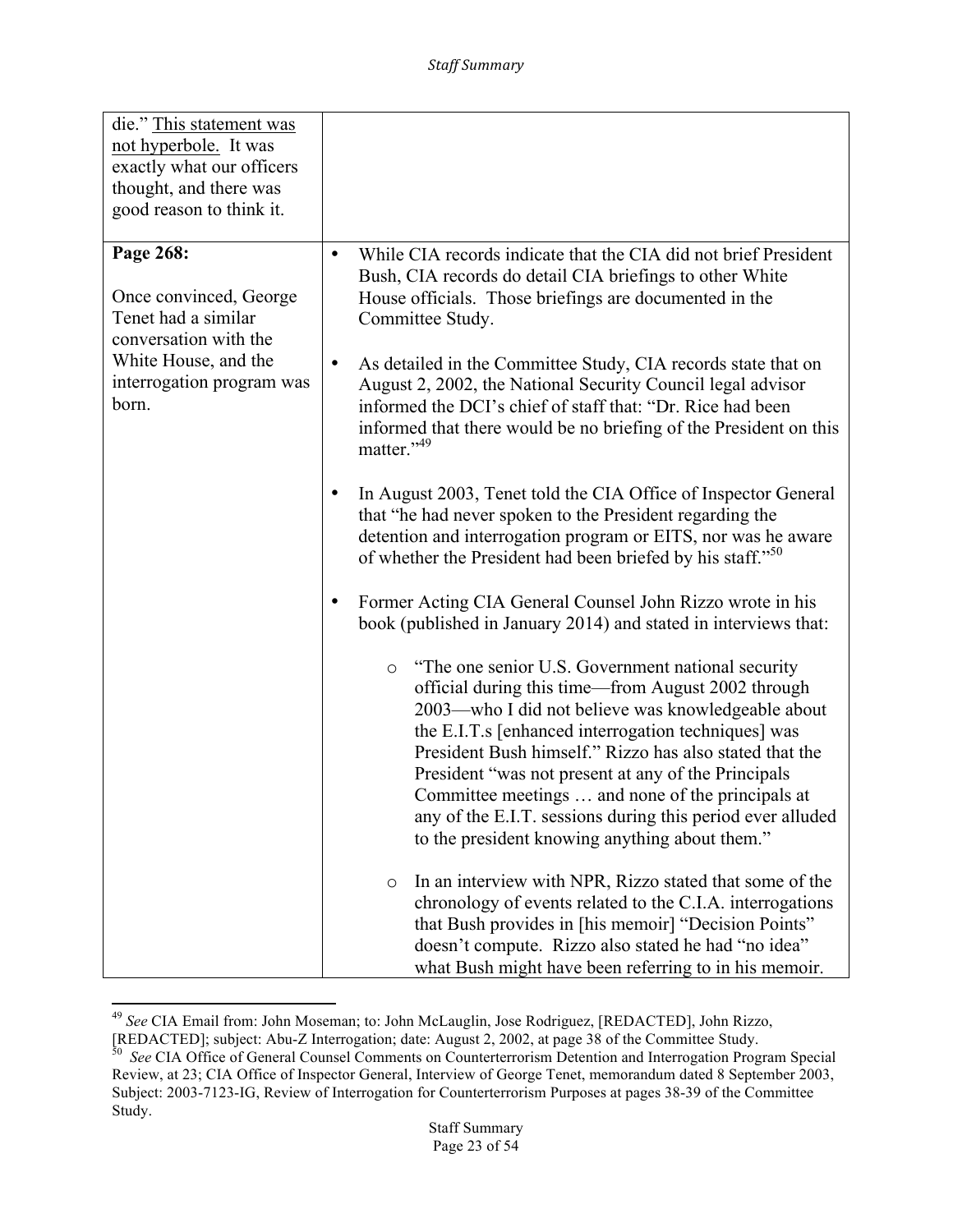|                                                                                                                                                                                                       | Throughout this period, Rizzo stated he was in daily<br>contact with George Tenet, who said "nothing about any<br>conversations he had with the president about E.I.T.s,<br>much less any instructions or approvals coming from<br>Bush." Rizzo states, "It simply didn't seem conceivable<br>that George [Tenet] wouldn't have passed something<br>like that on to those of us who were running the<br>program." Rizzo got in touch with Tenet while preparing<br>his book "Company Man" and Tenet confirmed "that he<br>did not recall ever briefing Bush" on specific<br>interrogation techniques being used at C.I.A. prisons.<br>Rizzo wrote, "I have to conclude that the account in<br>Bush's memoir simply is wrong." Rizzo finds "the<br>episode perplexing but nonetheless admirable on Bush's<br>part." Rizzo stated that typically Presidents distance<br>themselves from controversial C.I.A. programs, but, in<br>"Decision Points," Bush "put himself up to his neck in<br>the creation and implementation of the most contentious<br>counterterrorist program in the post-9/11 era when, in<br>fact, he wasn't," thus taking responsibility. |
|-------------------------------------------------------------------------------------------------------------------------------------------------------------------------------------------------------|--------------------------------------------------------------------------------------------------------------------------------------------------------------------------------------------------------------------------------------------------------------------------------------------------------------------------------------------------------------------------------------------------------------------------------------------------------------------------------------------------------------------------------------------------------------------------------------------------------------------------------------------------------------------------------------------------------------------------------------------------------------------------------------------------------------------------------------------------------------------------------------------------------------------------------------------------------------------------------------------------------------------------------------------------------------------------------------------------------------------------------------------------------------|
| Pages 268-269:                                                                                                                                                                                        |                                                                                                                                                                                                                                                                                                                                                                                                                                                                                                                                                                                                                                                                                                                                                                                                                                                                                                                                                                                                                                                                                                                                                              |
| The Department of<br>Defense refused to take<br>them [detainees]— so we                                                                                                                               | The Harlow and Morell account is not supported by internal<br>$\bullet$<br>CIA records.<br>CIA records clearly reveal that the CIA did not ask DOD if it<br>$\bullet$                                                                                                                                                                                                                                                                                                                                                                                                                                                                                                                                                                                                                                                                                                                                                                                                                                                                                                                                                                                        |
| had only two options at<br>the time: bring them to the<br>United States and put<br>them into a judicial<br>process, or turn them<br>over to their countries of<br>origin.<br>In neither case could we | would take custody of Abu Zubaydah, the CIA's first<br>detainee. In March 2002, anticipating Abu Zubaydah's arrest,<br>the CIA unilaterally considered and rejected transfer to DOD<br>custody. It rejected transfer to DOD custody in one location in<br>large part because of the lack of security and the fact that Abu<br>Zubaydah would have to be declared to the International<br>Committee of the Red Cross (ICRC). <sup>51</sup> The CIA rejected<br>transfer to DOD custody at Guantanamo Bay, Cuba, because of<br>the general lack of secrecy and the "possible loss of control to                                                                                                                                                                                                                                                                                                                                                                                                                                                                                                                                                                |
| guarantee that we would<br>get intelligence from                                                                                                                                                      | US military and/or FBI." <sup>52</sup>                                                                                                                                                                                                                                                                                                                                                                                                                                                                                                                                                                                                                                                                                                                                                                                                                                                                                                                                                                                                                                                                                                                       |
| them. So we proposed a<br>new option: create our<br>own detention system,<br>where we could ask<br>them any question we<br>wanted at any time. We                                                     | The "explicit approval of the White House" did not include the<br>$\bullet$<br>President, who is personally responsible for covert action. CIA<br>records consistently and explicitly state that the CIA did not<br>brief the President on its enhanced interrogation techniques<br>until April 2006.                                                                                                                                                                                                                                                                                                                                                                                                                                                                                                                                                                                                                                                                                                                                                                                                                                                        |

<sup>51</sup> *See* CIA cable [REDACTED] 19595 (281106Z MAR 02); PowerPoint presentation, Options for Incarcerating Abu Zubaydah, March 27, 2002, as well page 22 of the Committee Study.

<sup>52</sup> *See* CIA PowerPoint presentation, Operations for Incarcerating Abu Zubaydah, March 27, 2002; page 22 of the Committee Study.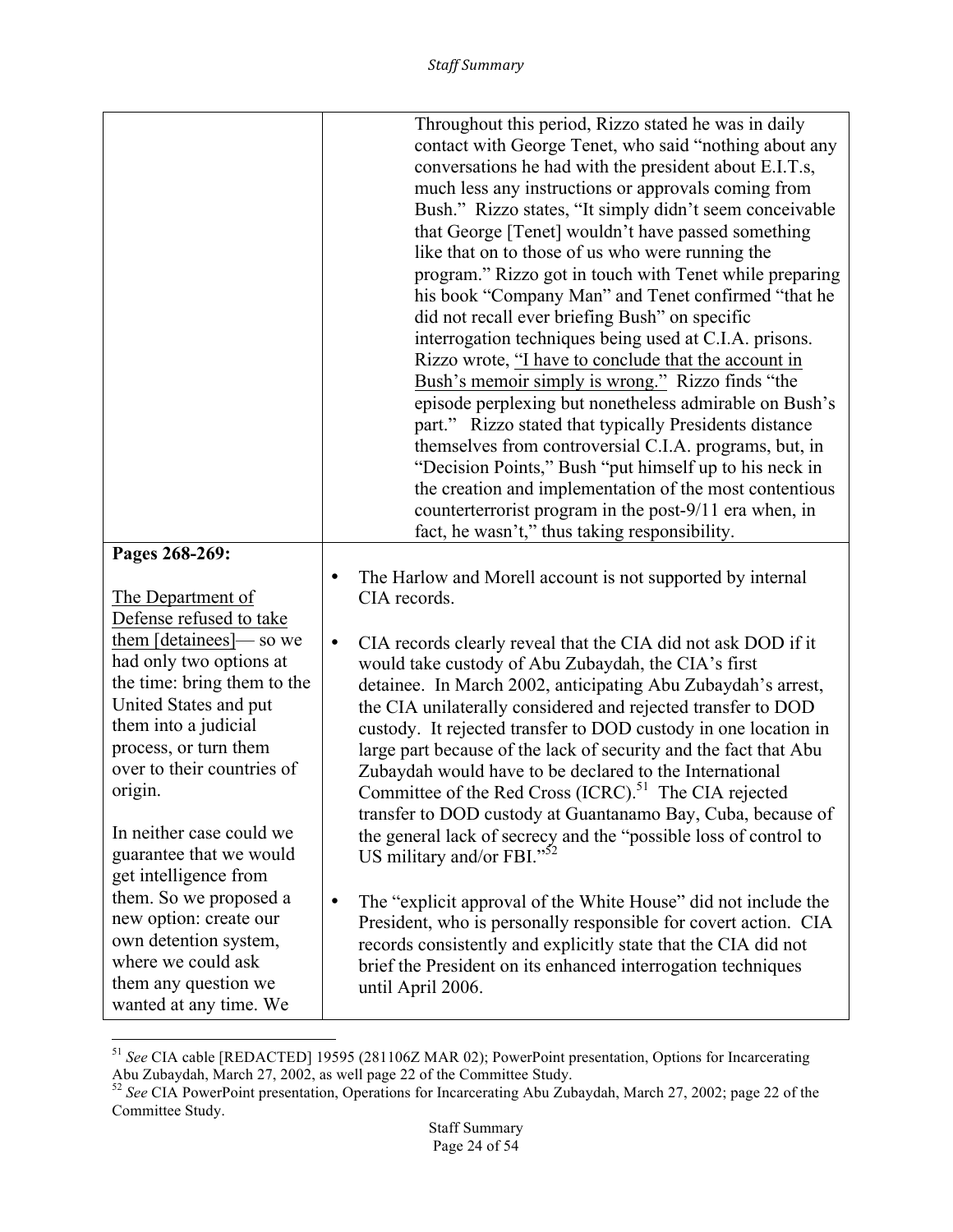| could also monitor          |                                                                            |
|-----------------------------|----------------------------------------------------------------------------|
| them continuously to        |                                                                            |
| acquire any intelligence    |                                                                            |
| they might disclose         |                                                                            |
| in conversations with       |                                                                            |
| other detainees. The sites  |                                                                            |
| were set up with the        |                                                                            |
| knowledge and               |                                                                            |
| cooperation of the host     |                                                                            |
| governments, who wanted     |                                                                            |
| our thanks, some financial  |                                                                            |
| support, and our silence.   |                                                                            |
| While we de-                |                                                                            |
| livered on the first two    |                                                                            |
| promises, we, as a          |                                                                            |
| country, were not able to   |                                                                            |
| deliver on the third.       |                                                                            |
| * * *                       |                                                                            |
| The second point is that    |                                                                            |
| the detention and           |                                                                            |
| interrogation program       |                                                                            |
| was not some rogue CIA      |                                                                            |
| operation that might be     |                                                                            |
| depicted in a               |                                                                            |
| Hollywood                   |                                                                            |
| movie. CIA proposed the     |                                                                            |
| program but undertook it    |                                                                            |
| only with the explicit      |                                                                            |
| approval of the White       |                                                                            |
| House.                      |                                                                            |
|                             |                                                                            |
| Page 269:                   |                                                                            |
|                             | Senator Feinstein was not surprised President Bush was aware               |
| In a conversation with      | of the program; rather Senator Feinstein was surprised that                |
| Senator Feinstein after her | Morell would claim President Bush was briefed by the CIA                   |
| staff completed its report  | about the CIA's "enhanced interrogation techniques" prior to               |
| on the program, she was     | April 2006—as there are no CIA records to support this                     |
| surprised when Director     | assertion by Morell.                                                       |
| Brennan and I told her that |                                                                            |
| President Bush had been     | CIA records indicate that President Bush was first briefed by<br>$\bullet$ |
| aware of the program.       | the CIA on its enhanced interrogation techniques on April 8,               |
|                             | 2006. At the briefing, President Bush expressed discomfort                 |
|                             | with the "image of a detainee, chained to the ceiling, clothed in          |
|                             | a diaper, and forced to go to the bathroom on himself." <sup>53</sup>      |

<sup>&</sup>lt;u> 1989 - Johann Stein, markin film yn y breninn y breninn y breninn y breninn y breninn y breninn y breninn y b</u> <sup>53</sup> CIA Email from Grayson SWIGERT; to [REDACTED]; cc: [REDACTED]; subject: Dr. SWIGERT's 7 June meeting with DCI; date: June 7, 2006; page 40 of the Committee Study.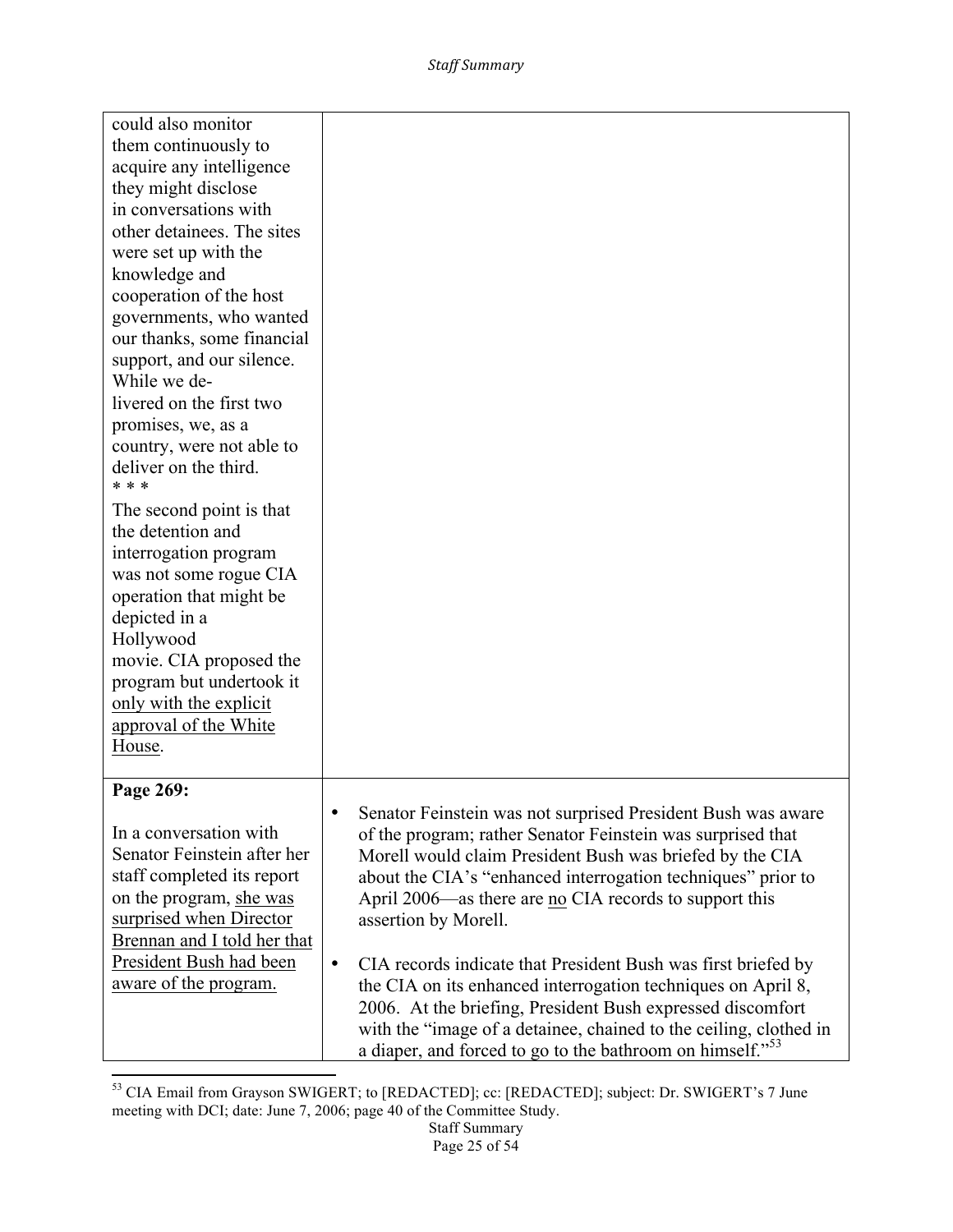| ٠ | The CIA Inspector General also maintained that the CIA had<br>not briefed President Bush about the techniques. The IG had<br>recommended in its May 2003 report that the CIA should brief<br>the President. The IG wrote that to his knowledge, no briefing<br>had taken place, stating: "DCI Tenet, before he left office, and<br>Director Goss, shortly after taking office, both advised me that<br>they had made requests to brief the President." <sup>54</sup>                                                                                                                                                                                                                                                                                                                                                                                                                                                                                                                                                                                                                                                                                                                                                                                                                                                                                                                                                                                                                                                                                                                                                                                                                                                                                                                                                                                                                                                                                                                                                                                                                                              |
|---|-------------------------------------------------------------------------------------------------------------------------------------------------------------------------------------------------------------------------------------------------------------------------------------------------------------------------------------------------------------------------------------------------------------------------------------------------------------------------------------------------------------------------------------------------------------------------------------------------------------------------------------------------------------------------------------------------------------------------------------------------------------------------------------------------------------------------------------------------------------------------------------------------------------------------------------------------------------------------------------------------------------------------------------------------------------------------------------------------------------------------------------------------------------------------------------------------------------------------------------------------------------------------------------------------------------------------------------------------------------------------------------------------------------------------------------------------------------------------------------------------------------------------------------------------------------------------------------------------------------------------------------------------------------------------------------------------------------------------------------------------------------------------------------------------------------------------------------------------------------------------------------------------------------------------------------------------------------------------------------------------------------------------------------------------------------------------------------------------------------------|
|   | As per the above, former Acting CIA General Counsel John<br>Rizzo wrote in his book (published in January 2014) and in<br>interviews: "The one senior U.S. Government national security<br>official during this time—from August 2002 through 2003—<br>who I did not believe was knowledgeable about the E.I.T.s<br>[enhanced interrogation techniques] was President Bush<br>himself." Rizzo writes that the President "was not present at any<br>of the Principals Committee meetings  and none of the<br>principals at any of the E.I.T. sessions during this period ever<br>alluded to the president knowing anything about them." In an<br>interview with NPR, Rizzo stated that some of the chronology<br>of events related to the C.I.A. interrogations that Bush provides<br>in [his memoir] "Decision Points" doesn't compute. Rizzo also<br>stated he had "no idea" what Bush might have been referring to<br>in his memoir. Throughout this period, Rizzo, as he remembers<br>it, was in daily contact with George Tenet, who said "nothing<br>about any conversations he had with the president about E.I.T.s,<br>much less any instructions or approvals coming from Bush."<br>Rizzo writes, "It simply didn't seem conceivable that George<br>[Tenet] wouldn't have passed something like that on to those of<br>us who were running the program." Rizzo got in touch with<br>Tenet while preparing "Company Man" and Tenet confirmed<br>"that he did not recall ever briefing Bush" on specific<br>interrogation techniques being used at C.I.A. prisons. Rizzo<br>wrote, "I have to conclude that the account in Bush's memoir<br>simply is wrong." Rizzo stated that he finds "the episode<br>perplexing but nonetheless admirable on Bush's part." Rizzo<br>stated that typically Presidents distance themselves from<br>controversial C.I.A. programs, but, in "Decision Points," Bush<br>"put himself up to his neck in the creation and implementation<br>of the most contentious counterterrorist program in the post-<br>$9/11$ era when, in fact, he wasn't," thus taking responsibility. |
|   |                                                                                                                                                                                                                                                                                                                                                                                                                                                                                                                                                                                                                                                                                                                                                                                                                                                                                                                                                                                                                                                                                                                                                                                                                                                                                                                                                                                                                                                                                                                                                                                                                                                                                                                                                                                                                                                                                                                                                                                                                                                                                                                   |

<sup>&</sup>lt;sup>54</sup> Letter from CIA IG John L. Helgerson to Vice Chairman John D. Rockefeller IV, April 5, 2006; page 39 of the Committee Study.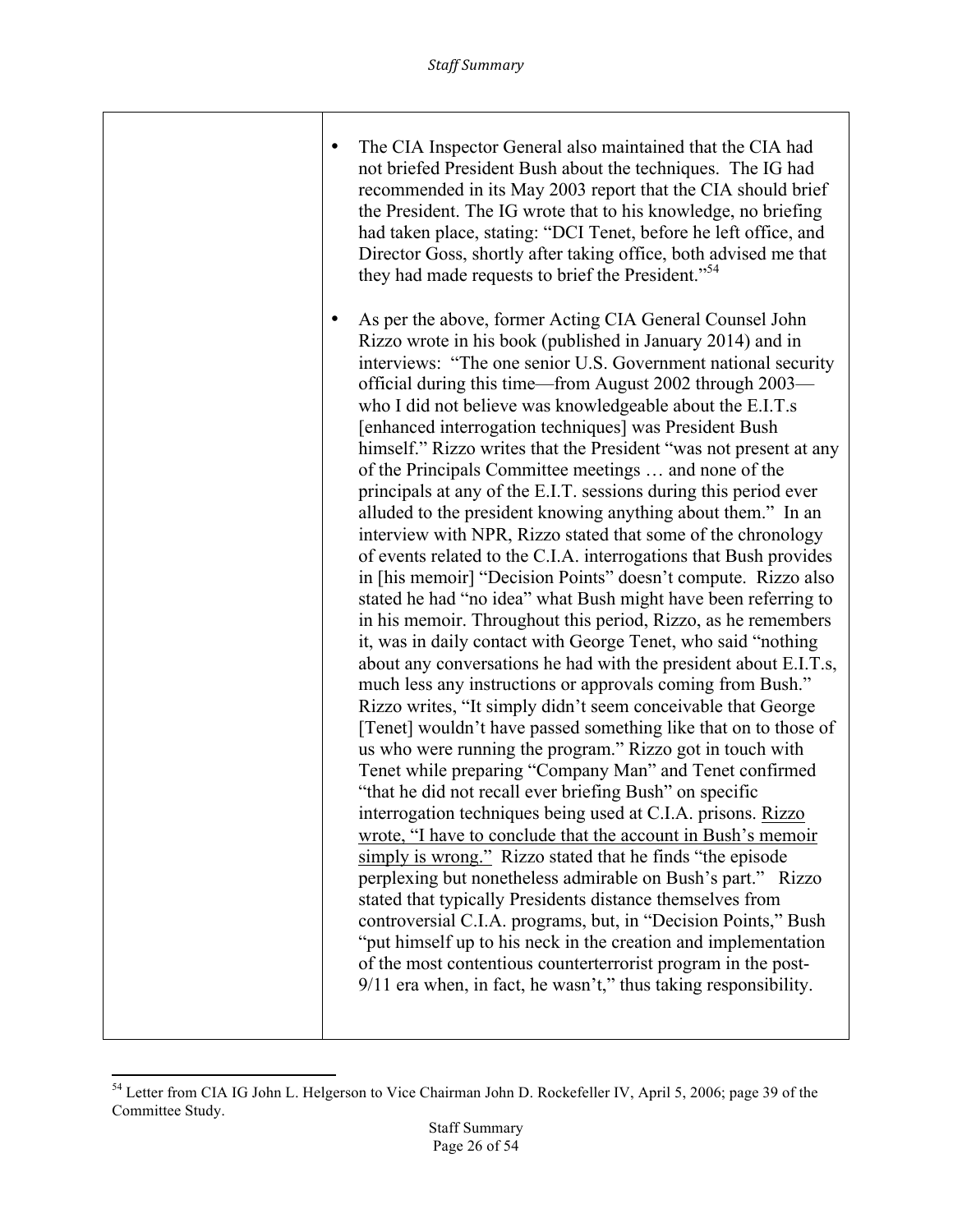*Additional pages related to when President Bush was briefed:*

#### **Page 69:**

The PDB briefings, which before 9/11 had been about intelligence analysis and reporting, now took on an added dimension. Increasingly, operational decisions were made on the spot and orders given on priorities in the war against al Qa'ida. I would provide the president with updates on exactly what was happening on the ground in Afghanistan, and Tenet would update the president on the latest operational developments.

### **Page 82:**

For a short period after I left the briefing job, I kept my hand in the PDB process by leading the component within CIA that both produces the PDB and supports the briefers… After about nine months, in the early fall of 2002, I was selected to be one of the two deputies to the deputy director for intelligence…

- Morell's account of his CIA career, to include his PDB briefings of President Bush in late 2001 and 2002, as well as his admission that he (Morell) was not briefed on the CIA's enhanced interrogation techniques until July 2006, is significant, and congruent with CIA records that indicate the CIA did not brief President Bush on the CIA's enhanced interrogation techniques until April 2006.
- Both CIA records and the Morell/Harlow book indicate that the PDB's were a central venue through which President Bush received operational information from the CIA. For example, it was during a PDB session that President Bush approved the rendition of Abu Zubaydah to CIA custody in March 2002.<sup>55</sup>
- According to Morell, although he was responsible for President Bush's PDBs until "early fall of 2002," he (Morell) was unaware that the CIA was using "enhanced interrogation techniques." Those techniques were approved in the summer of 2002 by the Department of Justice and first used against Abu Zubaydah in early August 2002.
- CIA Director Tenet had approved the CIA's use of enhanced interrogation techniques against Abu Zubaydah, but in August 2003, Tenet told the CIA Office of Inspector General that "he had never spoken to the President regarding the detention and interrogation program or EITS, nor was he aware of whether the President had been briefed by his staff."<sup>56</sup> Tenet confirmed this years later to former Acting CIA General Counsel John Rizzo, who wrote in his January 2014 book and stated in interviews that: "The one senior U.S. Government national security official during this time—from August 2002 through 2003 who I did not believe was knowledgeable about the E.I.T.s [enhanced interrogation techniques] was President Bush himself $"$ <sup>57</sup>
- The details of Morell's career in the Morell/Harlow book indicate that Morell would have been involved in the October

<sup>&</sup>lt;sup>55</sup> Email from [REDACTED]; to: [REDACTED]; subject: NEW INFO: A-Z Interrogation Plan; date: march 29, 2002; page 23 of the Committee Study. President Bush's approval did not include the use of the CIA's enhanced interrogation techniques against Abu Zubaydah.

<sup>56</sup> *See* CIA Office of General Counsel Comments on Counterterrorism Detention and Interrogation Program Special Review, at 23; CIA Office of Inspector General, Interview of George Tenet, memorandum dated 8 September 2003, Subject: 2003-7123-IG, Review of Interrogation for Counterterrorism Purposes, at pages 38-39 of the Committee Study.

<sup>57</sup> http://books.simonandschuster.com/Company-Man/John-Rizzo/9781451673944

Staff Summary Page 27 of 54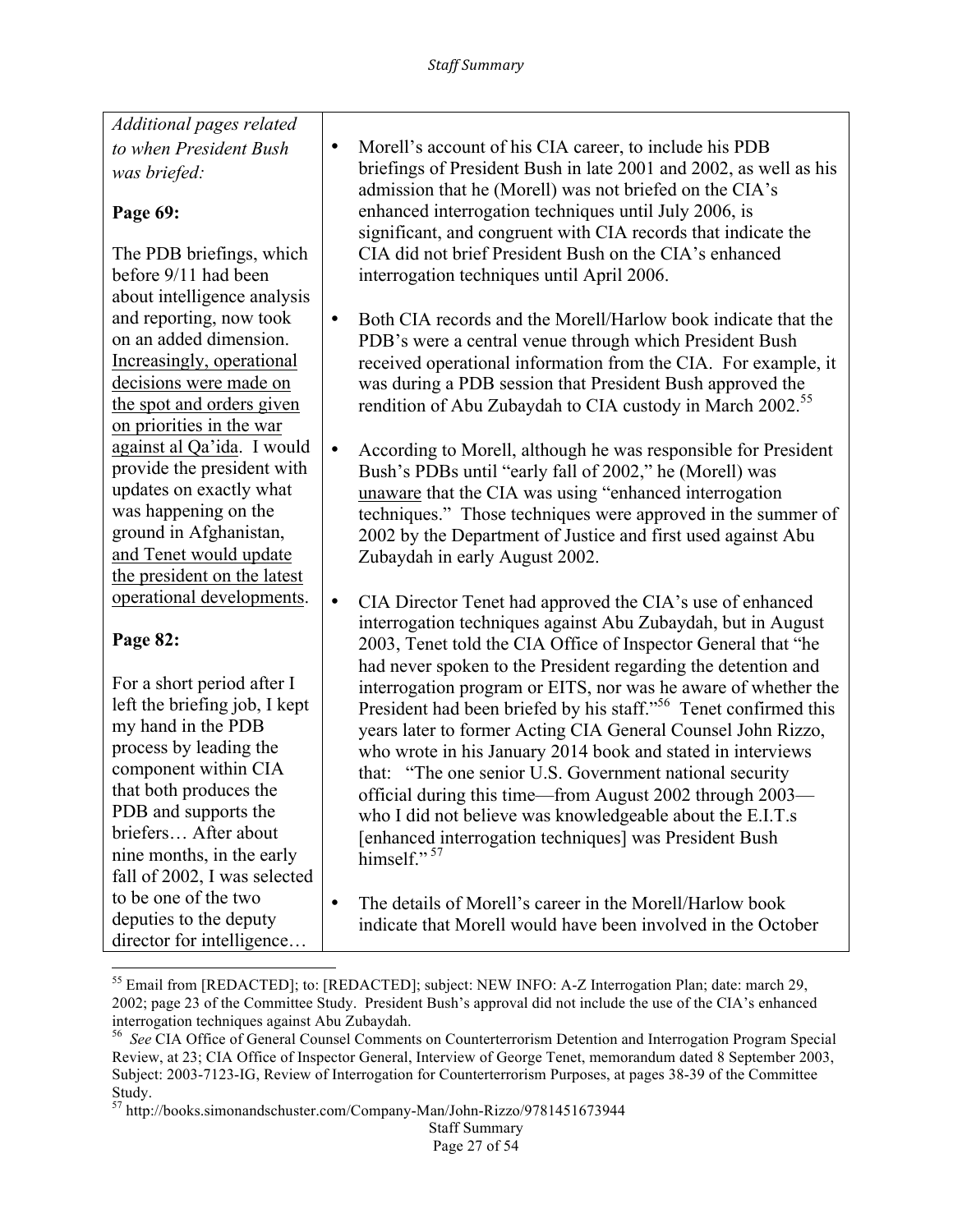## **Page 124:**

In late 2005… I picked up the phone and told Zelikow that I had already committed to a lowerlevel position as the deputy director of CTC…

### **Page 126:**

I ended up taking another job outside CIA, at the National Counterterrorism Center (NCTC)…. I served as the head of analysis for NCTC, trying to ensure that nothing got lost in the seam between domestic intelligence and foreign intelligence with regard to terrorism.

### **Page 246:**

Two days after I started [as the number three official in the CIA, on July 5, 2006], one of the Agency's senior attorneys paid me a visit. He said he needed to 'read me into [brief me on] a compartmented program.'… The programs involved the Agency's establishment, after 9/11, of several secret prisons around the world and the use of harsh interrogation techniques to obtain critical information from the most senior and

<u> 1989 - Johann Stein, markin film yn y breninn y breninn y breninn y breninn y breninn y breninn y breninn y b</u>

2002 update to President Bush on Abu Zubaydah's interrogation.58 As detailed in CIA records, the CIA began using the CIA's enhanced interrogation techniques against Abu Zubaydah on August 4, 2002. The techniques continued nonstop for weeks and included at least 83 applications of the waterboard interrogation technique. This information was not conveyed to the President in the October 2002 briefing by the CIA; rather, President Bush was informed in the October 2002 PDB that Abu Zubaydah "resisted providing useful information until becoming more cooperative in early August, probably in the hope of improving his living conditions." The PDB made no reference to the CIA's enhanced interrogation techniques.

• Morell confirmed he was unaware of the CIA's enhanced interrogation techniques, not only in his role as President Bush's PDB briefer, but also as the Deputy to the Deputy Director of Intelligence, as a senior analyst selected to serve at CTC, and as Head of Analysis at NCTC.

<sup>58</sup> ALEC [REDACTED] (181439Z OCT 02); page 47 of the Committee Study.

Staff Summary Page 28 of 54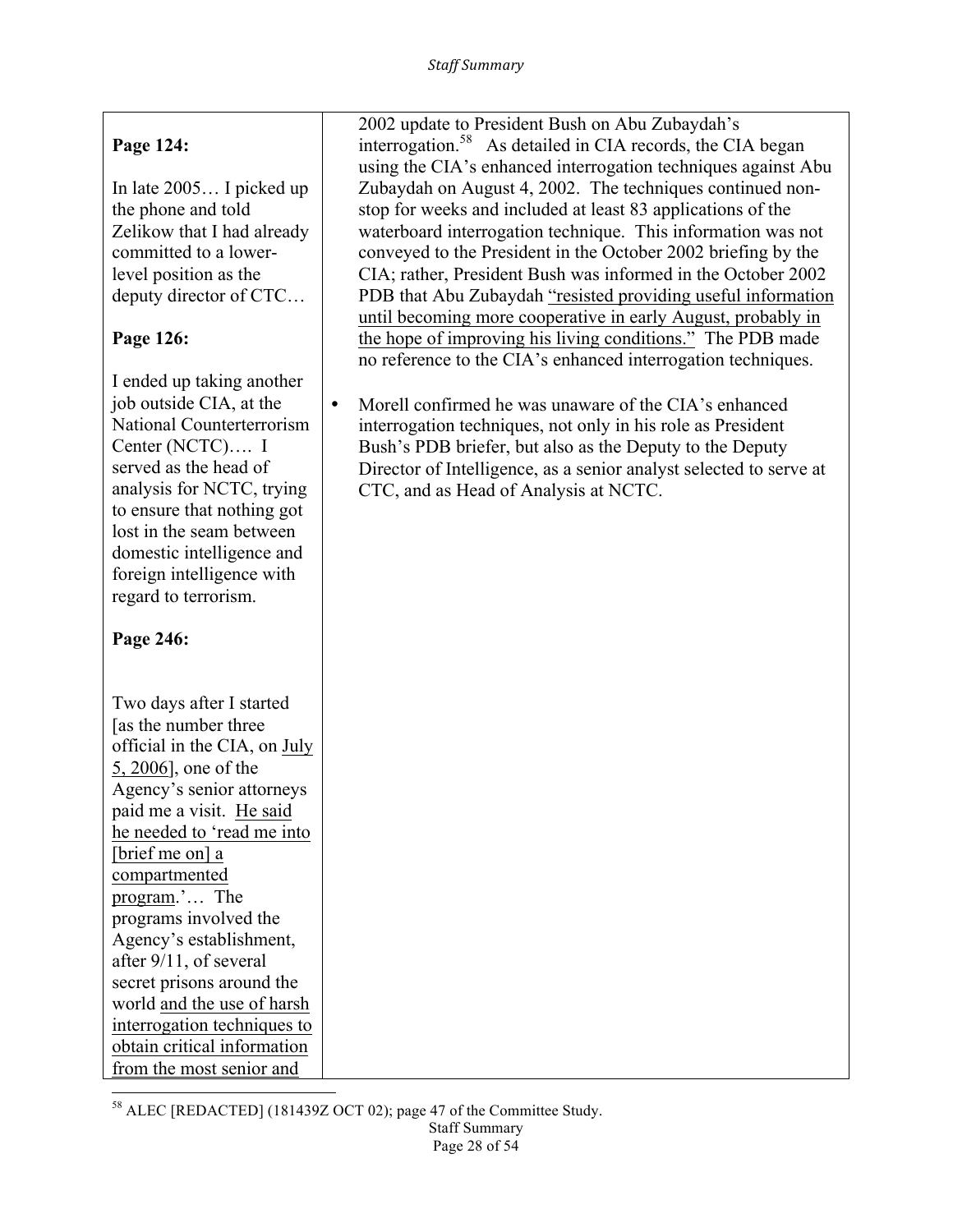| hardened al Qa'ida leaders<br>that we kept in those<br>prisons. The programs<br>had been in place since<br>2002.<br>Page 269:<br>Her staff had gone through<br>millions of documents, but<br>somehow no one had<br>thought to read President<br>Bush's memoirs, where he<br>states clearly that he |                                                                                                                                                                                                                                                                                                                                                                                                                                                                                                                                                                                                                                                                                                                                                                                                                                                                                                                                                                                                                                                                                                                                                                                                                                                                                                                                                                                                                                                                                                                |
|----------------------------------------------------------------------------------------------------------------------------------------------------------------------------------------------------------------------------------------------------------------------------------------------------|----------------------------------------------------------------------------------------------------------------------------------------------------------------------------------------------------------------------------------------------------------------------------------------------------------------------------------------------------------------------------------------------------------------------------------------------------------------------------------------------------------------------------------------------------------------------------------------------------------------------------------------------------------------------------------------------------------------------------------------------------------------------------------------------------------------------------------------------------------------------------------------------------------------------------------------------------------------------------------------------------------------------------------------------------------------------------------------------------------------------------------------------------------------------------------------------------------------------------------------------------------------------------------------------------------------------------------------------------------------------------------------------------------------------------------------------------------------------------------------------------------------|
| approved the detention<br>and interrogation<br>program.                                                                                                                                                                                                                                            |                                                                                                                                                                                                                                                                                                                                                                                                                                                                                                                                                                                                                                                                                                                                                                                                                                                                                                                                                                                                                                                                                                                                                                                                                                                                                                                                                                                                                                                                                                                |
| Page 269:<br>After the Senate<br>committee spent tens of<br>millions of dollars and<br>four years on its<br>investigation, its leader<br>was unaware that the<br>president of the United<br>States had signed off on<br>the program.                                                               | See above, which describes how the CIA's own records indicate<br>$\bullet$<br>that the CIA did not brief the President on the CIA's enhanced<br>interrogation techniques until April 2006.<br>For costs, see December 10, 2014, Press Release by Senator<br>$\bullet$<br>Feinstein, in which Senator Feinstein corrects these inaccurate<br>CIA talking points:<br>"The overwhelming majority of the \$40 million cost was<br>incurred by the CIA and was caused by the CIA's own<br>unprecedented demands to keep documents away from the<br>committee. Rather than provide documents for the committee to<br>review in its own secure Senate office—as is standard<br>practice—the CIA insisted on establishing a separate leased<br>facility and a "stand-alone" computer network for committee<br>use. The CIA hired teams of contractors to review every<br>document, multiple times, to ensure they were relevant and not<br>potentially subject to a claim of executive privilege. Only after<br>those costly reviews were the documents then provided to<br>committee staff. Committee Chairman Dianne Feinstein wrote<br>several letters objecting to this unprecedented action, pointing<br>out the wasted expense and unnecessary delays. Later, this<br>arrangement at the off-site CIA facility allowed CIA personnel<br>to remove documents it had provided for the committee's use<br>and to inappropriately gain access to the committee staff's<br>computer network and email." <sup>59</sup> |

<sup>&</sup>lt;sup>59</sup> http://www.feinstein.senate.gov/public/index.cfm/2014/12/fact-check-intelligence-committee-did-not-spend-40million-on-cia-study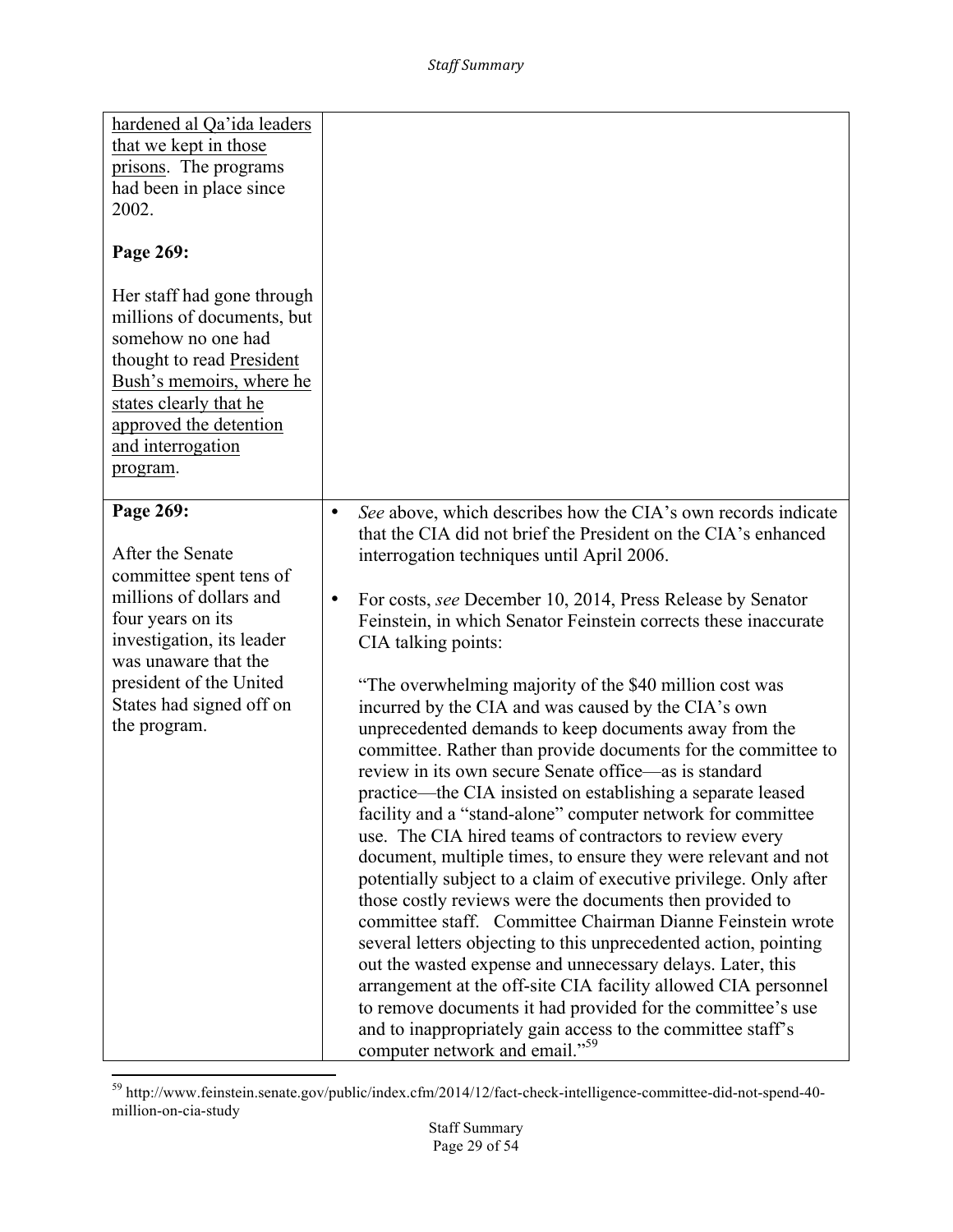| Page 269:<br>[Chairman Feinstein's]<br>staff had gone through<br>millions of documents, but<br>somehow no one had<br>thought to read President<br>Bush's memoirs, where he<br>states clearly that he<br>approved the detention<br>and interrogation<br>program.<br>Page 269: | See above, including former CIA Acting General Counsel John<br>$\bullet$<br>Rizzo's assertion that the memoir by President Bush is<br>inaccurate and not supported by the facts, as well as Rizzo's<br>assertion that former CIA Director George Tenet also believes<br>the former President's memoir is inaccurate.<br>As stated previously, former Acting CIA General Counsel John<br>$\bullet$<br>Rizzo has wrote (in his book "Company Man," published in<br>January $2014^{60}$ ) and has repeated in interviews: "The one<br>senior U.S. Government national security official during this<br>time-from August 2002 through 2003-who I did not believe<br>was knowledgeable about the E.I.T.s [enhanced interrogation<br>techniques] was President Bush himself." Rizzo writes that the<br>President "was not present at any of the Principals Committee<br>meetings  and none of the principals at any of the E.I.T.<br>sessions during this period ever alluded to the president<br>knowing anything about them." Rizzo stated that he had "no<br>idea" what Bush might have been referring to in his memoir<br>(George W. Bush "Decision Points," published November<br>$2010^{61}$ . <sup>62</sup> Throughout this period, Rizzo, as he remembers it,<br>was in daily contact with George Tenet, who said "nothing<br>about any conversations he had with the president about E.I.T.s,<br>much less any instructions or approvals coming from Bush."<br>Rizzo writes, "It simply didn't seem conceivable that George<br>[Tenet] wouldn't have passed something like that on to those of<br>us who were running the program." Rizzo contacted Tenet<br>while preparing "Company Man" and Tenet confirmed "that he<br>did not recall ever briefing Bush" on specific interrogation<br>techniques being used at C.I.A. prisons. Rizzo wrote, "I have to<br>conclude that the account in Bush's memoir simply is wrong."<br>Rizzo stated that he finds "the episode perplexing but<br>nonetheless admirable on Bush's part." Rizzo stated that<br>typically Presidents distance themselves from controversial<br>C.I.A. programs, but, in "Decision Points," Bush "put himself<br>up to his neck in the creation and implementation of the most<br>contentious counterterrorist program in the post-9/11 era when,<br>in fact, he wasn't," thus taking responsibility. |
|------------------------------------------------------------------------------------------------------------------------------------------------------------------------------------------------------------------------------------------------------------------------------|------------------------------------------------------------------------------------------------------------------------------------------------------------------------------------------------------------------------------------------------------------------------------------------------------------------------------------------------------------------------------------------------------------------------------------------------------------------------------------------------------------------------------------------------------------------------------------------------------------------------------------------------------------------------------------------------------------------------------------------------------------------------------------------------------------------------------------------------------------------------------------------------------------------------------------------------------------------------------------------------------------------------------------------------------------------------------------------------------------------------------------------------------------------------------------------------------------------------------------------------------------------------------------------------------------------------------------------------------------------------------------------------------------------------------------------------------------------------------------------------------------------------------------------------------------------------------------------------------------------------------------------------------------------------------------------------------------------------------------------------------------------------------------------------------------------------------------------------------------------------------------------------------------------------------------------------------------------------------------------------------------------------------------------------------------------------------------------------------------------------------------------------------------------------------------------------------------------------------------------------------------------------------------------------------------------------------------------------------------------------------|

<sup>&</sup>lt;sup>60</sup> http://books.simonandschuster.com/Company-Man/John-Rizzo/9781451673944<br><sup>61</sup> http://www.broadwaybooks.net/book/9780739377826<br><sup>62</sup> http://www.newyorker.com/news/daily-comment/the-c-i-a-s-lawyer-waterboarding-and-memory; http://www.npr.org/sections/thetwo-way/2014/12/16/369876047/torture-report-a-closer-look-at-when-and-whatpresident-bush-knew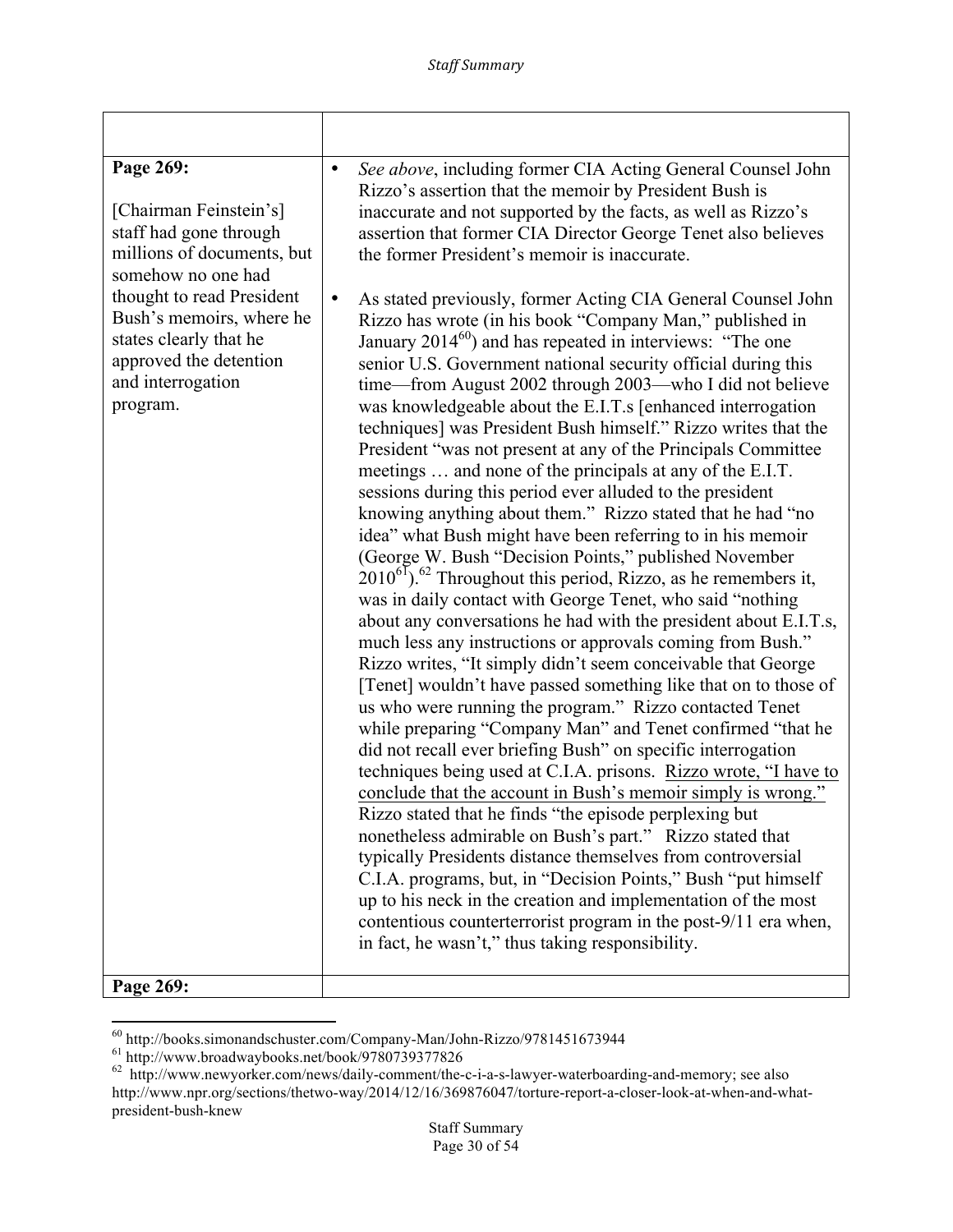|                                                                                                                                                                                                                                                                                                                                                                                                                               | $\bullet$ | The Committee Study details how the CIA provided inaccurate                                                                                                                                                                                                                                                                                                                                                                                                                                         |
|-------------------------------------------------------------------------------------------------------------------------------------------------------------------------------------------------------------------------------------------------------------------------------------------------------------------------------------------------------------------------------------------------------------------------------|-----------|-----------------------------------------------------------------------------------------------------------------------------------------------------------------------------------------------------------------------------------------------------------------------------------------------------------------------------------------------------------------------------------------------------------------------------------------------------------------------------------------------------|
| CIA also briefed Congress                                                                                                                                                                                                                                                                                                                                                                                                     |           | information to the Senate in briefings and in testimony.                                                                                                                                                                                                                                                                                                                                                                                                                                            |
| on the program— initially<br>only the leadership of the<br>intelligence committees<br>and then later the entire<br>Committees. There were<br>roughly forty separate<br>briefings with Congress.<br>When the leadership was<br>briefed (eight different<br>members over time), there<br>was no opposition to the<br>program (one member<br>wanted to make sure that<br>the White House had<br>indeed approved the<br>program). | $\bullet$ | Morell and Harlow are wrong to assert that, during briefings of<br>Committee leadership prior to September 6, 2006, "there was no<br>opposition to the program."                                                                                                                                                                                                                                                                                                                                    |
|                                                                                                                                                                                                                                                                                                                                                                                                                               | $\bullet$ | Importantly, the Committee Study details that when HPSCI<br>leadership was first briefed by the CIA, they questioned the<br>legality of the CIA program. According to the original CIA<br>memo on the briefing, "HPSCI attendees also questioned the<br>legality of these techniques if other countries would use<br>them." This phrase was removed from the CIA memo by a CIA<br>lawyer, after which Jose Rodriguez responded to the edit in an<br>email stating, "short and sweet." <sup>63</sup> |
|                                                                                                                                                                                                                                                                                                                                                                                                                               |           | The Committee Study details how when SSCI Chairman<br>Graham was briefed, he sought to expand the Committee's<br>oversight, including by having Committee staff visit CIA<br>interrogation sites and interview CIA interrogators. The CIA<br>rejected this request from the Chairman. <sup>64</sup>                                                                                                                                                                                                 |
|                                                                                                                                                                                                                                                                                                                                                                                                                               | $\bullet$ | CIA emails describe efforts by the CIA to identify a "strategy"<br>for limiting the CIA's responses to Graham's request for more<br>information on the program, specifically seeking a way to "get<br>off the hook on the cheap." The CIA eventually chose to delay<br>its next update for the Committee leadership on the CIA's<br>program until after Graham had left the Committee. <sup>65</sup>                                                                                                |
|                                                                                                                                                                                                                                                                                                                                                                                                                               | $\bullet$ | On February 3, 2005, Vice Chairman Rockefeller began a<br>formal effort to conduct a comprehensive Committee<br>investigation of the CIA program, including a review of its<br>legality and effectiveness. <sup>66</sup> The CIA's reaction to a possible                                                                                                                                                                                                                                           |

 <sup>63</sup> *See* CIA Email from: [REDACTED]; to: [REDACTED]; bcc: Jose Rodriguez; subject: Re: immediate coord; date: September 6, 2002, and CIA email from: Jose Rodriguez; to: [REDACTED]; subject: Re: immediate coord; date: September 6, 2002, at 2:52 PM, as well as page 438 of the Committee Study.

<sup>&</sup>lt;sup>64</sup> See CIA Email from: Stanley Moskowitz; to: John Moseman, Scott Muller, James Pavitt; subject: Graham request for oversight into interrogation; date: December 4, 2002, at 05:58:06 PM; Stanley Moskowitz, Memorandum for the Record, February 4, 2003, "Subject: Sensitive Notification"; page 438 of the Committee Study.

<sup>&</sup>lt;sup>65</sup> See CIA Email from: Stanley Moskowitz; to: John Moseman, Scott Muller, James Pavitt; subject: Graham request for oversight into interrogation; date: December 4, 2002, at 05:58:06 PM; email from: Stanley Moskowitz; to John H. Moseman; cc: Scott Muller and James Pavitt; subject: [attached document] Re: Graham request on interrogations; date: December 9, 2002, at 05:46:11 PM, as well as CIA Memorandum of December 26, 2002; FOR: Director of Central Intelligence; FROM: Scott W. Muller, General Counsel; SUBJECT: Disposition of Videotapes. *See* pages 438-439 of the Committee Study.<br><sup>66</sup> *See* February 3, 2005, letter from Senator Rockefeller to Senator Roberts on "the Committee's upcoming agenda";

page 441 of the Committee Study.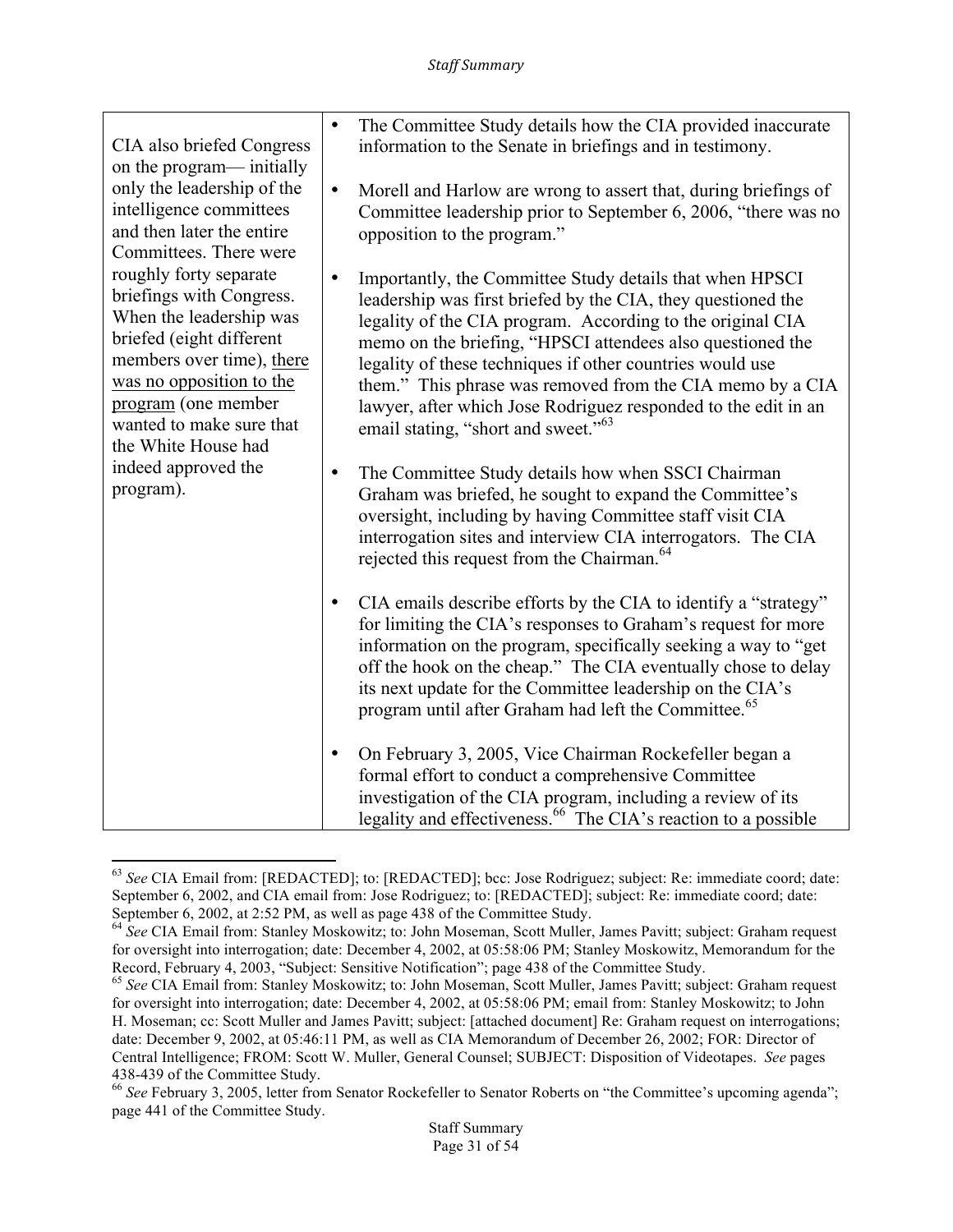|                                                                                                                                                                                                                                                                                                                                                                                                                                                                                                                              |           | congressional investigation of the CIA program, including CIA<br>calls to destroy interrogation videotapes, are detailed in the<br>Committee Study. (For example, on October 31, 2005, John<br>Rizzo wrote an email stating that "Sen. Levin's legislative<br>proposal for a 9/11-type outside Commission to be established<br>on detainees seems to be gaining some traction, which<br>obviously would serve to surface the tapes' existence." Rizzo<br>then added that "I think I need to be the skunk at the party again<br>and see if the Director is willing to let us try one more time to<br>get the right people downtown on board with the notion of our<br>[sic] destroying the tapes." <sup>67</sup> ) The Committee Study also details |
|------------------------------------------------------------------------------------------------------------------------------------------------------------------------------------------------------------------------------------------------------------------------------------------------------------------------------------------------------------------------------------------------------------------------------------------------------------------------------------------------------------------------------|-----------|----------------------------------------------------------------------------------------------------------------------------------------------------------------------------------------------------------------------------------------------------------------------------------------------------------------------------------------------------------------------------------------------------------------------------------------------------------------------------------------------------------------------------------------------------------------------------------------------------------------------------------------------------------------------------------------------------------------------------------------------------|
|                                                                                                                                                                                                                                                                                                                                                                                                                                                                                                                              | $\bullet$ | how, throughout this period, Committee leadership was<br>repeatedly provided inaccurate information by the CIA.<br>Morell and Harlow do not acknowledge the opposition from<br>Committee Members after the full Committee was first briefed,<br>in September 2006. For example, the Committee Study details<br>the contents of formerly classified communications between                                                                                                                                                                                                                                                                                                                                                                          |
|                                                                                                                                                                                                                                                                                                                                                                                                                                                                                                                              |           | Senators and the CIA in which Senators state their opposition to<br>the CIA program. Senators McCain, Hagel, Feingold, Wyden<br>and Feinstein are among those who raised objections.                                                                                                                                                                                                                                                                                                                                                                                                                                                                                                                                                               |
| Page 270:<br>The third point is about<br>the legality of the<br>program. Were EITs<br>legal? As the review by<br>DOJ's Office of<br>Professional<br>Responsibility<br>showed, whether the<br>Department of Justice's<br>Office of Legal Counsel<br>(which is charged with<br>providing legal advice to<br>the president<br>and all executive branch<br>agencies) made the right<br>legal call at the time is<br>open to debate. It is hard<br>to know with any certainty<br>what the Supreme Court<br>would have said if the | $\bullet$ | As detailed in the Committee Study, CIA records show that the<br>CIA provided the Department of Justice with inaccurate<br>information on the application, use, and effectiveness of the<br>CIA's "enhanced interrogation techniques." The CIA also<br>informed the Department of Justice that no briefed policy<br>makers objected to the program. As detailed in the Committee<br>Study, this too was inaccurate.                                                                                                                                                                                                                                                                                                                                |

<sup>67</sup> *See* CIA Email from: John A. Rizzo; to: [REDACTED], [REDACTED], [REDACTED], [REDACTED], [REDACTED], [REDACTED]; subject: Re: principals want PR plan to publicly roll the CTC program in some fashion; date: October 31, 2005, at 12:32 PM; pages 443-444 of the Committee Study.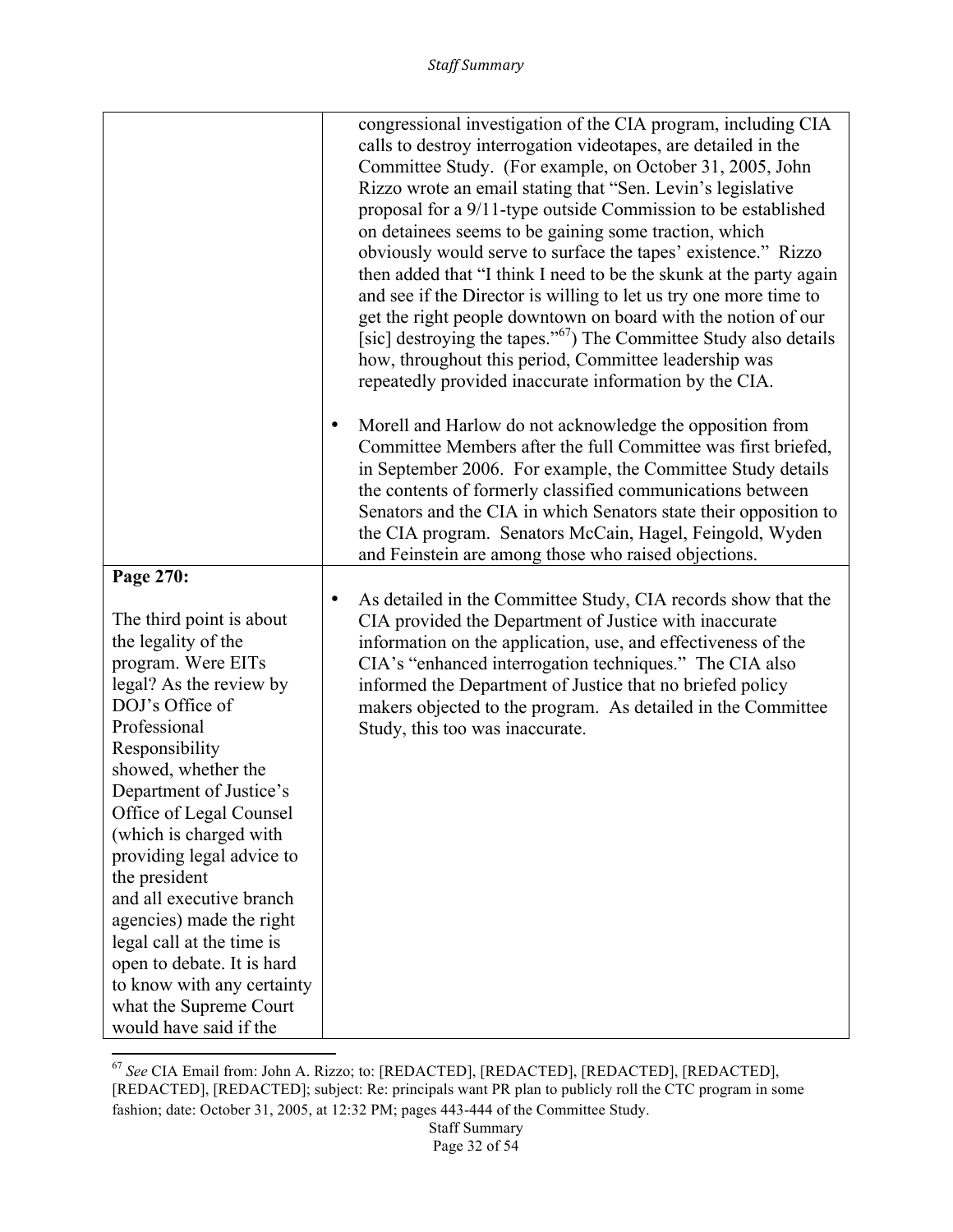| matter had come before it.<br>But what is very important<br>to remember is that, at the<br>time the EITs were being<br>used, the Department of<br>Justice told CIA that they<br>were legal. Period. Full<br>stop.                                                                                                         |                                                                                                                                                                                                                                                                                                                                                                                                                                                                                                                                                                                                                          |
|---------------------------------------------------------------------------------------------------------------------------------------------------------------------------------------------------------------------------------------------------------------------------------------------------------------------------|--------------------------------------------------------------------------------------------------------------------------------------------------------------------------------------------------------------------------------------------------------------------------------------------------------------------------------------------------------------------------------------------------------------------------------------------------------------------------------------------------------------------------------------------------------------------------------------------------------------------------|
| Page 271:                                                                                                                                                                                                                                                                                                                 |                                                                                                                                                                                                                                                                                                                                                                                                                                                                                                                                                                                                                          |
| The fourth point is about<br>effectiveness. There is no<br>doubt in my mind that the<br>enhanced techniques were<br>effective. Why do I<br>believe this? Because of<br>the SSCI report and the<br>Agency's response to it,<br>my last months as deputy<br>director involved my<br>studying this issue in great<br>detail. | As described earlier, when Morell was told how the CIA's June<br>$\bullet$<br>2013 Response to the Committee Study was factually<br>inaccurate, Morell could not defend the official CIA Response,<br>only stating that he was "not in the weeds."<br>The CIA's June 2013 Response, which Morell led,<br>$\bullet$<br>acknowledges that the CIA had never conducted an<br>effectiveness review of the CIA's enhanced interrogation<br>techniques. The official June 2013 CIA Response does not<br>assert, as the Morell and Harlow do in their book, that the CIA's<br>enhanced interrogation techniques were effective. |
| Page 271:                                                                                                                                                                                                                                                                                                                 | The Committee Study examined the CIA's own internal records<br>and communications (more than 6 million pages). There are no                                                                                                                                                                                                                                                                                                                                                                                                                                                                                              |
| I read case study after case                                                                                                                                                                                                                                                                                              | records to support this assertion by Morell and Harlow.                                                                                                                                                                                                                                                                                                                                                                                                                                                                                                                                                                  |
| study in which detainees,<br>before being subjected to<br>EITs, provided limited,<br>vague, and general<br>information, and after<br>being subjected to EITs<br>became cooperative,<br>providing much more<br>specific and detailed<br>information.                                                                       | The CIA's own internal review of the program, the Panetta<br>$\bullet$<br>Review, found the CIA misrepresented the effectiveness of the<br>program. Indeed, internal CIA records detail how CIA officers<br>involved in the CIA interrogation program regularly called into<br>question the so-called "effectiveness" of the CIA's enhanced<br>interrogation techniques, assessing or stating in internal<br>communications that the use of the techniques failed to elicit<br>detainee cooperation or produce accurate intelligence.                                                                                    |
| Page 271:                                                                                                                                                                                                                                                                                                                 |                                                                                                                                                                                                                                                                                                                                                                                                                                                                                                                                                                                                                          |
| The best example is that<br>of 9/11 mastermind<br>Khalid Sheikh<br>Mohammed. KSM's                                                                                                                                                                                                                                        | The Committee examined the CIA's own internal records and<br>$\bullet$<br>communications (more than 6 million pages). There are no<br>records to support this assertion by Morell and Harlow. To the<br>contrary, as is detailed in the KSM section of the Committee<br>Study, KSM repeatedly lied to the CIA during and after the use                                                                                                                                                                                                                                                                                   |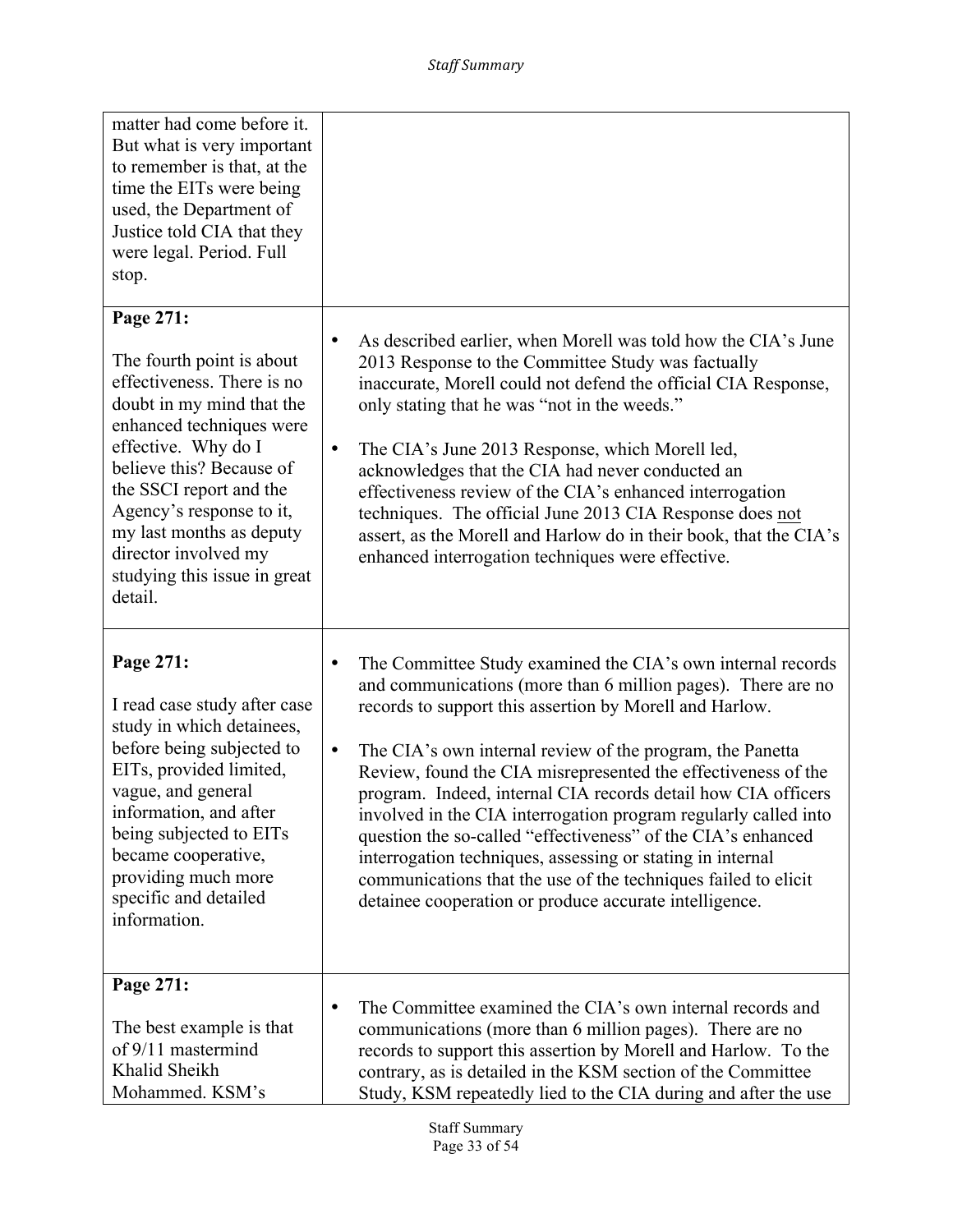| demeanor and              | of the CIA's "enhanced interrogation techniques."                                      |
|---------------------------|----------------------------------------------------------------------------------------|
| cooperativeness before    |                                                                                        |
| and after enhanced        | Morell and Harlow appear unfamiliar with KSM's CIA<br>$\bullet$                        |
| interrogation techniques  | interrogation, as there was no "before and after" regarding the                        |
| could not have been       | use of the CIA's enhanced interrogation techniques. CIA                                |
| greater. Before EITs, he  | records clearly detail how KSM was subjected to the CIA's                              |
| was fiercely defiant and  | enhanced interrogation techniques immediately upon his arrival                         |
| unwilling to talk.        | at a CIA detention facility. <sup>68</sup>                                             |
| Page 271:                 |                                                                                        |
|                           | Again, Morell and Harlow appear to be unfamiliar with the<br>$\bullet$                 |
| After the techniques,     | CIA's records of KSM's interrogation. CIA personnel                                    |
| [KSM] was cooperative     | involved in the interrogations consistently and repeatedly                             |
| and willing to talk       | assessed that, after being subjected to the CIA's enhanced                             |
| truthfully and answer     | interrogation techniques, KSM withheld and fabricated                                  |
| almost any question asked | information on the critical plots most important to the                                |
| of him.                   | CIA. They included CBRN programs; <sup>69</sup> plotting against U.S.                  |
|                           | interests in Karachi, Pakistan; <sup>70</sup> plotting against Heathrow                |
|                           | Airport; <sup>71</sup> Abu Issa al-Britani; <sup>72</sup> as well as the "Second Wave" |
|                           | plotting against the "tallest building in California," which                           |
|                           | prompted the CIA's ALEC Station to note that it "remain[e]d                            |
|                           | concerned that KSM's progression towards full debriefing                               |
|                           | status is not yet apparent where it counts most, in relation to                        |
|                           | threats to US interests, especially inside CONUS." <sup>73</sup>                       |
|                           |                                                                                        |
| Page 271:                 |                                                                                        |
|                           | Again, Morell and Harlow appear to be unfamiliar with<br>$\bullet$                     |
| The result was a treasure | the CIA's internal records. CIA records clearly reveal                                 |
| trove of critically       | that after being subjected to the CIA's enhanced                                       |
| important information.    | interrogation techniques, KSM continued to deny any                                    |
| KSM provided              | plans to attack bridges and never mentioned Iyman                                      |
| information regarding a   | Faris. On March 10, 2003, in response to information                                   |
| number of plots he had    | already obtained from another source unrelated to the                                  |
| been working on prior to  | program, KSM stated that any such plans were                                           |
| his capture. One was a    | "theoretical" and only "on paper." KSM also stated that                                |
| plot to blow up           | no one was currently pursuing such a plot. KSM                                         |
| the Brooklyn Bridge.      | repeated this assertion on March 16, 2003, noting that,                                |

<sup>68</sup> *See* page 82 of the Committee Study and CIA cables referenced, to include [REDACTED] 10711 [REDACTED]; [REDACTED] 10705 [REDACTED]; DIRECTOR [REDACTED].

<sup>&</sup>lt;sup>69</sup> DIRECTOR [REDACTED] (121550Z JUN 03)<br><sup>70</sup> ALEC [REDACTED] (022012Z MAY 03)<br><sup>71</sup> Memorandum for: [REDACTED]; [REDACTED]; [REDACTED]; from: [REDACTED]; subject: Action detainee branch; date: 12 June 2003

<sup>&</sup>lt;sup>72</sup> ALEC [REDACTED] (210159Z OCT 03); email from [REDACTED]; to: [REDACTED]; [REDACTED]; [REDACTED]; [REDACTED]; [REDACTED]; [REDACTED]; [REDACTED]; cc: [REDACTED]; subject: KSM and Khallad Issues; date: October 16, 2003, at 5:25:13 PM

<sup>73</sup> ALEC [REDACTED] (222153Z APR 03). *See* page 212 of the Committee Study.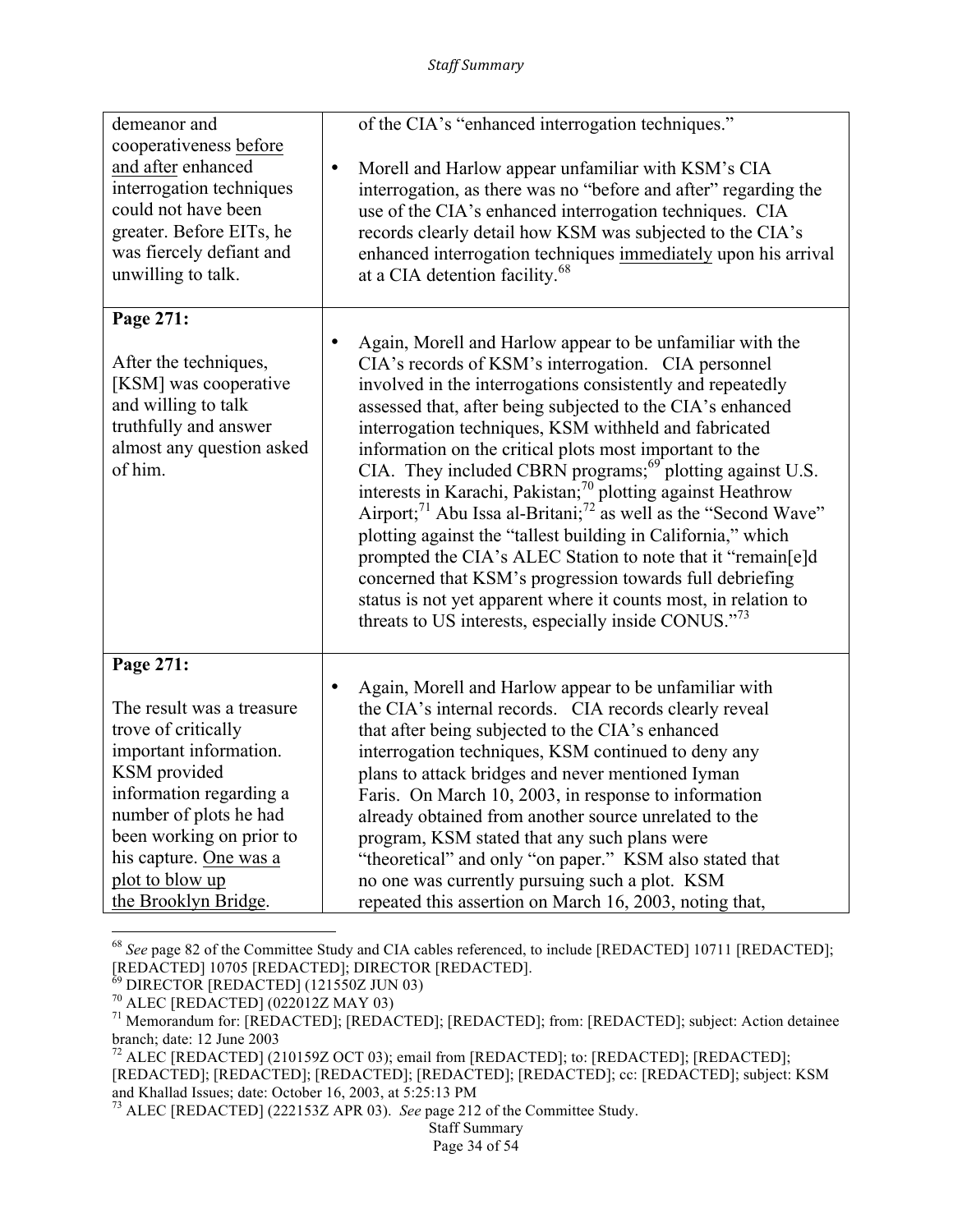| After he became<br>cooperative, KSM<br>revealed al Qa'ida's<br>longstanding interest in<br>bringing down suspension<br>bridges in the United<br>States. He specified the<br>methods of destroying<br>such bridges that al Qa'ida<br>taught its recruits. And,<br>most important,<br>he said he had instructed<br>Iyman Faris, a naturalized<br>American citizen from<br>Kashmir, to destroy the<br>Brooklyn Bridge. | while UBL officially endorsed attacks against<br>suspension bridges in the United States, he "had no<br>planned targets in the US which were pending attack and<br>that after 9/11 the US had become too hard a<br>target." <sup>74</sup> KSM did not discuss Faris until confronted<br>with a picture of Faris (who was already under FBI<br>investigation), a picture of Majid Khan, and Majid<br>Khan's reporting (Khan was providing extensive<br>information, including on Faris, while in foreign<br>government custody being interrogated using rapport<br>building techniques). KSM still did not identify Faris by<br>name. $^{75}$ |
|---------------------------------------------------------------------------------------------------------------------------------------------------------------------------------------------------------------------------------------------------------------------------------------------------------------------------------------------------------------------------------------------------------------------|----------------------------------------------------------------------------------------------------------------------------------------------------------------------------------------------------------------------------------------------------------------------------------------------------------------------------------------------------------------------------------------------------------------------------------------------------------------------------------------------------------------------------------------------------------------------------------------------------------------------------------------------|
|                                                                                                                                                                                                                                                                                                                                                                                                                     | When assessing the session in which KSM discussed the<br>$\bullet$<br>bridge plotting, personnel at the detention site wrote that<br>"KSM will selectively lie, provide partial truths, and<br>misdirect when he believes he will not be found out and<br>held accountable." On the other hand, the CIA officers<br>wrote that "KSM appears more inclined to make<br>accurate disclosures when he believes people, emails, or<br>other source material are available to the USG for<br>checking his responses."76                                                                                                                            |
|                                                                                                                                                                                                                                                                                                                                                                                                                     | CIA officials ridiculed the seriousness of the bridge<br>$\bullet$<br>threat. A senior CIA counterterrorism official who had<br>previously served as chief of the Bin Ladin Unit wrote<br>that "if these are the types of attacks ksm is planning,<br>[KSM] was more of a nuisance [sic] than a threat." In a<br>separate email, he asked "did [KSM] think no one would<br>see or hear these yahoos trying to unscrew the bridge?" <sup>77</sup>                                                                                                                                                                                             |
|                                                                                                                                                                                                                                                                                                                                                                                                                     | In April 2005, when the CIA was compiling "examples"<br>$\bullet$<br>of lives saved," the inclusion of KSM's reporting on<br>Iyman Faris prompted the comment that "we risk<br>making ourselves look silly if the best we can do is the                                                                                                                                                                                                                                                                                                                                                                                                      |

<sup>74</sup> *See* [REDACTED] 10752 (102320Z MAR 03); DIRECTOR [REDACTED] (122101Z MAR 03); [REDACTED] 10858 (170747Z MAR 03); page 281 of the Committee Study. <sup>75</sup> Memorandum for [REDACTED], [REDACTED]; from [REDACTED], OFFICE: [REDACTED]/ [DETENTION

SITE BLUE]; subject: Baltimore boy and KSM; date: 15 March 2003, at 07:08:32 PM; ALEC [REDACTED] (152212Z MAR 03); [REDACTED] 10865 (171648Z MAR 03); [REDACTED] 10866 (171823Z MAR 03); [REDACTED] 10870 (172017Z MAR 03); ALEC [REDACTED] (261745Z MAR 03); ALEC [REDACTED] (180200Z MAR 03); page 282 of the Committee Study.<br> $^{76}$  [REDACTED] 10884 (182140Z MAR 03); pages 89-90 of the Committee Study.

<sup>77</sup> See CIA Email from: [REDACTED]; to: [REDACTED], [REDACTED], [REDACTED], [REDACTED], [<sup>77</sup> See CIA Email from: [REDACTED]; [REDACTED]; subject: attacks in conus; date: March 25, 2003, at 6:19:18 AM; Email from [REDACTED]; to: [REDACTE], [REDACTED], [REDACTED], [REDACTED]; date: march 25, 2003, at 6:35:18 AM; page 283 of the Committee Study.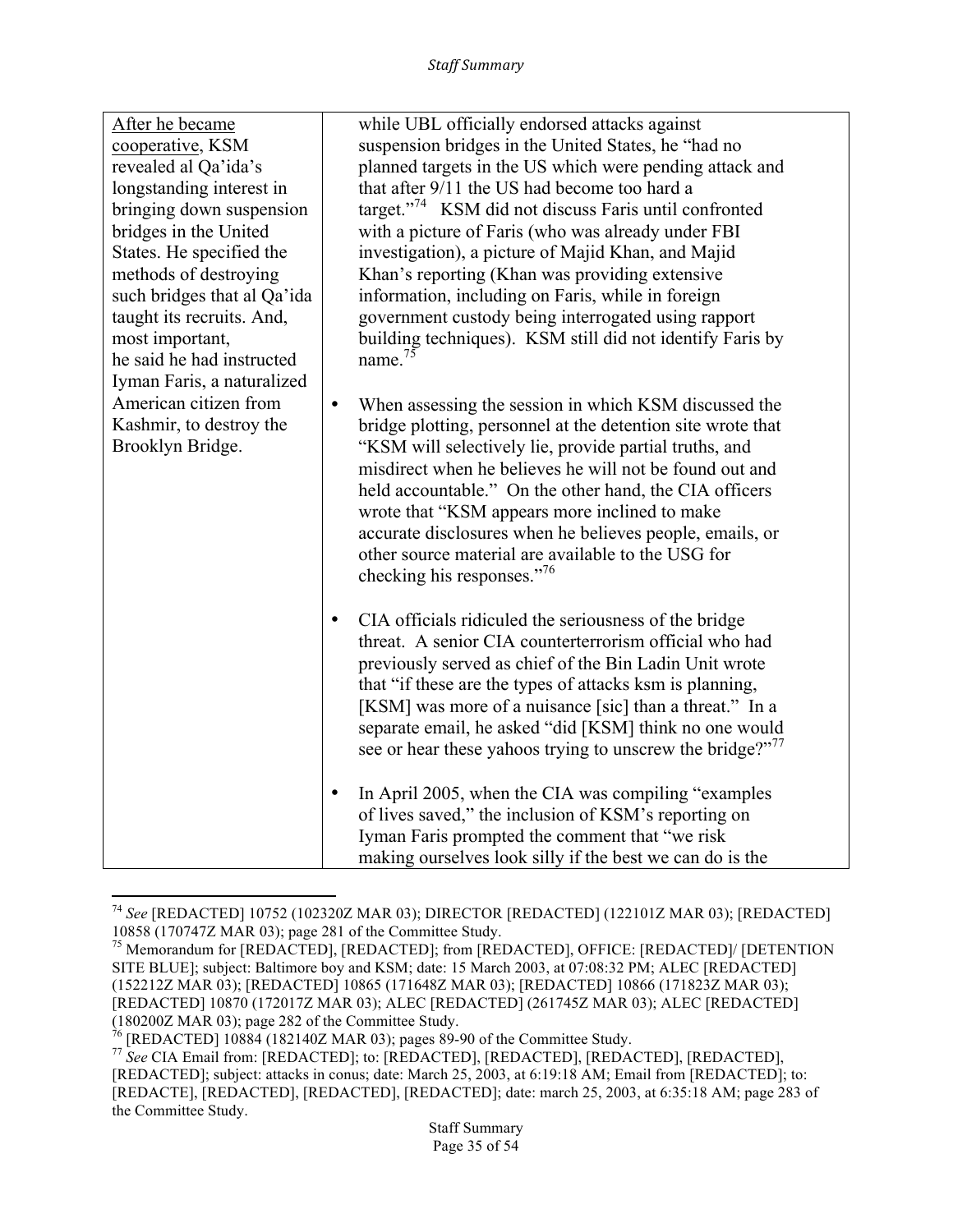|                                                                                                                                                                                                                                                                                                                | Brooklyn Bridge – perhaps we should omit specific<br>examples rather than 'damn ourselves with faint<br>praise."78                                                                                                                                                                                                                                                                                                                                                                                                                                                                                                                                                                                                                                                                                                                                                                                                       |
|----------------------------------------------------------------------------------------------------------------------------------------------------------------------------------------------------------------------------------------------------------------------------------------------------------------|--------------------------------------------------------------------------------------------------------------------------------------------------------------------------------------------------------------------------------------------------------------------------------------------------------------------------------------------------------------------------------------------------------------------------------------------------------------------------------------------------------------------------------------------------------------------------------------------------------------------------------------------------------------------------------------------------------------------------------------------------------------------------------------------------------------------------------------------------------------------------------------------------------------------------|
| Page 271:<br>As a result of KSM's<br>information, Faris was<br>confronted by the FBI.                                                                                                                                                                                                                          | Again, Morell and Harlow appear to be unfamiliar with<br>the CIA's internal records. Iyman Faris was under FBI<br>investigation prior to any KSM reporting on him (FBI<br>confirmed this fact on November 30, 2010). Majid<br>Khan, who was in foreign government custody and<br>being interrogated using rapport building techniques,<br>provided significant information on Iyman Faris, prior to<br>any reporting from KSM. <sup>79</sup> When the FBI approached<br>Iyman Faris, he talked voluntarily and then voluntarily<br>relocated to the FBI's Quantico facility, emailing<br>individuals at the FBI's behest for intelligence<br>collection. <sup>80</sup><br>The CIA's June 2013 Response to the Committee Study,<br>٠<br>which was led by Morell, acknowledged that the CIA's<br>previous representations that KSM's information led to<br>the investigation of Iyman Faris were inaccurate. <sup>81</sup> |
| Pages 271-272:<br>After KSM's capture,<br>Baluchi assumed<br>responsibility for a<br>planned attack on<br>Heathrow Airport and for<br>multiple attacks in<br>Karachi. He was within<br>days of completing<br>preparations for the<br>Karachi attacks when he<br>was captured by Pakistani<br>authorities. I am | Again, Morell and Harlow appear to be unfamiliar with the<br>CIA's internal records. KSM played no role in the disruption of<br>the Karachi Plot or the "thwarting" of the Heathrow Plot.<br>CIA records clearly indicate that the Karachi Plot was<br>$\bullet$<br>completely disrupted when Pakistani government officials<br>arrested Ammar al-Baluchi and Khallad bin Attash. The arrests<br>and disruption of the plotting were unrelated to any CIA<br>detainee reporting. <sup>82</sup> During and after being subjected to the<br>CIA's enhanced interrogation techniques, KSM withheld<br>information about the plotting until confronted with the arrests,<br>at which point ALEC Station wrote "We were disappointed to<br>see that KSM only made these new admissions of planned                                                                                                                             |

<sup>78</sup> *See* CIA Email from: [REDACTED]; to: [REDACTED]; cc: [REDACTED], John Rizzo; subject: Re: Interrogation Program- Going Public Draft Talking Points- Comments Due to [REDACTED] me by COB TODAY Thanks; date: April 20, 2005, at 5:10:10 PM; page 196 of the Committee Study.

 

<sup>79</sup> For example, *see* [REDACTED] 13785 [REDACTED]; [REDACTED] 13713 [REDACTED]; page 281 of the Committee Study.

<sup>80</sup> *See* page 284 of the Committee Study and CIA Office of Inspector General interview of [REDACTED], Chief of the [REDACTED] Branch of the UBL Group at CTC, July 30, 2003.

<sup>81</sup> *See* CIA June 2013 Response, at page 13. <sup>82</sup> *See* pages 239-246 of the Committee Study.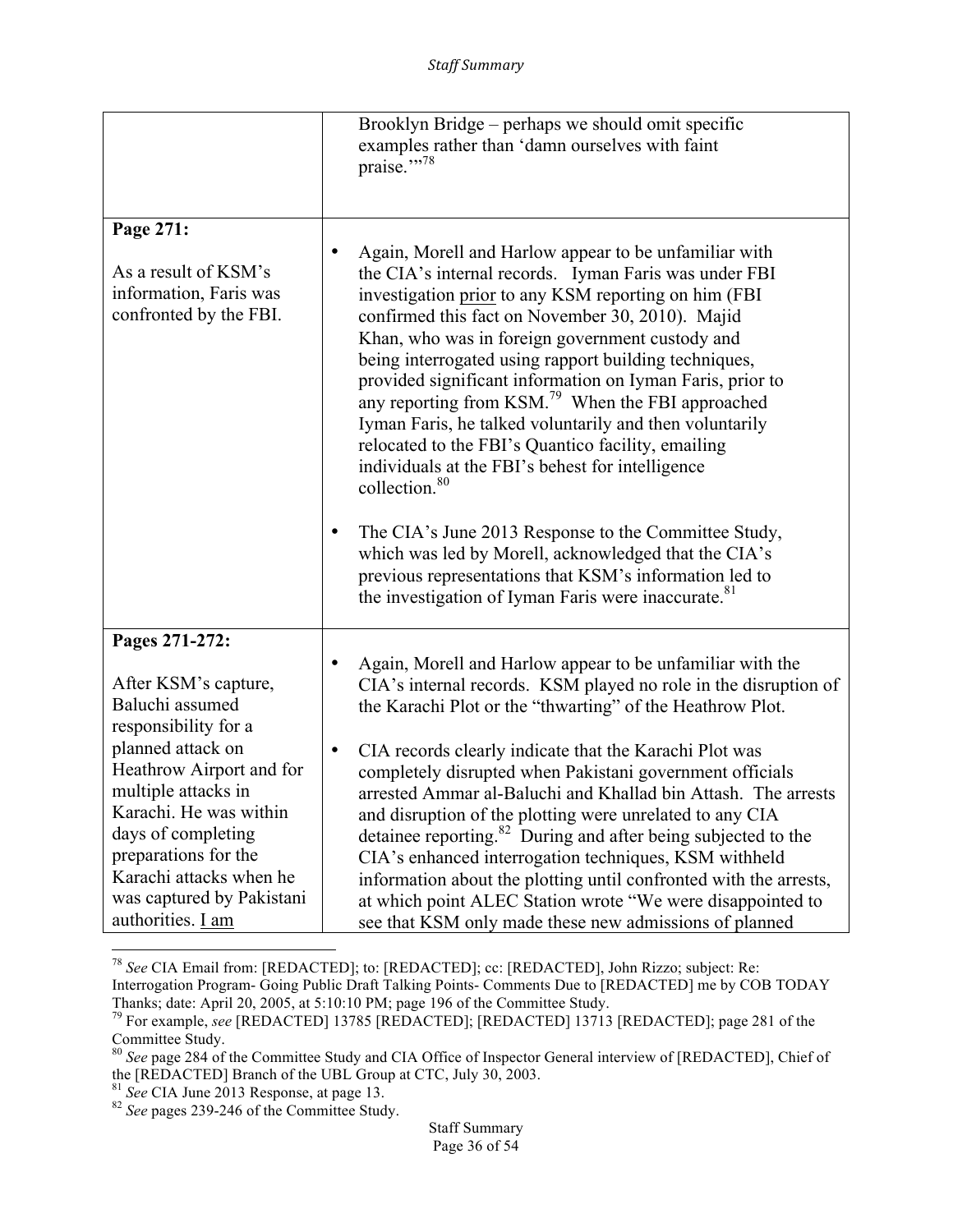| convinced that KSM never<br>would have told us about<br>these plots without the use<br>of harsh techniques.                                                                                           | attacks in Pakistan after seeing the capture photographs of<br>Ammar al-Baluchi and Khallad. We consider KSM's long-<br>standing omission of [this] information to be a serious concern,<br>especially as this omission may well have cost American lives<br>had Pakistani authorities not been diligent in following up on<br>unrelated criminal leads that led to the capture of Ammar, bin<br>Attash, and other probable operatives involved in attack plans<br>Simply put, KSM has had every opportunity to come clean on                                                                                                                                                                                                                                                                     |
|-------------------------------------------------------------------------------------------------------------------------------------------------------------------------------------------------------|---------------------------------------------------------------------------------------------------------------------------------------------------------------------------------------------------------------------------------------------------------------------------------------------------------------------------------------------------------------------------------------------------------------------------------------------------------------------------------------------------------------------------------------------------------------------------------------------------------------------------------------------------------------------------------------------------------------------------------------------------------------------------------------------------|
|                                                                                                                                                                                                       | this threat and, from our optic, he deliberately withheld the<br>information until he was confronted with evidence that we<br>already knew about it, or soon would know about it from<br>Ammar and Khallad KSM's provision of the Pakistan threat<br>reporting – only after he was made aware of the capture of the<br>attack planners – is viewed as a clear illustration of continued<br>and deliberate withholding of threat information which be<br>believed had not yet been compromised." <sup>83</sup>                                                                                                                                                                                                                                                                                     |
|                                                                                                                                                                                                       | Significant information was known about the Heathrow plotting<br>prior to any reporting from KSM, and the plot had not<br>progressed beyond the initial planning stages when the<br>operation was fully disrupted with the detentions of Ramzi bin<br>al-Shibh, KSM, Ammar al-Baluchi, and Khallad bin<br>Attash. None of these captures were related to CIA detainee<br>reporting. <sup>84</sup> During and after being subjected to the CIA's<br>enhanced interrogation techniques, KSM withheld and<br>fabricated extensive information about the plot and possible<br>plotters. As a CIA analyst wrote in May 2003, nearly two<br>months after the CIA had stopped using the techniques against<br>KSM, "Bottom Line: KSM knowns more about this plot than<br>he's letting on." <sup>85</sup> |
| Page 145:<br>Starting in 2002, we<br>learned from detainees of<br>a person who had worked<br>with Bin Ladin prior to<br>9/11 and who had worked<br>for Khalid Sheikh<br>Mohammed (KSM) after<br>9/11. | CIA records clearly detail how no CIA detainee discussed Abu<br>$\bullet$<br>Ahmed in 2002. However, Morell and Harlow go back and<br>forth from inferring that CIA detainees provided information on<br>Abu Ahmed in 2002 (similar to inaccurate CIA testimony<br>detailed in the Committee Study), and acknowledging that these<br>were detainees in the custody of a foreign government. In fact,<br>it was detainees in foreign government custody who reported<br>that Abu Ahmed could possibly be a courier, as he "traveled<br>frequently" to "meet with Usama bin Ladin" and reported that                                                                                                                                                                                                |

<sup>&</sup>lt;u> 1989 - Johann Stein, markin film yn y breninn y breninn y breninn y breninn y breninn y breninn y breninn y b</u>

<sup>&</sup>lt;sup>83</sup> ALEC [REDACTED] (022012Z MAY 03); page 246 of the Committee Study<br><sup>84</sup> *See* pages 294-301 of the Committee Study.<br><sup>85</sup> Email from: [REDACTED]; to: [REDACTED]; cc: [REDACTED], [REDACTGED]; subject: "KSM on Heathrow"; date: May 20, 2003, at 03:44 PM; page 300 of the Committee Study.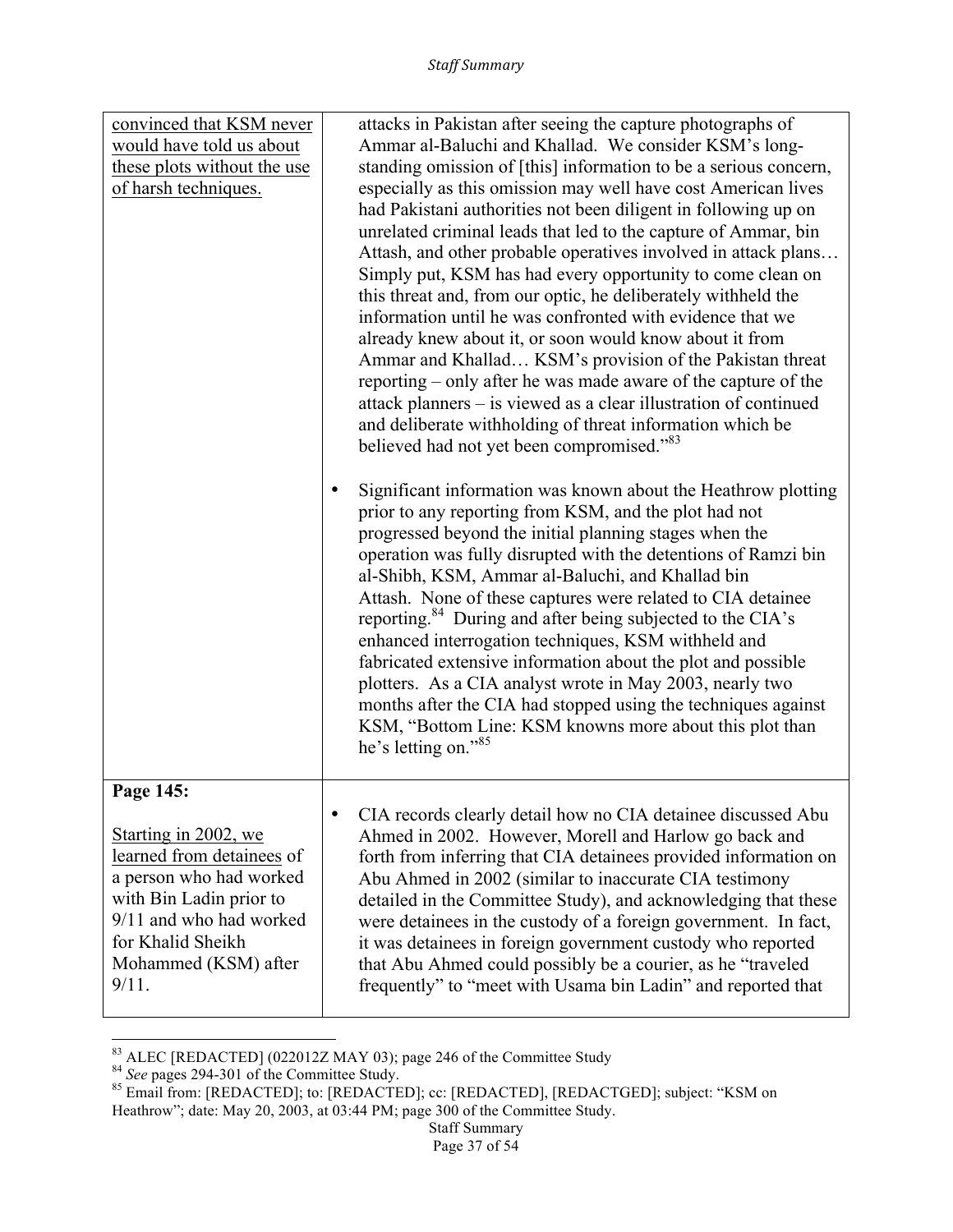One detainee told our officers that this individual served as a courier for messages to and from Bin Ladin.

Another detainee speculated that he was the sort of person who could be living with Bin Ladin. This guy's nom de guerre – his Arab nickname – was "Abu Ahmed al-Kuwaiti."

**Page 272:**

Then there is the Bin Ladin operation. The first person to tell us about Abu Ahmed, the person who harbored Bin Ladin at Abbottabad, was a terrorist who was being detained by another country.

This led us to ask our detainees about Abu Ahmed, and both CIA detainees subjected to EITs and those not subjected to EITs talked about him.

Abu Ahmed "was one of the few close associates of Usama bin Ladin $^{1,86}$ 

- When CIA detainee Hassan Ghul stated that "it was well known that [UBL] was always with Abu Ahmed [al-Kuwaiti]" whom Ghul described as UBL's "closest assistant" and one of three individuals likely to be with UBL, it was in January 2004. Ghul provided this information prior to being subjected to the CIA's enhanced interrogation techniques.<sup>87</sup>
- At a hearing on May 2, 2011, Morell and other CIA officers testified inaccurately that detainees in CIA custody were the first to tell the CIA about Abu Ahmed. This was incorrect,<sup>88</sup> as Morell now acknowledges in his book.
- CIA records indicate that the CIA was actively targeting Abu Ahmed and had collected significant intelligence on Abu Ahmed prior to any CIA detainee reporting. This included intelligence stating that Abu Ahmed was involved in operational planning against the United States with KSM and, as noted above, that Abu Ahmed may have served as a courier, as he had "traveled frequently" to "meet with Usama Bin Ladin."<sup>89</sup>
- CIA records clearly indicate that multiple CIA detainees who were never subjected to the CIA's enhanced interrogation techniques spoke extensively about Abu Ahmed. Other key CIA detainees spoke about Abu Ahmed al-Kuwait before being subjected to the CIA's enhanced interrogation techniques.
- Detainees subjected to the CIA's enhanced interrogation techniques "talked about" Abu Ahmed when questioned by the CIA, but denied knowing, denied his status in al-Qa'ida, or attempted to mislead the CIA about him. For example, KSM stated that Abu Ahmed was not a courier and stated that he had never heard of Abu Ahmed transporting letters for UBL. Abu Faraj al-Libi denied knowing Abu Ahmed altogether. <sup>90</sup> As noted below, the detainee who provided the most accurate information on Abu Ahmed, Hassan Ghul, had not yet been subjected to the CIA's enhanced interrogation techniques.

<sup>86</sup> DIRECTOR [REDACTED] (251833Z JUN 02); CIA [REDACTED] (102158Z APR 02); DIRECTOR

<sup>[</sup>REDACTED] (221240Z AUG 02); pages 380-383 of the Committee Study.<br><sup>87</sup> HEADQUARTERS [REDACTED] JAN 04), pages 395-398 of the Committee Study.<br><sup>88</sup> See page 383 of the Committee Study<br><sup>89</sup> See pages 380-383 of the Committe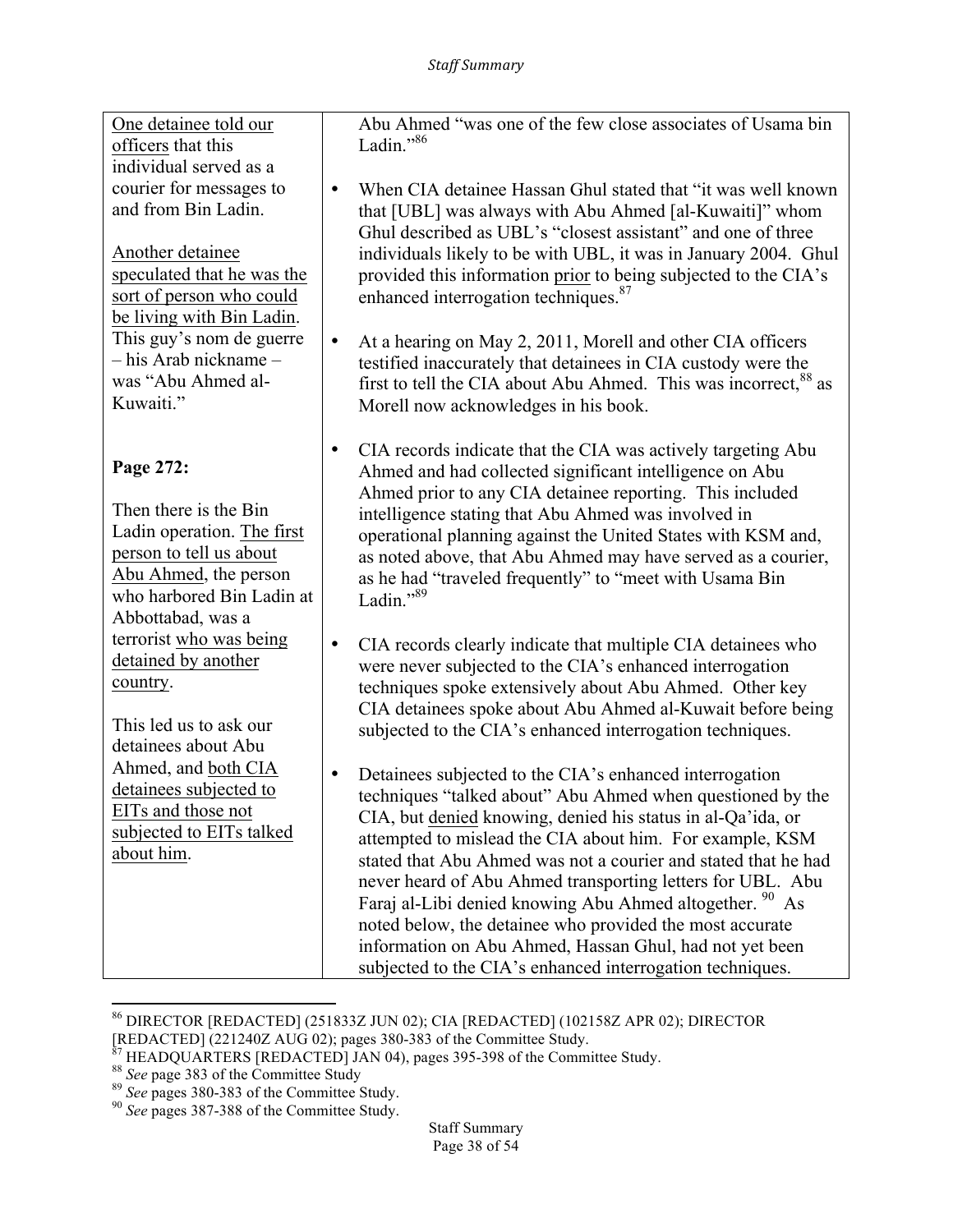| Page 272:                                                                                                                                                                                                                                                                                 |                                                                                                                                                                                                                                                                                                                                                                                                                                                                                                                                                                                                                                                                                                                                                                                                                                                           |
|-------------------------------------------------------------------------------------------------------------------------------------------------------------------------------------------------------------------------------------------------------------------------------------------|-----------------------------------------------------------------------------------------------------------------------------------------------------------------------------------------------------------------------------------------------------------------------------------------------------------------------------------------------------------------------------------------------------------------------------------------------------------------------------------------------------------------------------------------------------------------------------------------------------------------------------------------------------------------------------------------------------------------------------------------------------------------------------------------------------------------------------------------------------------|
| But there is no doubt in<br>my mind that information<br>generated by EITs led us<br>to push Abu Ahmed to the<br>top of the list of leads we<br>were pursuing on Bin<br>Ladin. The most specific<br>information on Abu<br>Ahmed came from a<br>detainee after he was<br>subjected to EITs. | Again, Morell and Harlow appear to be unfamiliar with the<br>$\bullet$<br>CIA's internal records. In fact, there are NO records to support<br>the assertion made by Morell and Harlow.<br>While the CIA has occasionally identified Ammar al-Baluchi as<br>$\bullet$<br>providing intelligence on Abu Ahmed after enhanced<br>interrogation techniques (See CIA Response), CIA internal<br>records clearly detail how Ammar first discussed Abu Ahmed<br>with foreign government interrogators using rapport building<br>techniques prior his transfer to CIA custody. Ammar's<br>reporting was corroborative of other reporting, although later<br>Ammar retracted the information he provided. <sup>91</sup>                                                                                                                                            |
|                                                                                                                                                                                                                                                                                           | The most specific information that came from a CIA detainee<br>was provided by Hassan Ghul, who provided it prior to being<br>subjected to the CIA's enhanced interrogation techniques. Ghul<br>stated that "UBL was likely living in Peshawar area," and that<br>"it was well known that [UBL] was always with Abu Ahmed<br>[al-Kuwaiti]" whom Ghul described as UBL's "closest<br>assistant" and one of three individuals likely to be with<br>UBL. Ghul further speculated that: "UBL's security apparatus<br>would be minimal, and that the group likely lived in a House<br>with a family somewhere in Pakistan UBL likely has<br>maintained a small security signature of circa one or two<br>persons. Ghul speculated that Abu Ahmed likely handled all of<br>UBL's needs, including moving messages out to Abu Faraj [al-<br>Libi]" <sup>92</sup> |
| Pages 145-146:<br>What particularly caught<br>our interest was the                                                                                                                                                                                                                        | Again, Morell and Harlow appear to be unfamiliar with<br>the CIA's internal records.                                                                                                                                                                                                                                                                                                                                                                                                                                                                                                                                                                                                                                                                                                                                                                      |
| reactions of the two most<br>senior al Qa'ida detainees<br>in our custody – KSM and<br>Abu Faraj al-Libi. By the<br>time we asked them about<br>Abu Ahmed, both were<br>cooperating with us,<br>answering our questions in<br>great detail. Regarding<br>Abu Ahmed, however,              | The CIA did not assess that KSM was cooperative after being<br>$\bullet$<br>subjected to the CIA's enhanced interrogation techniques or that<br>Abu Faraj was cooperative about matters other than Abu<br>Ahmed. Both were considered unreliable and providing<br>inaccurate information throughout their CIA detention. In June<br>2003, months after the CIA had stopped using the techniques<br>against KSM, ALEC Station wrote that "KSM's pattern of<br>behavior over the past three months, trying to control his<br>environment, lying and then admitting things only when pressed<br>that others have been caught and have likely admitted the plot,                                                                                                                                                                                              |

<sup>&</sup>lt;u> 1989 - Johann Stein, markin film yn y breninn y breninn y breninn y breninn y breninn y breninn y breninn y b</u>

<sup>&</sup>lt;sup>91</sup> *See* page 388 of the Committee Study.<br><sup>92</sup> HEADQUARTERS [REDACTED] JAN 04, pages 395-398 of the Study.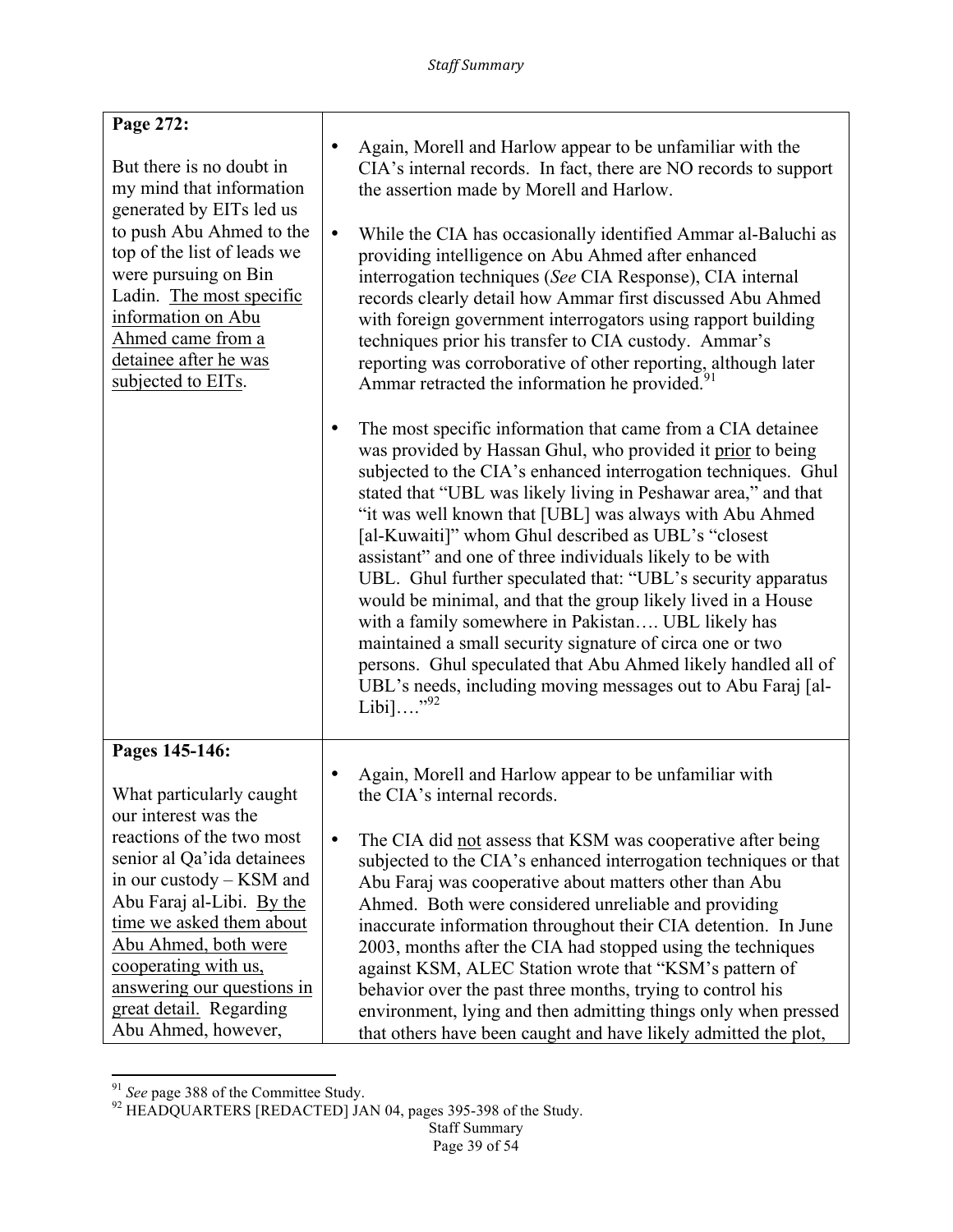| KSM said he remembers<br>him but he denied that<br>Abu Ahmed was Bin<br>Ladin's courier and he<br>said that Abu Ahmed had<br>left al Qa'ida after $9/11$ -<br>statements inconsistent<br>with what the other<br>detainees had told us.<br>And Abu Faraj insisted<br>that he did not know Abu<br>Ahmed and indeed had<br>never even hears of him –<br>again directly<br>contradicting what others<br>had told us about a close<br>relationship between the<br>two. The coup to grace<br>occurred when KSM<br>returned to his cell after<br>the questioning and<br>communicated to other<br>prisoners that they should<br>not mention anything<br>about 'the courier.' Both<br>KSM and Abu Faraj, who<br>had given us information<br>extremely damaging to al<br>Qa'ida, were going out of<br>their way to protect Abu<br>Ahmed. Our interest in<br>the courier was now sky-<br>high.<br>Page 272:<br>And it was KSM and Abu | is a cause for concern." In an email in October 2003, one CIA<br>officer noted that "what KSM's doing is fairly typical of other<br>detainees KSM, Khallad [bin Attash], and others are doing<br>what makes sense in their situation – pretend cooperation." $^{93}$<br>The argument that KSM's and Abu Faraj's lying about Abu<br>$\bullet$<br>Ahmed demonstrates the effectiveness of the CIA's enhanced<br>interrogation techniques contradicts the assertion that the<br>techniques were effective in gaining their cooperation.<br>The final reference to KSM in this passage references activity<br>$\bullet$<br>that took place in Department of Defense custody. During this<br>period, Abu Ahmed had already become a central target of CIA<br>operational and analytical activity. |
|----------------------------------------------------------------------------------------------------------------------------------------------------------------------------------------------------------------------------------------------------------------------------------------------------------------------------------------------------------------------------------------------------------------------------------------------------------------------------------------------------------------------------------------------------------------------------------------------------------------------------------------------------------------------------------------------------------------------------------------------------------------------------------------------------------------------------------------------------------------------------------------------------------------------------|----------------------------------------------------------------------------------------------------------------------------------------------------------------------------------------------------------------------------------------------------------------------------------------------------------------------------------------------------------------------------------------------------------------------------------------------------------------------------------------------------------------------------------------------------------------------------------------------------------------------------------------------------------------------------------------------------------------------------------------------------------------------------------------------|
| Faraj's dissembling about<br>Abu Ahmed—After they                                                                                                                                                                                                                                                                                                                                                                                                                                                                                                                                                                                                                                                                                                                                                                                                                                                                          |                                                                                                                                                                                                                                                                                                                                                                                                                                                                                                                                                                                                                                                                                                                                                                                              |
| were compliant as a result                                                                                                                                                                                                                                                                                                                                                                                                                                                                                                                                                                                                                                                                                                                                                                                                                                                                                                 |                                                                                                                                                                                                                                                                                                                                                                                                                                                                                                                                                                                                                                                                                                                                                                                              |
| of EITs and during a<br>time when they were                                                                                                                                                                                                                                                                                                                                                                                                                                                                                                                                                                                                                                                                                                                                                                                                                                                                                |                                                                                                                                                                                                                                                                                                                                                                                                                                                                                                                                                                                                                                                                                                                                                                                              |

<sup>&</sup>lt;sup>93</sup> ALEC [REDACTED] (302258Z JUN 03); Email from: [REDACTED]; to: [REDACTED]; cc: [REDACTED], [REDACTED] , [REDACTED] , [REDACTED] , [REDACTED] , [REDACTED] , [REDACTED] , [REDACTED] , [REDACTED] , [REDACTED]; cc: [REDACTED]; subject: KSM and Khallad Issues; date: October 16, 2003, at 5:25:13 PM; page 95 of the Committee Study.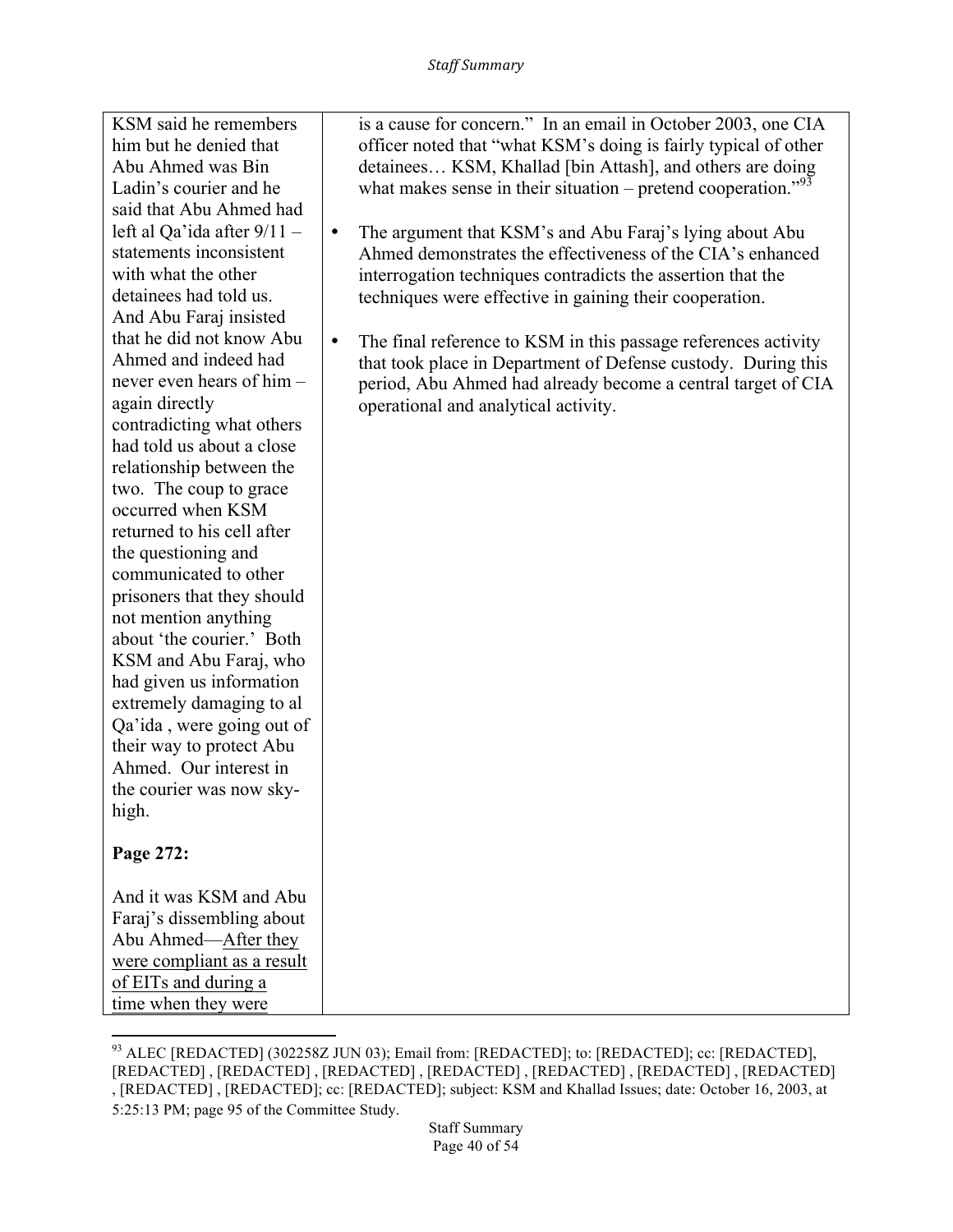| honestly answering<br>literally hundreds of other<br>questions-that<br>really put the spotlight on<br>Abu Ahmed. If they<br>were telling the truth<br>about so many other<br>matters but going out of<br>their way to lie about Abu<br>Ahmed, he must be really<br>important, we<br>figured                                                                                                  |                                                                                                                                                                                                                                                                                                                                                                                                                                                                                                                                                                                                                                                                                                                                                                                                                                                                                                   |
|----------------------------------------------------------------------------------------------------------------------------------------------------------------------------------------------------------------------------------------------------------------------------------------------------------------------------------------------------------------------------------------------|---------------------------------------------------------------------------------------------------------------------------------------------------------------------------------------------------------------------------------------------------------------------------------------------------------------------------------------------------------------------------------------------------------------------------------------------------------------------------------------------------------------------------------------------------------------------------------------------------------------------------------------------------------------------------------------------------------------------------------------------------------------------------------------------------------------------------------------------------------------------------------------------------|
| Page 272:                                                                                                                                                                                                                                                                                                                                                                                    | Again, Morell and Harlow appear to be unfamiliar with<br>$\bullet$                                                                                                                                                                                                                                                                                                                                                                                                                                                                                                                                                                                                                                                                                                                                                                                                                                |
| To put it bluntly: without<br>the overall detention<br>program, we would not<br>have caught Bin Ladin the<br>way we did. The detention<br>program was a necessary<br>condition for the success<br>of the Bin Ladin<br>operation. And the<br>enhanced interrogation<br>program resulted in our<br>putting more resources on<br>the lead than we would<br>have otherwise.<br>Whether EITs were | the CIA's internal records.<br>$\bullet$<br>The CIA had extensive information on Abu Ahmed prior to any<br>CIA detainee reporting, including on his telephonic activity,<br>email communications, involvement in attack planning with<br>KSM (including targeting the United States), physical<br>description and family information, and close association with<br>and travel to see UBL. For example, detainees in foreign<br>government custody reported that Abu Ahmed could possibly<br>be a courier, as he "traveled frequently" to "meet with Usama"<br>bin Ladin" and reported that Abu Ahmed "was one of the few<br>close associates of Usama bin Ladin." <sup>94</sup> The CIA's effort to<br>link the raid on UBL's compound to the CIA's enhanced<br>interrogation techniques goes back to March 2011, months prior<br>to the raid, when the CIA began formulating its "vital points" |
| essential or not, I do not<br>know. But they certainly<br>helped focus attention on<br>the man who would<br>eventually take us to Bin<br>Ladin's doorstep.                                                                                                                                                                                                                                   | for public outreach after the raid, the first of which was "the<br>critical nature of detainee reporting in identifying Bin Ladin's<br>courier." <sup>95</sup>                                                                                                                                                                                                                                                                                                                                                                                                                                                                                                                                                                                                                                                                                                                                    |
| Pages 272-273:                                                                                                                                                                                                                                                                                                                                                                               |                                                                                                                                                                                                                                                                                                                                                                                                                                                                                                                                                                                                                                                                                                                                                                                                                                                                                                   |
| In addition to information<br>that disrupted specific<br>plots and brought many<br>senior al Qa'ida operatives                                                                                                                                                                                                                                                                               | As detailed in the Committee Study, the CIA's enhanced<br>$\bullet$<br>interrogation techniques did not "disrupt" specific plots" or<br>bring "many senior al Qa'ida operatives to justice."<br>"Allowing analysts to better understand al Qa'ida" was not the                                                                                                                                                                                                                                                                                                                                                                                                                                                                                                                                                                                                                                    |

<sup>&</sup>lt;u> 1989 - Johann Stein, markin film yn y breninn y breninn y breninn y breninn y breninn y breninn y breninn y b</u> <sup>94</sup> DIRECTOR [REDACTED] (251833Z JUN 02); CIA [REDACTED] (102158Z APR 02); DIRECTOR

<sup>[</sup>REDACTED] (221240Z AUG 02); pages 380-383 of the Committee Study.<br><sup>95</sup> *See* CIA Center for the Study of Intelligence, "Lessons from the Hunt for Bin Ladin," September 2012; page 378-379 of the Committee Study.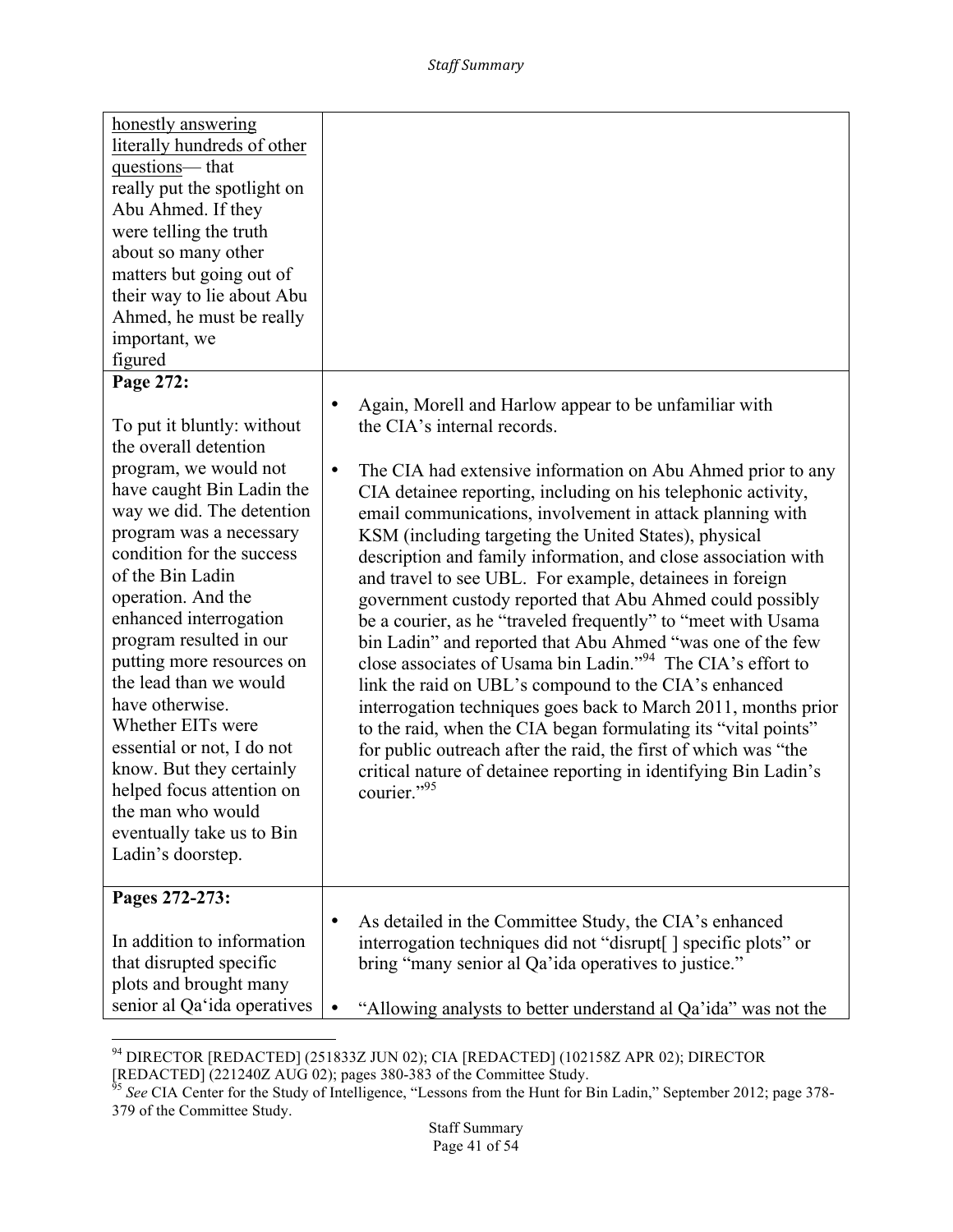| to justice, detainees—<br>particularly KSM—also<br>provided a large amount<br>of information<br>on the organization<br>itself-<br>allowing<br>analysts to better<br>understand<br>al Qa'ida, and giving our<br>operatives clues to what<br>would undermine<br>the group and its<br>capabilities. Indeed, more<br>than 70 percent of the<br>human intelligence<br>information in a 2007<br>National Intelligence<br>Estimate on al Qa'ida was<br>obtained from detainees.<br>And nearly half<br>the footnotes in the $9/11$<br><b>Commission Report</b><br>indicate that specific<br>information had come<br>from CIA detainees. | standard the CIA used to justify its enhanced interrogation<br>techniques; the CIA represented that the techniques were<br>necessary to produce "otherwise unavailable intelligence" that<br>thwarted specific plots and resulted in the capture of specific<br>terrorists.<br>The dissemination of intelligence and its use in NIE's does not<br>$\bullet$<br>demonstrate its accuracy or account for the fact that it was<br>corroborative of previously collected intelligence. KSM in<br>particular was responsible for extensive fabricated information<br>that was disseminated by the CIA. <sup>96</sup> |
|---------------------------------------------------------------------------------------------------------------------------------------------------------------------------------------------------------------------------------------------------------------------------------------------------------------------------------------------------------------------------------------------------------------------------------------------------------------------------------------------------------------------------------------------------------------------------------------------------------------------------------|-----------------------------------------------------------------------------------------------------------------------------------------------------------------------------------------------------------------------------------------------------------------------------------------------------------------------------------------------------------------------------------------------------------------------------------------------------------------------------------------------------------------------------------------------------------------------------------------------------------------|
| Page 273:<br>The fifth point is about<br>necessity. While effective,<br>were EITs necessary to get<br>this critically important<br>information or were there<br>other, perhaps less harsh,<br>ways to do so? Although<br>the CIA officers<br>on the front lines in this<br>program believe that EITs<br>were absolutely<br>necessary, the Agency,<br>including when I was<br>acting director, has<br>repeatedly said that this is                                                                                                                                                                                               | Contrary to external CIA representations, internal CIA records<br>$\bullet$<br>clearly detail how the CIA applied its enhanced interrogation<br>techniques after plots had been thwarted, after terrorists had<br>been captured, or after the intelligence that would lead to these<br>operations had already been collected from other means. These<br>analogies would thus apply only if the atomic bomb had been<br>dropped after the U.S. had already won WWII, and habeas<br>corpus had been suspended after the North had won the Civil<br>War, in which case these acts would not have been necessary.   |

<u> 1989 - Johann Stein, markin film yn y breninn y breninn y breninn y breninn y breninn y breninn y breninn y b</u> <sup>96</sup> See pages 213-215 of the Committee Study.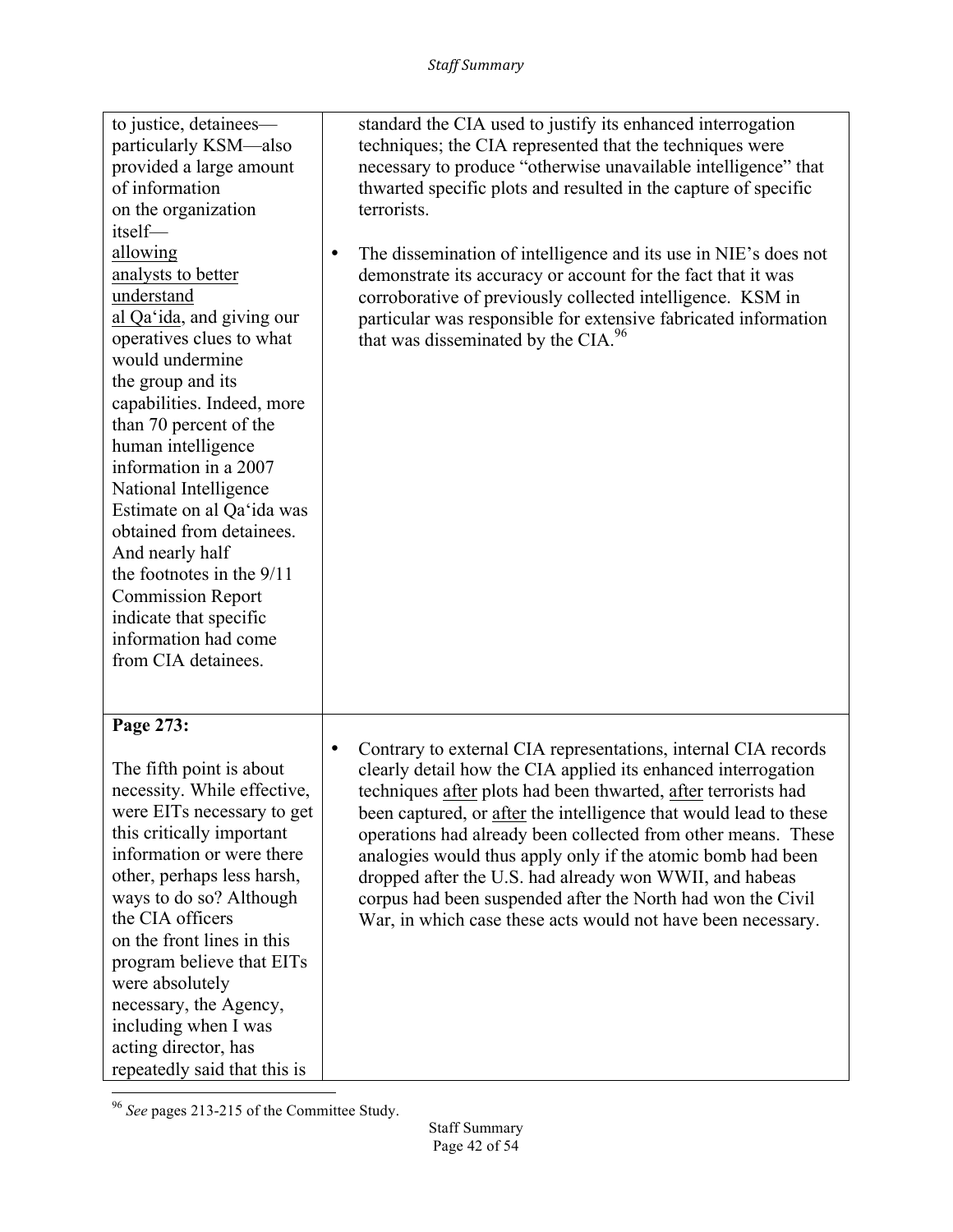| something we will never       |                                                                          |
|-------------------------------|--------------------------------------------------------------------------|
| know for sure.                |                                                                          |
| In retrospect, I believe this |                                                                          |
| refrain is too cute by half.  |                                                                          |
| Yes, of course, necessity     |                                                                          |
| is an unknowable thing.       |                                                                          |
| But it is, I think, almost an |                                                                          |
| irrelevant point as           |                                                                          |
| necessity is almost always    |                                                                          |
| unknowable, including         |                                                                          |
| with regard to tough          |                                                                          |
| national security             |                                                                          |
| decisions. Was detonating     |                                                                          |
| atomic bombs over             |                                                                          |
| Hiroshima and Nagasaki        |                                                                          |
| necessary to force            |                                                                          |
| Japan's timely surrender      |                                                                          |
| in World War II? We will      |                                                                          |
| never know for                |                                                                          |
| sure. Was Abraham             |                                                                          |
| Lincoln's suspension of       |                                                                          |
| habeas corpus necessary       |                                                                          |
| for the North to win the      |                                                                          |
| Civil War? We will never      |                                                                          |
| know for sure.                |                                                                          |
|                               |                                                                          |
| Pages 273-274:                |                                                                          |
|                               | Relying on more than 6 million pages of CIA records, the<br>$\bullet$    |
| The Senate report on EITs     | Committee Study details the internal CIA discussions about the           |
| gives the reader the          | program, including the thoughts of senior CIA officers about             |
| impression that               | the criticism they might face in the future. For example, Office         |
| no one in the Bush            | of Inspector General records indicate that Director Tenet                |
| administration ever           | believes that if the general public were to find out about this          |
| considered this difficult     | program, many would believe we are torturers." Tenet added,              |
| question. That is wrong; it   | however, that his "only potential moral dilemma would be if              |
| was considered.               | more Americans die at the hands of terrorists and we had                 |
|                               | someone in our custody who possessed information that could              |
| Senior CIA officials at       | have prevented deaths, but we had not obtained such                      |
| the time knew, with           | information." <sup>97</sup> The Committee Study further details how some |
| certainty, for example,       | Bush Administration officials asked the CIA specific questions           |
| that they would face          | about the operation and effectiveness of the CIA program, and            |
| tough criticism someday       | how the CIA provided inaccurate information in response to               |
| because of the harshness      | their questions.                                                         |
| of the techniques but they    |                                                                          |

 $97$  Interview of George Tenet, Office of the Inspector General, September 8, 2003; page 123 of the Committee Study.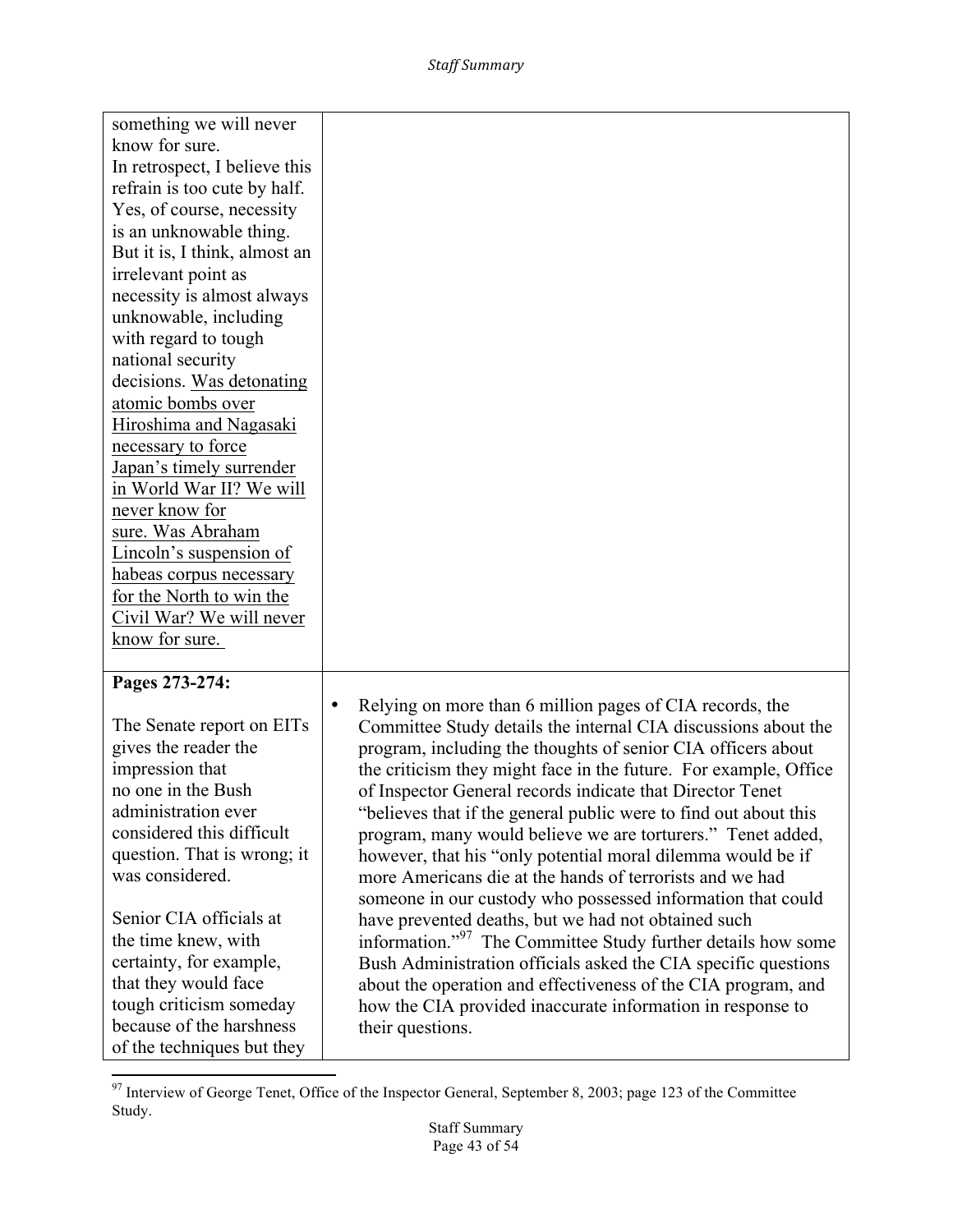| thought them necessary to                                                                                                                                                                                                                                                                                                                                                                                                                                                                                                                                        |                                                                                                                                                                                                                                                                                                                                                                                                                                                                                                                                                                                                                                                                                                                                                                                                                                                                                                      |
|------------------------------------------------------------------------------------------------------------------------------------------------------------------------------------------------------------------------------------------------------------------------------------------------------------------------------------------------------------------------------------------------------------------------------------------------------------------------------------------------------------------------------------------------------------------|------------------------------------------------------------------------------------------------------------------------------------------------------------------------------------------------------------------------------------------------------------------------------------------------------------------------------------------------------------------------------------------------------------------------------------------------------------------------------------------------------------------------------------------------------------------------------------------------------------------------------------------------------------------------------------------------------------------------------------------------------------------------------------------------------------------------------------------------------------------------------------------------------|
| protect the country.                                                                                                                                                                                                                                                                                                                                                                                                                                                                                                                                             |                                                                                                                                                                                                                                                                                                                                                                                                                                                                                                                                                                                                                                                                                                                                                                                                                                                                                                      |
| Page 274:<br>When it comes to EITs,<br>there are two key aspects<br>to the morality                                                                                                                                                                                                                                                                                                                                                                                                                                                                              | These statements are premised on at least two factually<br>$\bullet$<br>inaccurate assumptions. The first is that the CIA only subjected<br>"evil" individuals to its enhanced interrogation techniques.<br>Several detainees subjected to the techniques were among the at                                                                                                                                                                                                                                                                                                                                                                                                                                                                                                                                                                                                                          |
| question. Is it moral to<br>subject other human<br>beings, no matter how<br>evil they are, to harsh<br>interrogation techniques,                                                                                                                                                                                                                                                                                                                                                                                                                                 | least 26 detainees wrongly held by the CIA. For example, Abu<br>Hudhaifa was subjected to ice water baths and 66 hours of<br>standing sleep deprivation before the CIA discovered he was<br>likely not the person he was believed to be. <sup>98</sup>                                                                                                                                                                                                                                                                                                                                                                                                                                                                                                                                                                                                                                               |
| particularly when<br>done by the country that<br>stands for human dignity<br>and human rights in the<br>world? At the same time,<br>what is the morality of not<br>doing so? What is the<br>morality of believing that,<br>if you do not use<br>the harsh techniques, you<br>may well be making a<br>decision that leads<br>to the death of Americans<br>in a terrorist attack that<br>you could have<br>otherwise prevented?<br>These are complicated and<br>extremely tough<br>difficult questions. Some<br>people make them sound<br>easy. They are<br>wrong. | The second factually inaccurate assumption is that a decision<br>$\bullet$<br>not to use the CIA's enhanced interrogation techniques "leads to<br>the death of Americans in a terrorist attack that you could have<br>otherwise prevented." As detailed in the Committee Study,<br>information on the terrorist plots attributed by the CIA to the<br>use of its enhanced interrogation techniques was already known<br>to the Intelligence Community. Further, the decision to use<br>techniques historically considered torture by the United States<br>was not for the CIA to decide. The Committee Study<br>repeatedly provides examples of the CIA advocating for the use<br>of their enhanced interrogation techniques and providing<br>inaccurate information about their use and effectiveness of<br>senior Administration officials, members of Congress, and the<br>Department of Justice. |
| Pages 274-275:<br>I think it is very difficult<br>for those who were not in                                                                                                                                                                                                                                                                                                                                                                                                                                                                                      | CIA records indicate that President Bush was not "confronted"<br>$\bullet$<br>by the same set of facts." CIA records detail how the President<br>was not briefed by the CIA on the CIA's enhanced interrogation                                                                                                                                                                                                                                                                                                                                                                                                                                                                                                                                                                                                                                                                                      |
| the situation<br>at that time to know what<br>they would have done<br>when confronted                                                                                                                                                                                                                                                                                                                                                                                                                                                                            | techniques until April 2006.<br>The Committee Study details how Rice and other<br>Administration officials were provided with inaccurate                                                                                                                                                                                                                                                                                                                                                                                                                                                                                                                                                                                                                                                                                                                                                             |

<sup>&</sup>lt;u> 1989 - Johann Stein, markin film yn y breninn y breninn y breninn y breninn y breninn y breninn y breninn y b</u> <sup>98</sup> WASHINGTON [REDACTED]; [REDACTED] 51303 [REDACTED]; page 15-17 of the Committee Study.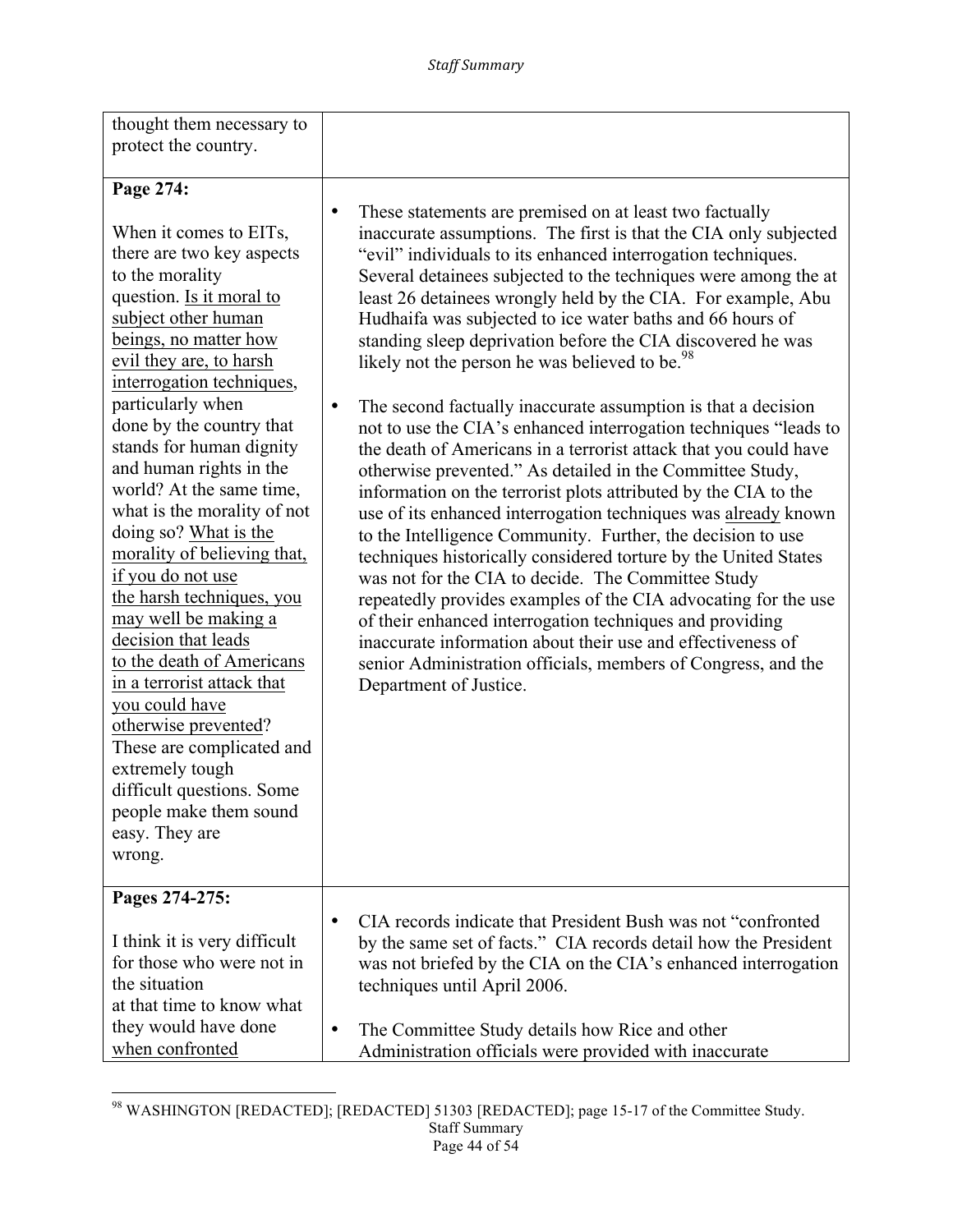| by the same set of facts<br>with which President<br>Bush, Condi Rice,<br>and George Tenet were<br>presented-<br>because the situation was<br>so unusual.                                                                                                                                                                    | information about the CIA's use of its interrogation techniques,<br>as well as inaccurate information on their effectiveness.                                                                                                                                                                                                                                                                                                                                                                                                                                                                                                                                                                                                                                                                |
|-----------------------------------------------------------------------------------------------------------------------------------------------------------------------------------------------------------------------------------------------------------------------------------------------------------------------------|----------------------------------------------------------------------------------------------------------------------------------------------------------------------------------------------------------------------------------------------------------------------------------------------------------------------------------------------------------------------------------------------------------------------------------------------------------------------------------------------------------------------------------------------------------------------------------------------------------------------------------------------------------------------------------------------------------------------------------------------------------------------------------------------|
| Pages 275-276:<br>I said in the interview<br>that the EITs were not<br>torture but that the<br>techniques were<br>inconsistent with<br>American values and that<br>for that reason I didn't<br>think they should have                                                                                                       | Again, Morell and Harlow appear to be unfamiliar with the<br>CIA's internal records.<br>The practice of "grabbing [detainees] by the collar when they<br>$\bullet$<br>were not paying attention during an interrogation session"<br>included slamming the detainees against a wall. In one case,<br>with Abu Zubaydah, the wall was made of concrete. <sup>99</sup> Walling<br>was generally conducted in combination with other techniques<br>such as standing sleep deprivation.                                                                                                                                                                                                                                                                                                           |
| been done. As is often the<br>case with television,<br>a simple sound bite cannot<br>convey a highly nuanced<br>view.<br>In the interview I was<br>referring to one specific<br>technique-<br>waterboarding.<br>I was not referring to the<br>entire suite of techniques.<br>When I served as                               | Sleep deprivation involved keeping detainees awake for up to<br>$\bullet$<br>180 hours, usually standing or in stress positions, at times with<br>their hands shackled above their heads. At least five detainees<br>experienced disturbing hallucinations during prolonged sleep<br>deprivation. (Findings and Conclusions, page 3.) In one<br>example, a detainee later found to be wrongfully detained was<br>subjected to standing sleep deprivation. He was described in<br>CIA records as barely able to enunciate and "visibly shaken by<br>his hallucinations depicting dogs mauling and killing his sons<br>and family." <sup>100</sup> In at least two cases, the CIA continued sleep<br>deprivation despite the detainees' hallucinations. (Findings and<br>Conclusions, page 3.) |
| acting director and deputy<br>director, I made decisions<br>about right and wrong in a<br>very simple way. I would<br>say yes to a CIA operation<br>only if I believed I could,<br>as an American, be proud<br>that CIA had conducted<br>the operation if it leaked<br>and was on the front page<br>of the Washington Post. | $\bullet$<br>CIA records reveal that neither sleep deprivation nor<br>waterboarding was effective. After the extensive use of the<br>waterboard against KSM, the on-site medical officer told the<br>inspector general that after three or four days it became<br>apparent that the waterboard was ineffective and that KSM<br>"hated it but knew he could manage." KSM debriefer and<br>Deputy Chief of ALEC Station told the inspector general that<br>KSM "figured out a way to deal with [the<br>waterboard]." [REDACTED] of CTC legal told the inspector<br>general that the waterboard "was of limited use on KSM." A<br>KSM interrogator told the inspector general that KSM had "beat                                                                                                |

 $\frac{99}{2}$  Email from: [REDACTED]; to: [REDACTED]; subject: Subject detainee allegation – per our telcon of today; date: March 28, 2007, at 04:42 PM; pages 40-41 of the Committee Study.<br><sup>100</sup> [REDACTED] 1393 (201006Z OCT 03), page 109 of the Committee Study.

Staff Summary Page 45 of 54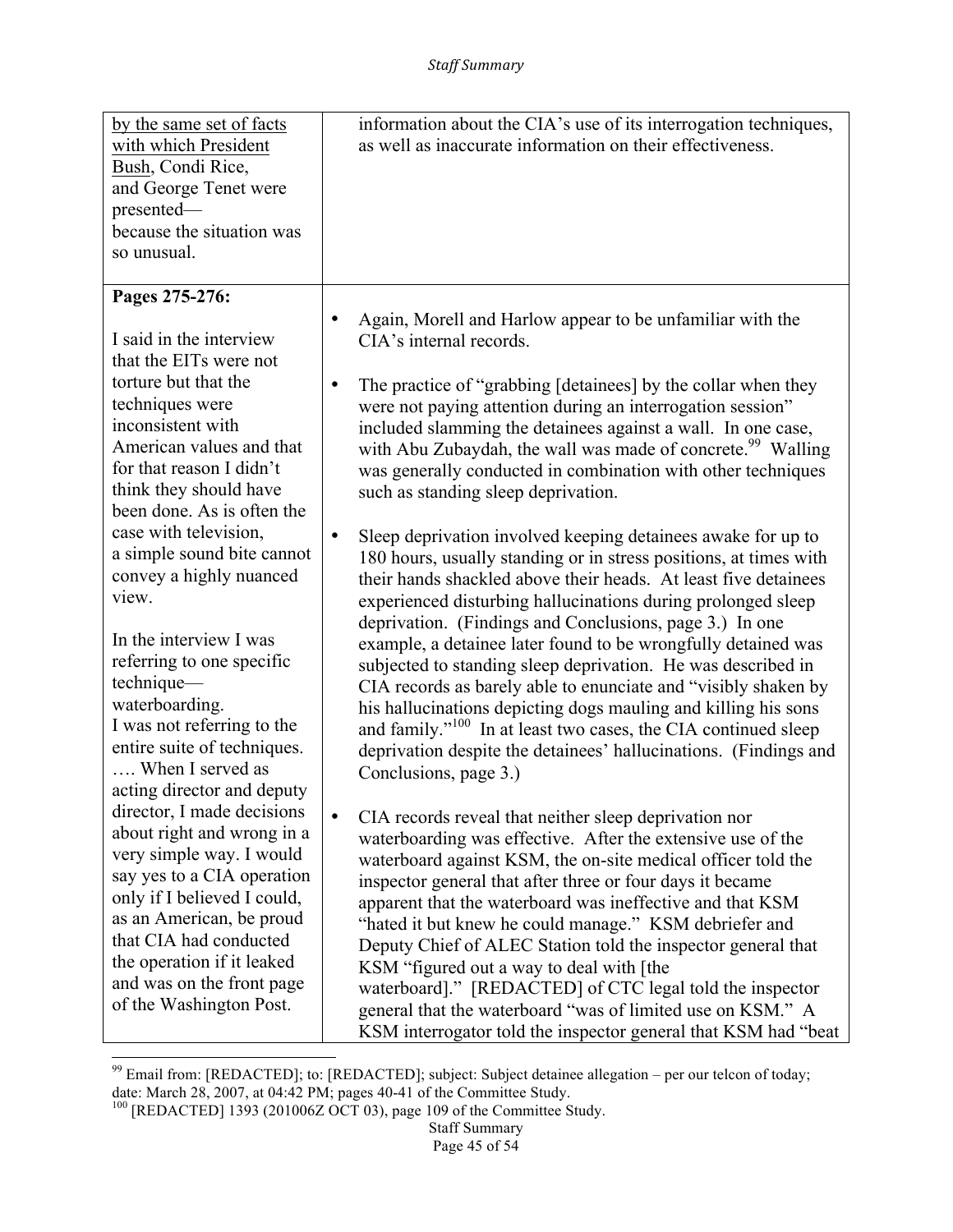| With this litmus test, I  | the system," and assessed that KSM responded to "creature        |
|---------------------------|------------------------------------------------------------------|
| believe the less severe   | comforts and sense of importance" and not to "confrontational"   |
| techniques were perfectly | approaches. The interrogator later wrote that KSM and Abu        |
| appropriate. For example, | Zubaydah, who was also waterboarded, "held back" despite the     |
| I could in good           | use of the CIA's enhanced interrogation techniques, adding       |
| conscience tell the       | "I'm ostracized whenever I suggest those two did not tell us     |
| American people that      | everything. How dare I think KSM was holding back." In           |
| grabbing senior al Qa'ida | April 2003, [REDACTED] OMS told the inspector general that       |
| terrorists by the collar  | the waterboard had "not been very effective on KSM." He also     |
| when they were not        | "questioned how the repeated use of the waterboard was           |
| paying attention during   | categorically different from 'beating the bottom of my feet,' or |
| an interrogation session, | from torture in general." <sup>101</sup>                         |
| or even denying them      |                                                                  |
| sleep for prolonged       | Muhammad Rahim, the last CIA detainee and the only detainee<br>٠ |
| periods, were the right   | subjected to the CIA's enhanced interrogation techniques after   |
| things to do. $\ldots$    | 2005, was subjected to eight extensive sleep deprivation         |
| But here is my moral      | sessions, including a final session of 138.5 hours. The          |
| dilemma. Based on my      | interrogation of Muhammad Rahim resulted in no                   |
| review of the             | intelligence. $102$                                              |
| program-done as I         |                                                                  |
| oversaw the Agency's      | After Rahim's interrogation, a CIA after-action review<br>٠      |
| response to the Senate    | recommended that future CIA interrogations should incorporate    |
| report—I believe that     | rapport-building techniques, social interaction, loss of         |
| waterboarding was one of  | predictability, and deception to a greater extent. The review    |
| the two most effective    | further recommended that the CIA conduct a survey of             |
| of the all the harsh      | interrogation techniques used by other U.S. government           |
| techniques (the other     | agencies and other countries in an effort to develop effective   |
| being sleep deprivation). | interrogation methods. $103$                                     |
|                           |                                                                  |
| Page 276:                 |                                                                  |

<sup>&</sup>lt;sup>101</sup> Interview of [REDACTED], by [REDACTED] and [REDACTED], Office of the Inspector General, May 15, 2003Interview of [REDACTED], by [REDACTED] and [REDACTED], Office of the Inspector General, April 3, 2003; Interview of [REDACTED], by [REDACTED], [REDACTED] and [REDACTED], Office of the Inspector General, August 20, 2003; Interview of [REDACTED], by [REDACTED] and [REDACTED], Office of the Inspector General, October 22, 2003; [REDACTED] 11715 (201047Z MAY 03); Sametime Communication, [REDACTED] and [REDACTED], 15/Aug/06, 10:28:38 to 10:58:00; Interview of [REDACTED], by [REDACTED] and [REDACTED], Office of the Inspector General, April 11 and 13, 2003. *See* page 213 of the Committee Study.

<sup>102</sup> [REDACTED] 2486 (251550Z JUL 07); [REDACTED] 2491 (261237Z JUL 07); [REDACTED] 2496 (261834Z JUL 07); [REDACTED 2501 (271624Z JUL 07); [REDACTED] 2502 (281557Z JUL 07); [REDACTED 2508 (291820Z JUL 07); HEADQUARTERS [REDACTED] (240022Z AUG 07); [REDACTED] 2645 (291552Z AUG 07); [REDACTED] 2661 (311810Z AUG 07); [REDACTED] 2662 (010738Z SEP 07); [REDACTED 2666 (020722Z SEP 07); [REDACTED] 2888 (022355Z NOV 07); [REDACTED] 2915 (081755Z NOV 07). <sup>103</sup> Undated CIA Memorandum, titled [REDACTED] After-Action Review, author (REDACTED), Undated CIA Memorandum, titled [Rahim] After Action Review: HVDI Assessment, with attached addendum, [Rahim] Lessons Learned Review Panel Recommendations Concerning the Modification of Sleep Deprivation and Reinstatement of Walling as an EIT, and Memorandum from [REDACTED] to Director, CTC, May 9, 2008, Subject: Results of After-Action Review of [Rahim] Interrogation. *See* pages 165-168 of the Committee Study.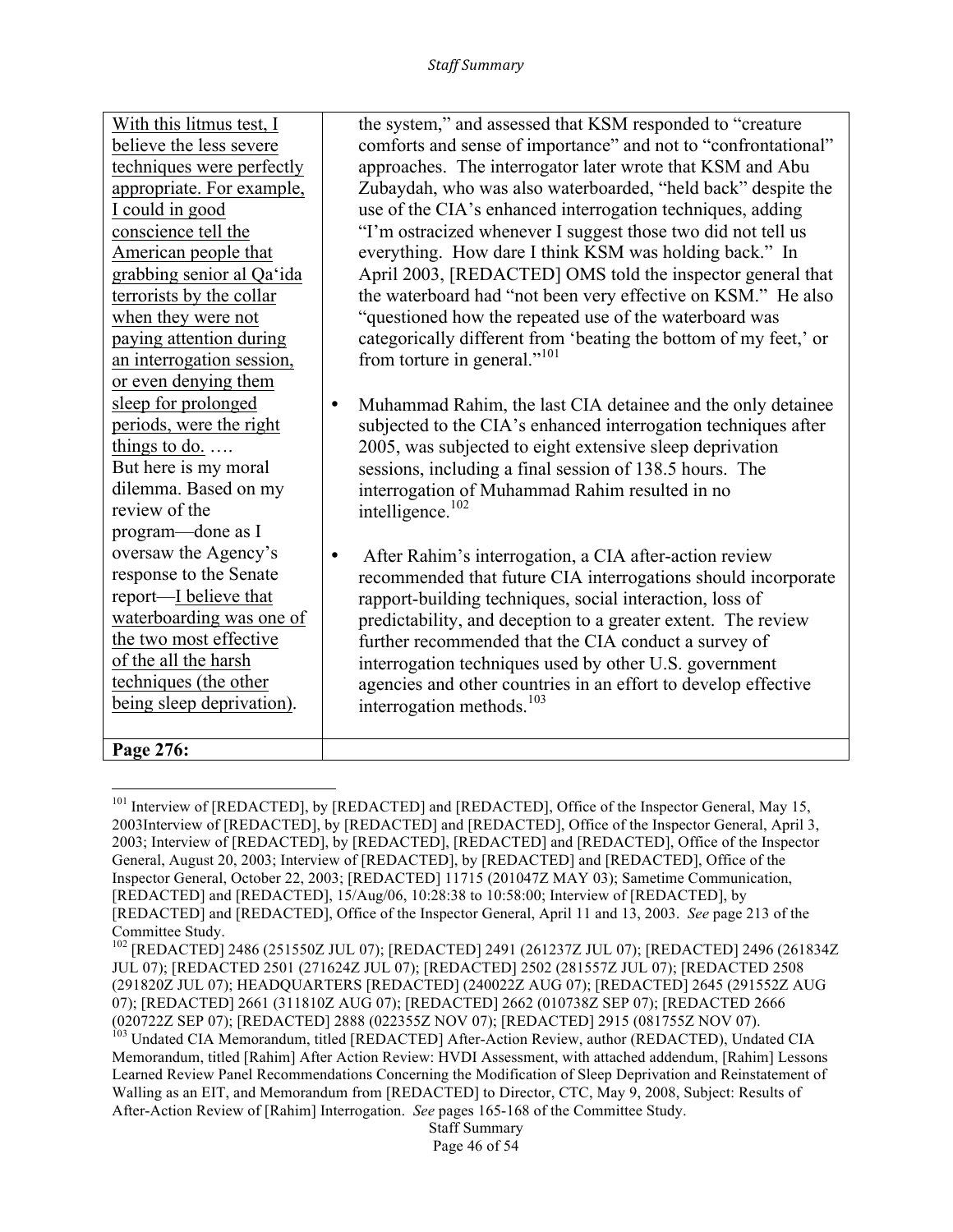| The press coverage was as<br>ugly as it was predictable.<br>Most of the attention was<br>devoted to the most<br>graphic descriptions of<br>activities at some of the<br>secret prisons. Little<br>notice was given to the<br>fact that most of the<br>examples of mistreatment<br>were those few cases<br>where CIA officers<br>had gone beyond what the<br><b>Justice Department had</b><br>authorized. That<br>complicates things.<br>Doesn't it? | The Committee Study details extensive new details about the<br>$\bullet$<br>CIA's Detention and Interrogation Program that were not<br>previously known.<br>This statement by Morell and Harlow is contradicted by<br>$\bullet$<br>statements elsewhere in the book where Morell and Harlow<br>indicate that all CIA activity related to the CIA program was<br>authorized by the Department of Justice.                                                                                                                                                                                                                                                                                                                                        |
|-----------------------------------------------------------------------------------------------------------------------------------------------------------------------------------------------------------------------------------------------------------------------------------------------------------------------------------------------------------------------------------------------------------------------------------------------------|-------------------------------------------------------------------------------------------------------------------------------------------------------------------------------------------------------------------------------------------------------------------------------------------------------------------------------------------------------------------------------------------------------------------------------------------------------------------------------------------------------------------------------------------------------------------------------------------------------------------------------------------------------------------------------------------------------------------------------------------------|
|                                                                                                                                                                                                                                                                                                                                                                                                                                                     | CIA records documented in the Committee Study reveal<br>$\bullet$<br>extensive brutality that the CIA claims was authorized by the<br>Department of Justice. For example, the CIA has never stated<br>that the waterboarding of Abu Zubaydah was inconsistent with<br>Department of Justice approvals. In one session, however, Abu<br>Zubaydah "became completely unresponsive, with bubbles<br>rising through his open, full mouth." According to CIA<br>records, Abu Zubaydah remained unresponsive until medical<br>intervention, when he regained consciousness and expelled<br>"copious amounts of liquid." This incident, which was<br>described in CIA emails, was never documented or otherwise<br>noted in CIA cables. <sup>104</sup> |
|                                                                                                                                                                                                                                                                                                                                                                                                                                                     | New details about the brutality of the program are documented<br>٠<br>throughout the Committee Study and both John Yoo and John<br>Rizzo have stated publically that they were unaware of some of<br>the treatment, to include the rectal feeding of CIA detainees.                                                                                                                                                                                                                                                                                                                                                                                                                                                                             |
| Page 276:<br>In all these cases, CIA<br>reported the mistreatment<br>to its own inspector<br>general, to the Department<br>of Justice, and to Congress<br>a decade before. Each had<br>been investigated by<br>DOJ-twice.                                                                                                                                                                                                                           | This statement by Morell and Harlow is inaccurate. The<br>$\bullet$<br>Committee Study documents extensive mistreatment that was<br>never reported to the CIA inspector general, to the Department<br>of Justice or to Congress.<br>$\bullet$<br>CIA records reveal that at least 17 CIA detainees who were<br>subjected to one or more of the CIA's enhanced interrogation<br>techniques without proper approvals. In all but one of these<br>cases, CIA Headquarters took no remedial action and did not<br>report the unauthorized use of the techniques. This list of 17<br>does not include examples in which approved techniques were                                                                                                     |

<sup>&</sup>lt;u> 1989 - Johann Stein, markin film yn y breninn y breninn y breninn y breninn y breninn y breninn y breninn y b</u> <sup>104</sup> Email from [REDACTED]; to [DETENTION SITE BLUE] and [REDACTED]; subject: Re: Departure; date: March 6, 2003, at 7:11:59 PM; email from [REDACTED], OMS; to [REDACTED] and [REDACTED]; subject: Re: Acceptable lower ambient temperatures; date: March 7, 2003, at 8:22 PM; email from: [REDACTED], OMS; to [REDACTED] and [REDACTED]; subject: Re: Talking Points for review and comment; date: August 13, 2004, at 10:22 AM; and email from: [REDACTED]; to: [REDACTED], [REDACTED], [REDACTED] and [REDACTED]; subject: Re: Discussion with Dan Levin-AZ; date: October 26, 2004, at 6:09 PM. *See* pages 43-44 of the Committee Study.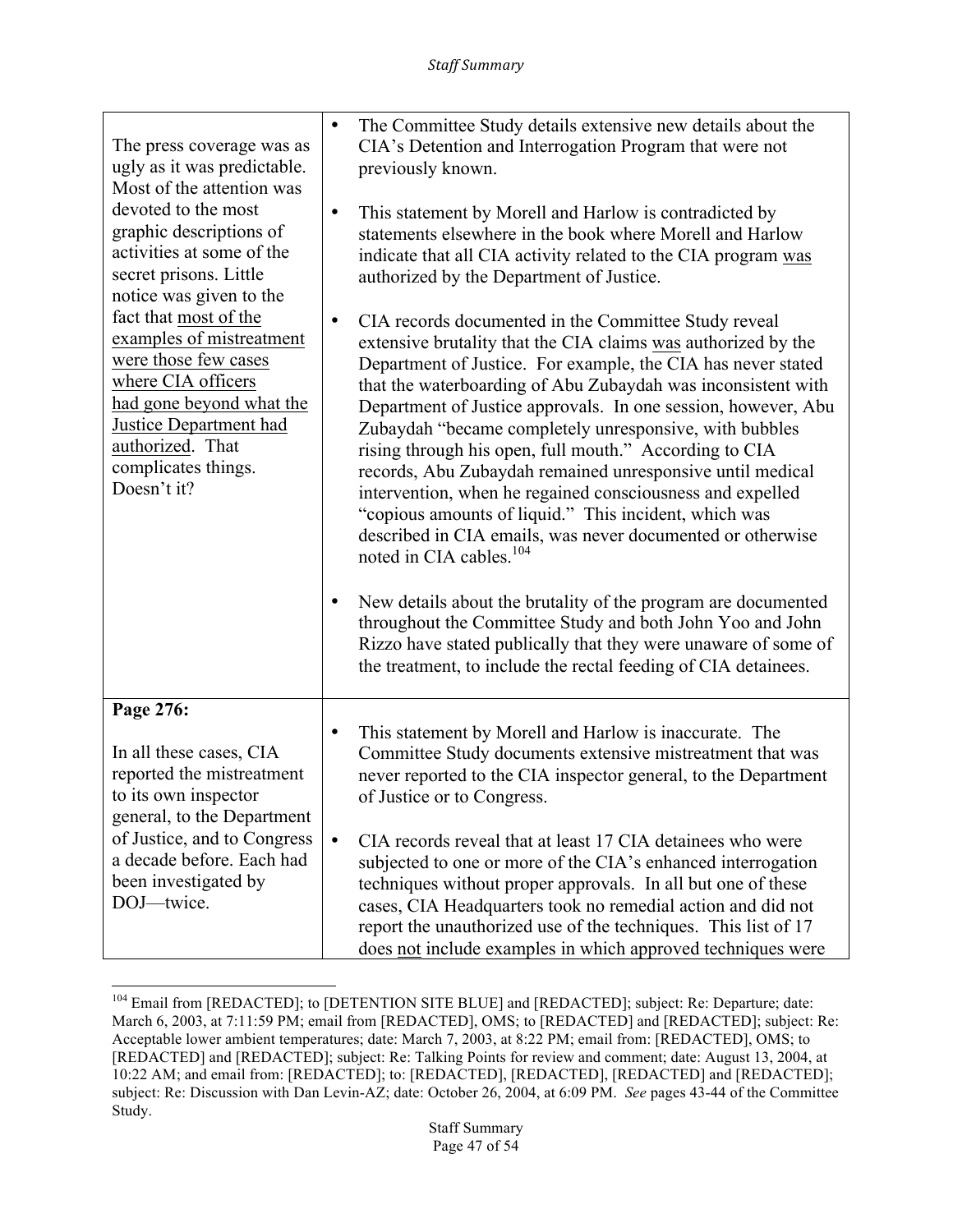|                                                                                                           | implemented in the field in a manner that diverged from<br>authorizations. <sup>105</sup> In some of those cases, such as the frequency<br>with which the CIA used the waterboard, there was no "report"<br>to the inspector general; the inspector general investigated it<br>himself. <sup>106</sup> To the extent the Department of Justice learned<br>about the frequency of the waterboarding, it was from the<br>Inspector General's Special Review. In other cases, such as the<br>incident in which Abu Zubaydah became unconscious during<br>the waterboard described above, neither the inspector general<br>nor the Department of Justice were ever made aware.<br>In addition to these cases, the CIA subjected multiple detainees<br>to "rectal rehydration" and "rectal feeding," which were never<br>classified as "enhanced interrogation techniques" by the CIA<br>and never reported to the inspector general or the Department of<br>Justice. <sup>107</sup> After the rectal rehydration of KSM, the chief of<br>interrogations characterized it as illustrative of the interrogator's<br>"total control over the detainee," while [REDACTED] OMS<br>described it as helping to "clear a person's head" and effective<br>in getting KSM to talk. <sup>108</sup> The CIA continues to insist that<br>"rectal rehydration is a "well acknowledged medical<br>technique." <sup>109</sup> The CIA has never commented on "rectal<br>feeding." "Rectal rehydration," "rectal feeding," and<br>allegations that two detainees were subjected to rectal exams<br>with "excessive force" were not reported to the Department of |
|-----------------------------------------------------------------------------------------------------------|---------------------------------------------------------------------------------------------------------------------------------------------------------------------------------------------------------------------------------------------------------------------------------------------------------------------------------------------------------------------------------------------------------------------------------------------------------------------------------------------------------------------------------------------------------------------------------------------------------------------------------------------------------------------------------------------------------------------------------------------------------------------------------------------------------------------------------------------------------------------------------------------------------------------------------------------------------------------------------------------------------------------------------------------------------------------------------------------------------------------------------------------------------------------------------------------------------------------------------------------------------------------------------------------------------------------------------------------------------------------------------------------------------------------------------------------------------------------------------------------------------------------------------------------------------------------------------------------------------------------------------------------|
|                                                                                                           | Justice or the CIA Inspector General. <sup>110</sup>                                                                                                                                                                                                                                                                                                                                                                                                                                                                                                                                                                                                                                                                                                                                                                                                                                                                                                                                                                                                                                                                                                                                                                                                                                                                                                                                                                                                                                                                                                                                                                                        |
| Page 276:                                                                                                 |                                                                                                                                                                                                                                                                                                                                                                                                                                                                                                                                                                                                                                                                                                                                                                                                                                                                                                                                                                                                                                                                                                                                                                                                                                                                                                                                                                                                                                                                                                                                                                                                                                             |
| The Senate report gave the<br>impression that such                                                        | As described above, the Committee Study includes extensive<br>$\bullet$<br>new details on mistreatment that was never reported to the<br>inspector general or the Department of Justice.                                                                                                                                                                                                                                                                                                                                                                                                                                                                                                                                                                                                                                                                                                                                                                                                                                                                                                                                                                                                                                                                                                                                                                                                                                                                                                                                                                                                                                                    |
| mistreatment was<br>widespread,<br>occurred throughout the<br>eight years of the<br>program, and had been | The Committee Study includes dates for all the mistreatment<br>$\bullet$<br>documented. As is apparent in the Study, the abuses diminished<br>in the later years of the program as the CIA detained and<br>interrogated fewer individuals. After detaining at least 113                                                                                                                                                                                                                                                                                                                                                                                                                                                                                                                                                                                                                                                                                                                                                                                                                                                                                                                                                                                                                                                                                                                                                                                                                                                                                                                                                                     |

 $105$  See pages 101-104 of the Committee Study.

<sup>&</sup>lt;sup>106</sup> Interview of Scott Muller, by [REDACTED], [REDACTED], [REDACTED] and [REDACTED], Office of the Inspector General, August 20, 2004; and email from: Scott Muller; to: John Rizzo; cc: [REDACTED], [REDACTED], [REDACTED], [REDACTED], [REDACTED]; subject: "Report from Gitmo trip (Not proofread, as usual)"; date: June [REDACTED], 2003, 05:47 PM; page 118 of the Committee Study.<br><sup>107</sup> See page 100 of the Committee Study.

<sup>&</sup>lt;sup>108</sup> **[REDACTED]** 34491 (051400Z MAR 03); Email from: [REDACTED]; to: [REDACTED]; cc: [REDACTED], [REDACTED]; subject: Re: Departure; date: March 6, 2003, at 7:11:59 PM; email from: [REDACTED]; to: [REDACTED]; cc: [REDACTED]; subject: Re: Update: date: March 6, 2003, at 4:51:32 PM; pages 82-83 of the Committee Study.

<sup>109</sup> *See* page 115, footnote 115 of the Committee Study; page 55 of the CIA's June 2013 Response. 110 *See* page 100 of the Committee Study.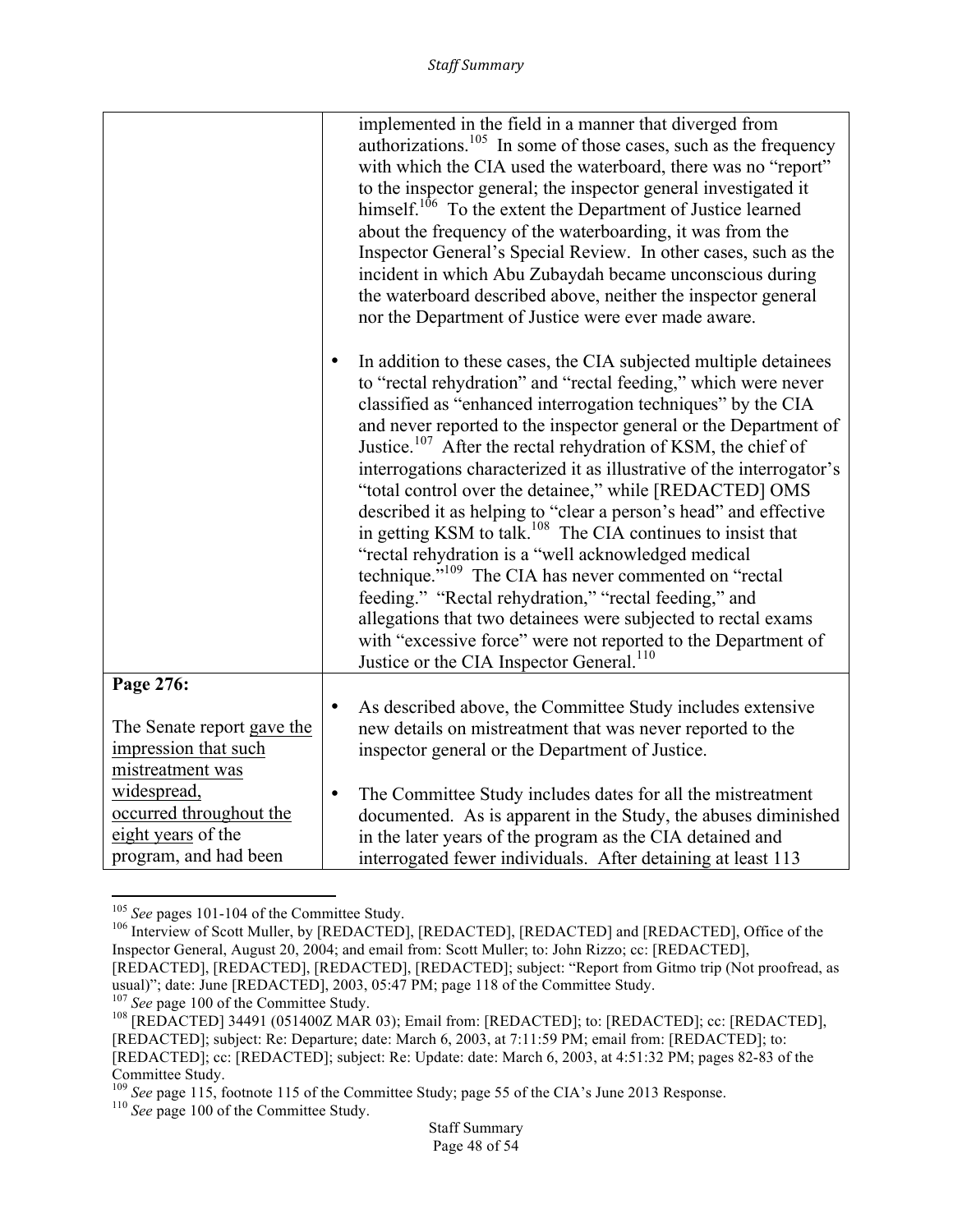| uncovered by Senate<br>investigators.                                                                 | individuals through 2004, the CIA brought only six additional<br>detainees into its custody: four in 2005, one in 2006, and one in<br>$2007$ <sup>111</sup> With one exception, the CIA did not subject anyone to<br>its "enhanced interrogation techniques" after 2005.                                                                                                                                                                                                             |
|-------------------------------------------------------------------------------------------------------|--------------------------------------------------------------------------------------------------------------------------------------------------------------------------------------------------------------------------------------------------------------------------------------------------------------------------------------------------------------------------------------------------------------------------------------------------------------------------------------|
| Pages 276-277:                                                                                        | This statement by Morell and Harlow is inaccurate. The                                                                                                                                                                                                                                                                                                                                                                                                                               |
| What was especially                                                                                   | ٠                                                                                                                                                                                                                                                                                                                                                                                                                                                                                    |
| troublesome to me was the                                                                             | Minority withdrew from the Committee Study in 2009 and did                                                                                                                                                                                                                                                                                                                                                                                                                           |
| fact that most                                                                                        | not participate in any independent review of the CIA's internal                                                                                                                                                                                                                                                                                                                                                                                                                      |
| new organizations paid                                                                                | records or conduct its own research. The Minority                                                                                                                                                                                                                                                                                                                                                                                                                                    |
| scant attention, if any, to                                                                           | acknowledges in its document that that its views were "in                                                                                                                                                                                                                                                                                                                                                                                                                            |
| either the report of                                                                                  | response to, and at points predicated upon, the research and                                                                                                                                                                                                                                                                                                                                                                                                                         |
| the SSCI minority or to                                                                               | foundational work that underlie the Committee Study's account                                                                                                                                                                                                                                                                                                                                                                                                                        |
| the CIA report-both of                                                                                | of the CIA Detention and Interrogation Program." <sup>112</sup> The                                                                                                                                                                                                                                                                                                                                                                                                                  |
| which debunked                                                                                        | Minority Views extensively relied on CIA talking points and                                                                                                                                                                                                                                                                                                                                                                                                                          |
| much of what the SSCI                                                                                 | documents that were factually inaccurate.                                                                                                                                                                                                                                                                                                                                                                                                                                            |
| majority staff had written,                                                                           | The CIA's Response ("report"), which Morell led, was filled                                                                                                                                                                                                                                                                                                                                                                                                                          |
| most important                                                                                        | $\bullet$                                                                                                                                                                                                                                                                                                                                                                                                                                                                            |
| its judgments about the                                                                               | with verifiable factual errors, some of which are detailed in the                                                                                                                                                                                                                                                                                                                                                                                                                    |
| efficacy of the program                                                                               | footnotes of the Committee Study.                                                                                                                                                                                                                                                                                                                                                                                                                                                    |
| and the honesty                                                                                       | Morell and Harlow fail to note that the CIA's internal Panetta                                                                                                                                                                                                                                                                                                                                                                                                                       |
| with which CIA spoke                                                                                  | ٠                                                                                                                                                                                                                                                                                                                                                                                                                                                                                    |
| about the program to the                                                                              | Review came to many of the same conclusions of the                                                                                                                                                                                                                                                                                                                                                                                                                                   |
| rest of the executive                                                                                 | Committee, including that the CIA misled policymakers and the                                                                                                                                                                                                                                                                                                                                                                                                                        |
| branch and to Congress.                                                                               | public on the efficacy of the CIA's interrogation techniques.                                                                                                                                                                                                                                                                                                                                                                                                                        |
| Page 277:                                                                                             | This statement by Morell and Harlow is inaccurate. The                                                                                                                                                                                                                                                                                                                                                                                                                               |
| In addition, there was little                                                                         | $\bullet$                                                                                                                                                                                                                                                                                                                                                                                                                                                                            |
| interest on the part of the                                                                           | Committee Study details extensively the "circumstances"                                                                                                                                                                                                                                                                                                                                                                                                                              |
| media in two key issues                                                                               | surrounding the initiation of the CIA's enhanced interrogation                                                                                                                                                                                                                                                                                                                                                                                                                       |
| that were not discussed in                                                                            | techniques, including the central role of the contractors with no                                                                                                                                                                                                                                                                                                                                                                                                                    |
| the Senate report—the                                                                                 | interrogation experience and inaccurate representations by the                                                                                                                                                                                                                                                                                                                                                                                                                       |
| circumstances that led the                                                                            | CIA regarding its first detainee, Abu Zubaydah.                                                                                                                                                                                                                                                                                                                                                                                                                                      |
| Bush administration and<br>CIA to believe that harsh<br>techniques were<br>necessary<br>Pages 265-66: | To the extent that the terrorist threats faced by the United States<br>$\bullet$<br>in the years after 9/11 constitutes the "circumstances that led the<br>Bush Administration and CIA to believe that harsh techniques<br>were necessary," these threats are also covered extensively in<br>the Committee Study. CIA records indicate, however, that<br>these threats did not provide justification for the use of the<br>CIA's enhanced interrogation techniques. For example, the |
| The second point is that                                                                              | "second wave" plot which the CIA used as a justification for its                                                                                                                                                                                                                                                                                                                                                                                                                     |
| context is everything. In                                                                             | enhanced interrogation techniques was disrupted in February                                                                                                                                                                                                                                                                                                                                                                                                                          |

<sup>&</sup>lt;sup>111</sup> *See* Findings and Conclusions, page 16.<br><sup>112</sup> *See* footnote on title page of Minority Views.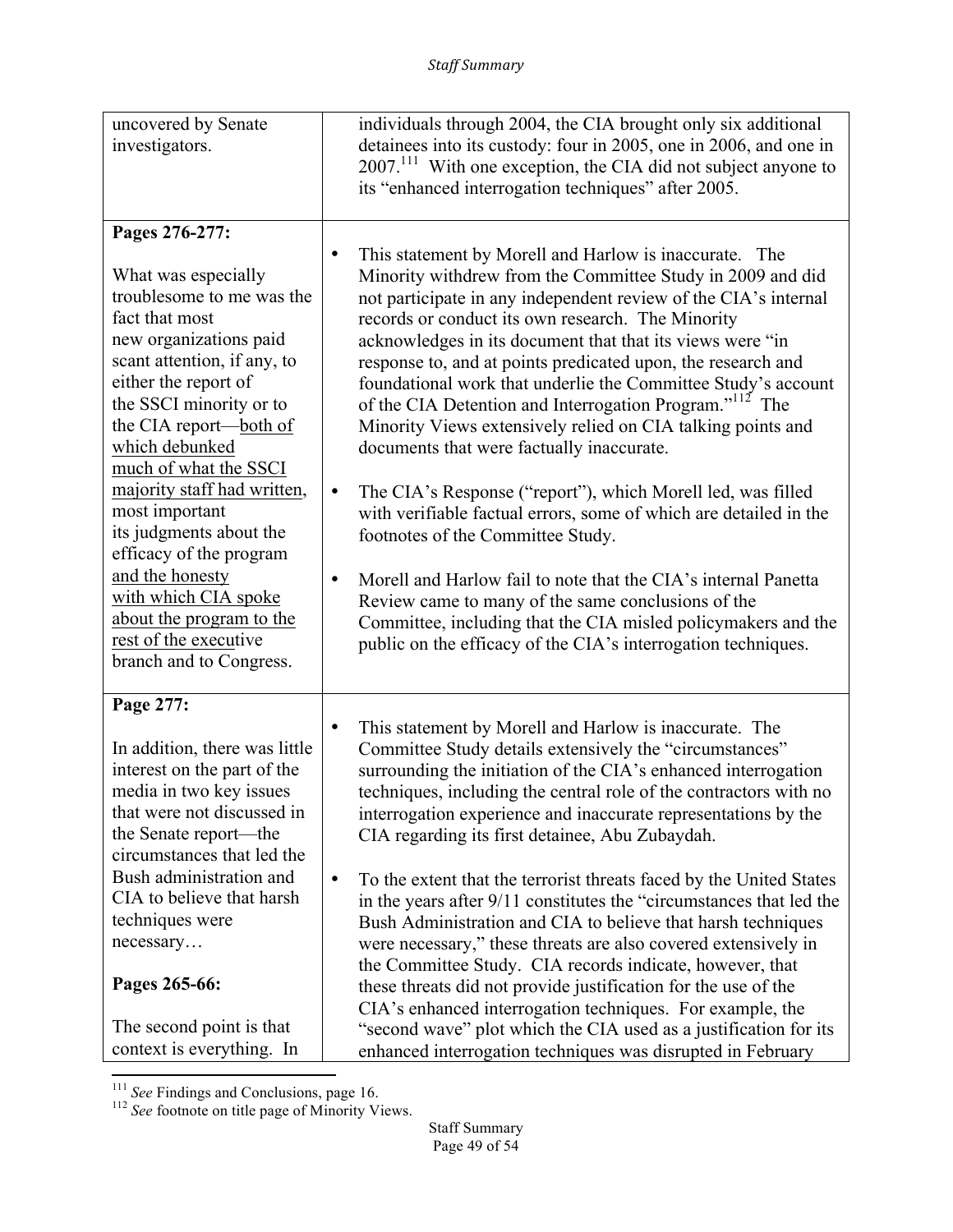| strongly indicated that al<br>Qa'ida would hit us again<br>in the homeland."<br>Page 277:<br>In addition, there was little<br>interest on the part of the                                                                                                                                                                                                                                                                                                                  | The assertion that by Morell and Harlow that briefings of the<br>$\bullet$<br>White House, Justice Department, and Congress are "not<br>discussed in the Senate report" is inaccurate.                                                                |
|----------------------------------------------------------------------------------------------------------------------------------------------------------------------------------------------------------------------------------------------------------------------------------------------------------------------------------------------------------------------------------------------------------------------------------------------------------------------------|-------------------------------------------------------------------------------------------------------------------------------------------------------------------------------------------------------------------------------------------------------|
| fewer than twelve hours<br>earlier. The report,<br>provided to us by one of<br>the many foreign<br>intelligence services with<br>which we work closely<br>indicated that al Qa'ida<br>had prepared a second<br>wave of attacks This<br>report began what became<br>an avalanche – literally<br>$thousands - of intelligence$<br>reports in the months<br>following 9/11 that                                                                                               |                                                                                                                                                                                                                                                       |
| decision-makers at the<br>time – President Bush,<br>National Security Advisor<br>Condi Rice, and Director<br>Tenet – were facing every<br>day. My last official<br>action aboard Air Force<br>One on 9/11 was to brief<br>President Bush regarding<br>an intelligence report that<br>George Tenet's staff at<br>CIA had just sent me. The<br>credibility of the source<br>was unknown, the<br>information itself was<br>stunning but believable<br>given what had occurred | disrupts it in February of '02 there is no question in my mind<br>that this is a disruption." <sup>113</sup>                                                                                                                                          |
| order to thoughtfully<br>consider the program, it is<br>very important to<br>understand what the key                                                                                                                                                                                                                                                                                                                                                                       | $2002$ – prior to the arrest of the CIA's first detainee – according<br>to the Bush Administration. As Frances Fragos Townsend,<br>Assistant to the President for Homeland Security and<br>Counterterrorism, stated, "the lead guy is arrested, which |

<sup>&</sup>lt;sup>113</sup> February 9, 2006, White House briefing on "the West Coast Terrorist Plot"; White House Press Release, "Fact Sheet: Keeping America Safe From Attack," May 23, 2007; page 247 of the Committee Study.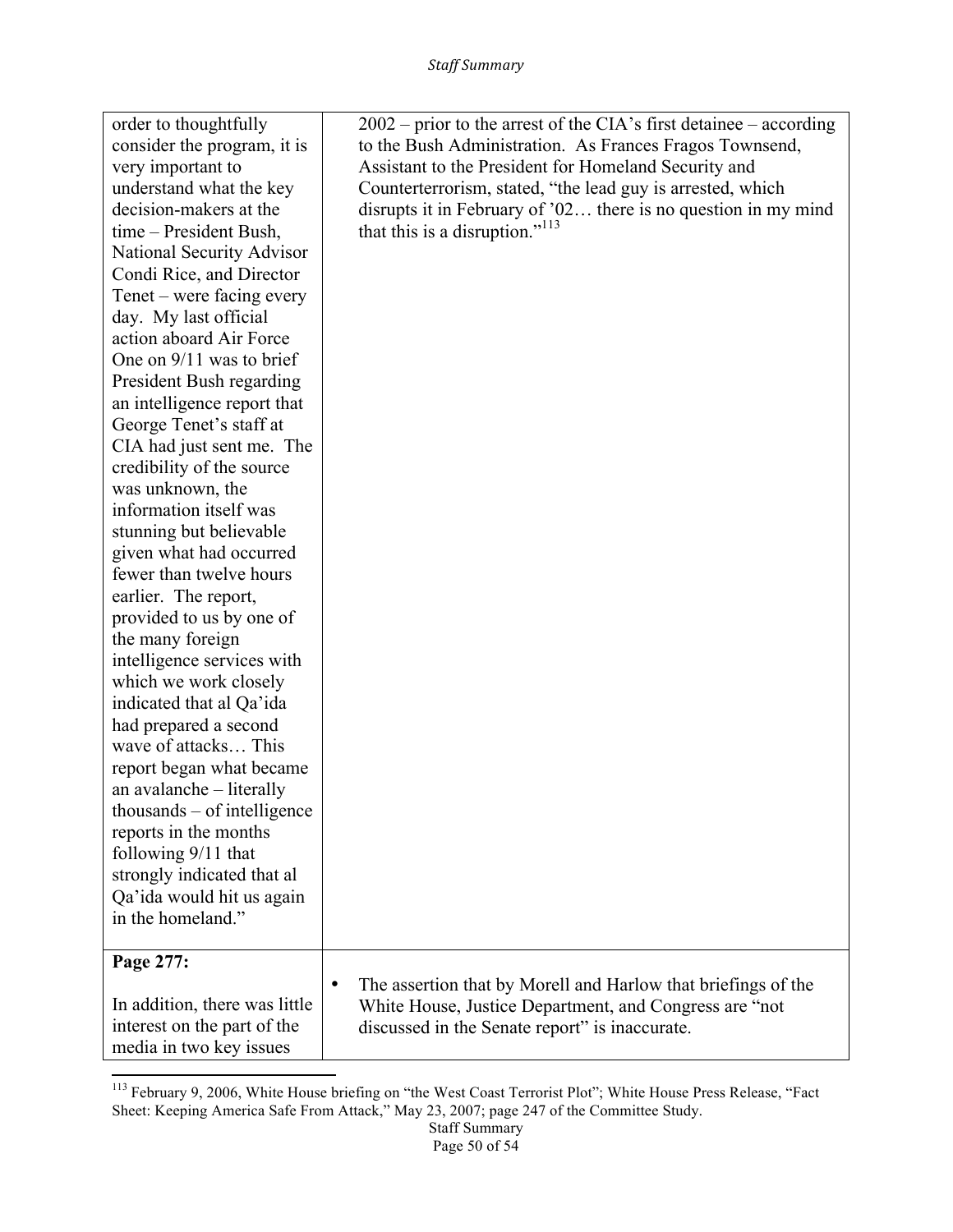| that were not discussed in<br>the Senate report  the<br>lengthy paper trail that<br>showed that the White<br>House, Justice<br>Department, and Congress<br>were fully briefed on it. A<br>history of CIA's<br>interactions with the rest<br>of the executive branch<br>and with Congress on the<br>issue of EITs that<br>was released by the CIA at<br>the same time as the<br>committee's report<br>was completely ignored<br>by the media. | $\bullet$              | The Committee Study details extensively the CIA's interactions<br>with the White House, the Department of Justice and the<br>Congress. See, for example, pages 11, 20, 22-23, 33-40, 47-49,<br>115-119, 134-136, 139, 140-141, 142, 145-147, 149-151, 157,<br>158-160, 161, 162-164, 170-171, 172-178, 179-181, 183-184,<br>186-189, 194-204, 216-217, 344-347, 349-352, 403-404, 409-<br>456, and 462-499. In addition, hundreds of pages of material<br>cover this topic in the full 6,700-page report.                                                                                                                                                                              |
|----------------------------------------------------------------------------------------------------------------------------------------------------------------------------------------------------------------------------------------------------------------------------------------------------------------------------------------------------------------------------------------------------------------------------------------------|------------------------|----------------------------------------------------------------------------------------------------------------------------------------------------------------------------------------------------------------------------------------------------------------------------------------------------------------------------------------------------------------------------------------------------------------------------------------------------------------------------------------------------------------------------------------------------------------------------------------------------------------------------------------------------------------------------------------|
| Page 277:<br>In polls taken after the<br>Senate report was released<br>and after days<br>of the media hyping its<br>findings, the majority of<br>Americans said that<br>they supported the use of<br>harsh interrogation<br>techniques in order to<br>protect the lives of their<br>fellow citizens. This view<br>was consistent<br>across a number of polls                                                                                 | $\bullet$<br>$\bullet$ | As CIA records demonstrate, the CIA's enhanced interrogation<br>techniques were not effective. Yet, over a period of years, the<br>CIA made representations that its techniques produced unique,<br>otherwise unavailable information that "saved lives." Both the<br>Committee and the CIA's own internal Panetta Review found<br>that the CIA's representations were inaccurate.<br>Morell and Harlow ignore another poll from January 2015, that<br>shows <sup>114</sup> "large majorities of the public disapprove of US<br>government agents using specific "enhanced interrogation<br>techniques" that were described in the Senate Select Committee<br>on Intelligence report." |

 <sup>114</sup> http://detaineetaskforce.org/wp-content/uploads/2015/01/TCP-Poll-for-release-Jan-2015.pdf: Results of a National Survey: Views of the American Public about the Use of Torture January 2015:A new national survey on attitudes toward the government's use of "enhanced interrogation techniques" indicates broad bipartisan opposition to a number of such methods used by the CIA and described in the recent report of the US Senate Select Committee on Intelligence. The survey also shows that majorities across the political parties support strengthening US laws against torture by making it clearer to the CIA and to the military what behavior is legal and what is illegal when interrogating people. These findings are particularly noteworthy because the survey was taken January 8-11, 2015 - during the four days of intense international news coverage of terrorist attacks in Paris. The survey, conducted for The Constitution Project by Belden Russonello Strategists, reveals that large majorities of the public disapprove of US government agents using specific "enhanced interrogation techniques" that were described in the Senate Select Committee on Intelligence report. Republicans across the country disapprove of all but one of the techniques described in the survey, while decisive majorities of Democrats and independents disapprove of all four. In each of these cases the number of Americans who strongly disapprove is far greater than the number who approve.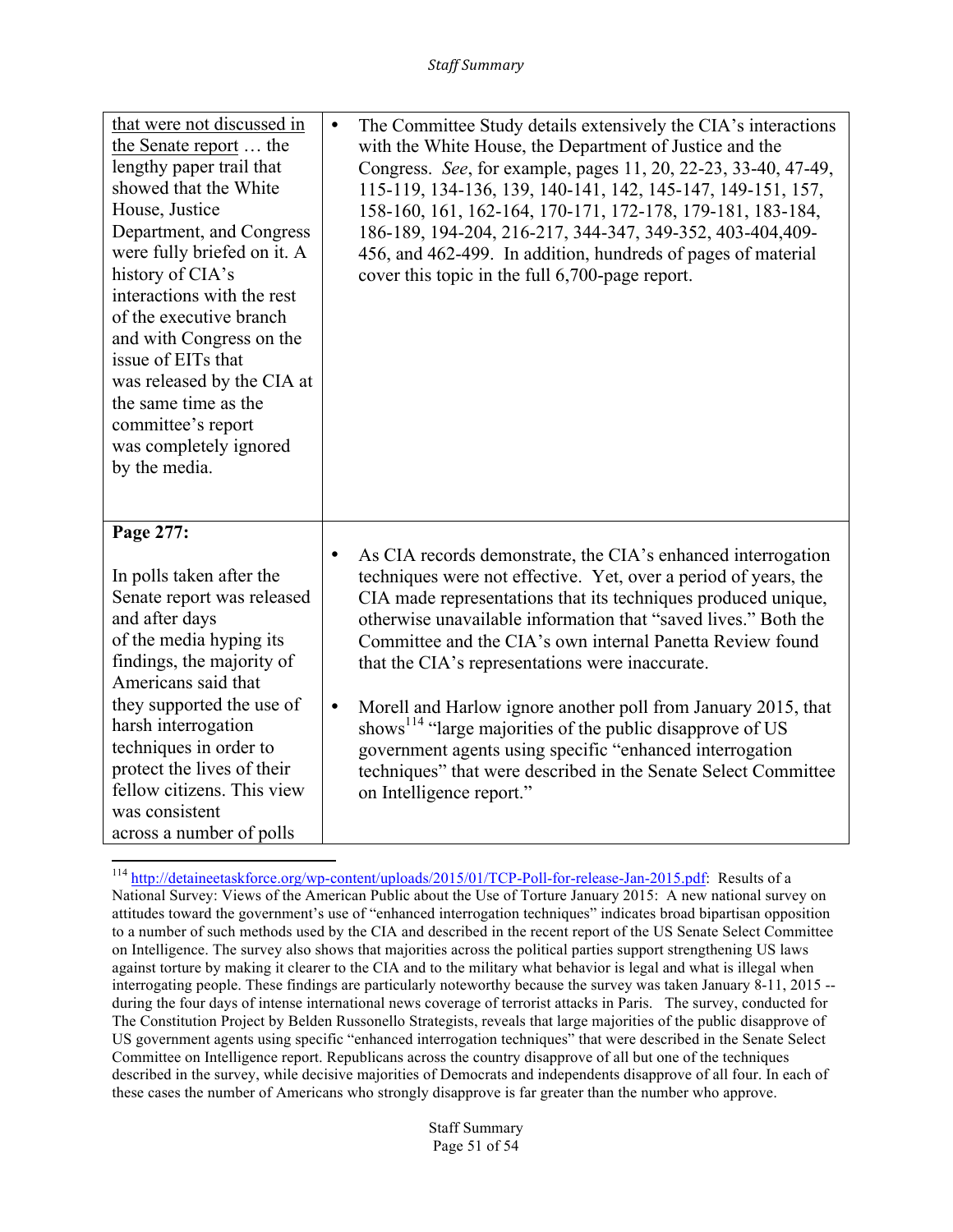| that were conducted.                               |                                                                        |
|----------------------------------------------------|------------------------------------------------------------------------|
| Pages 278-279:                                     |                                                                        |
|                                                    | There are a number issues with this passage by Morell and<br>$\bullet$ |
| In one of the most                                 | Harlow:                                                                |
| interesting conversations I                        |                                                                        |
| have ever had on the issue,                        | CIA records indicate that the CIA did not brief President<br>$\circ$   |
| the professor told me that                         | Bush on its enhanced interrogation techniques prior to                 |
| he thought some of the                             | April 2006. No member of Congress was briefed on the                   |
| techniques were indeed                             | CIA's enhanced interrogation techniques until after they               |
| unlawful and that                                  | had been used against the CIA's first detainee, and the                |
| the Department of Justice                          | full congressional intelligence committees were not                    |
| had erred in its judgment.                         | briefed until September 2006. It is thus inconsistent                  |
| He also told me that he                            | with the CIA's records to state that "[t]he highest levels             |
| thought that many of the                           | of the US government in both the executive branch and                  |
| techniques were                                    | Congress were engaged."                                                |
| inconsistent                                       |                                                                        |
| with America's support                             | CIA records reveal how, contrary to CIA<br>$\circ$                     |
| for human dignity and                              | representations, the CIA's enhanced interrogation                      |
| America's leadership                               | techniques were <b>not</b> the "only way to prevent a massive"         |
| role in the world. And so,                         | terrorist attack that might kill hundreds or thousands of              |
| he concluded, he was                               | Americans." Indeed, CIA records clearly show how the                   |
| opposed to the use                                 | CIA misled policymakers and the American public, by                    |
| of the techniques. Then                            | misrepresenting that intelligence came from detainees                  |
| came the punch line. He                            | subjected to the CIA's enhanced interrogation                          |
| said "Opposed,                                     | techniques, when the intelligence was actually acquired                |
| that is, unless I were the                         | using other traditional intelligence collection methods.               |
| president of the United                            |                                                                        |
| States, and someone                                | Neither the CIA nor the administration decided to "stand"<br>$\circ$   |
| walked into my office and                          | up and tell the American people" what had been decided                 |
| said this is the only way to                       | prior to September 2006, when the administration                       |
| prevent a massive terrorist                        | sought an "endgame" to an unsustainable program,                       |
| attack that might kill<br>hundreds or thousands of | transferred its detainees to DOD custody and sought                    |
| Americans. In that case, if                        | legislation from Congress. Even then, President Bush                   |
| the decision were placed                           | did not reveal the nature of the CIA's enhanced                        |
| on my shoulders, I would                           | interrogation techniques.                                              |
| say go for it. And then I                          | No one has ever "accept [ed] the consequences" for the                 |
| would stand up and tell                            | $\circ$<br>CIA's enhanced interrogation techniques. The CIA has        |
| the American people the                            | acknowledged that there were "significant                              |
| decision I had made and                            | shortcomings" in its handling of the conduct and                       |
| why I made it and                                  | management of the program. The CIA has further                         |
| accept the consequences."                          | acknowledged that "the Agency did not sufficiently                     |
| What must be stressed                              | broaden and elevate the focus of its accountability                    |
| is that these perilous                             | efforts to include more senior officers who were                       |
| decisions cannot be made                           | responsible for organizing, guiding, staffing, and                     |
| at low levels. In the case                         | supervising RDI activities, especially in the beginning."              |

Staff Summary Page 52 of 54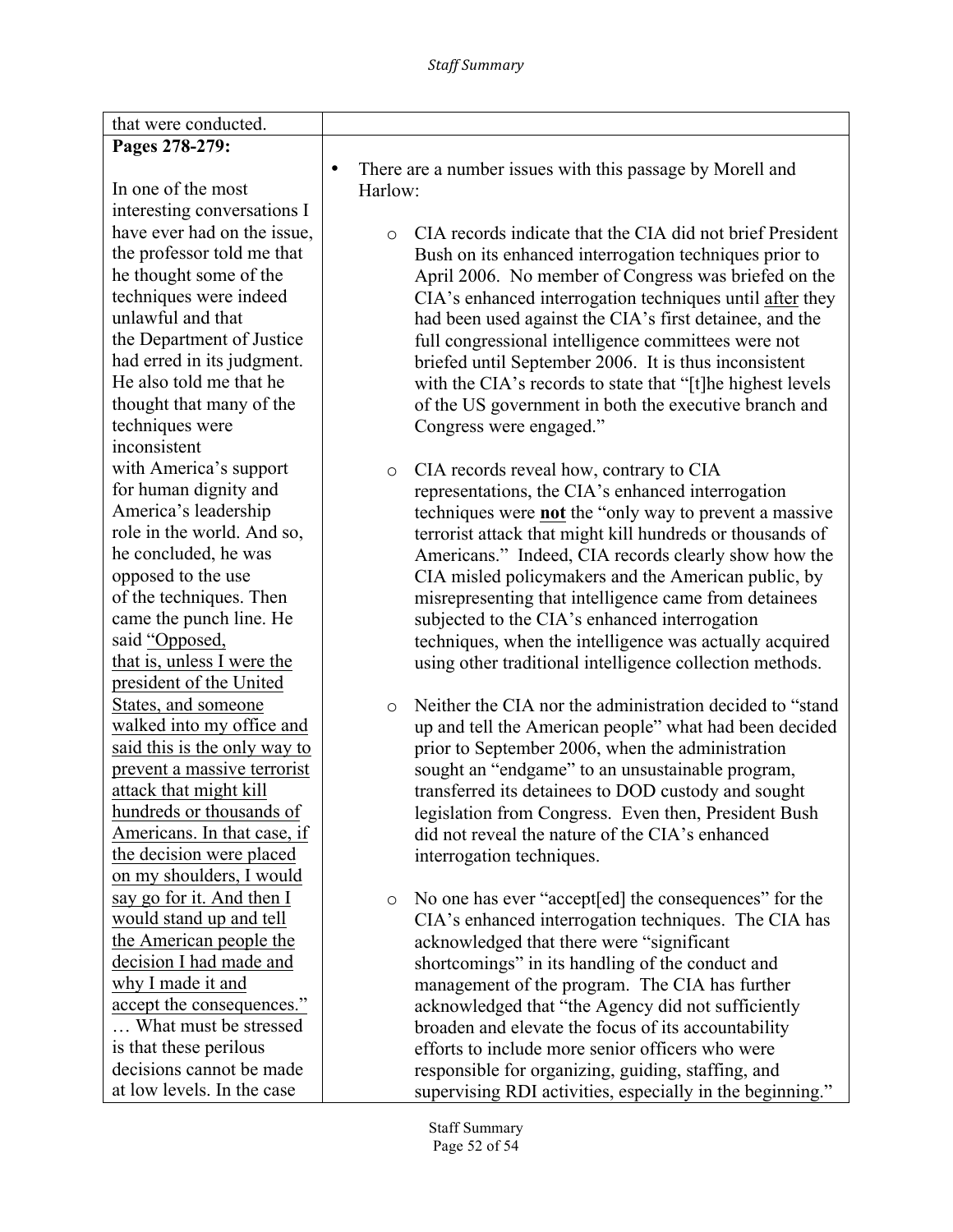| of the EITs, they were<br>not. The highest levels of<br>the US government in<br>both the executive<br>branch and Congress were<br>engaged—as<br>they should have been.<br>Page 328:                                                                                                                                                                                                                      | Despite these acknowledgments, there has been no<br>accountability for senior officers involved in the<br>program. <sup>115</sup>                                                                                                                                                                                                                                                                                                                                                                                                                                       |
|----------------------------------------------------------------------------------------------------------------------------------------------------------------------------------------------------------------------------------------------------------------------------------------------------------------------------------------------------------------------------------------------------------|-------------------------------------------------------------------------------------------------------------------------------------------------------------------------------------------------------------------------------------------------------------------------------------------------------------------------------------------------------------------------------------------------------------------------------------------------------------------------------------------------------------------------------------------------------------------------|
| People frequently ask me<br>about specific movies and<br>television series about the<br>Agency. "Is Homeland<br>real?" they ask. "Did Zero<br>Dark Thirty get the story<br>right?" My answer is<br>always the same: "No, not<br>really, with one exception,<br>and that exception is the<br>passion that CIA officers<br>bring to the job." I<br>usually explain that the<br>passion for getting the job | According to publicly released emails, Morell met with the<br>$\bullet$<br>screenwriter and director of Zero Dark Thirty. Under Morell,<br>who was Acting CIA Director at the time, the CIA cooperated<br>extensively with the film, including by discussing the<br>"intelligence case" behind the raid on the UBL compound. <sup>116</sup><br>As Senators Feinstein, McCain, and Levin stated, the movie<br>was "grossly inaccurate and misleading," particularly with<br>regard to the role of coercive interrogations in leading to UBL's<br>courier. <sup>117</sup> |
| done that is demonstrated,<br>for example, by the<br>charter Carrie in<br>Homeland or Maya in<br>Zero Dark Thirty is a<br>dead-on accurate portrayal<br>of the passion of many<br>CIA officers, particularly<br>those who work in our<br>Counterterrorism Center."                                                                                                                                       |                                                                                                                                                                                                                                                                                                                                                                                                                                                                                                                                                                         |

<sup>&</sup>lt;u> 1989 - Johann Stein, markin film yn y breninn y breninn y breninn y breninn y breninn y breninn y breninn y b</u>

<sup>&</sup>lt;sup>115</sup> See CIA's June 2013 Response, page 8.<br><sup>116</sup> Email from: [REDACTED]; to: 'M.B.'; date: July 6, 2011 7:25 PM; subject: Confirmation of meeting with Acting DCIA Michael Morell; Email from: [REDACTED]; to: Marie E. Harf; date: 7/6/2011 07:18 PM; subject: Re: Meeting with UBL Movie Director Kathryn Bigelow; Email from: Marie E. Harf; to: [REDACTED]; date: 7/6/2011 10:19 AM; subject: Meeting with UBL Movie Director Kathryn Bigelow; Email from: Marie Harf; to: [REDACTED]; date: 6/30/2011 01:31 PM; subject: Meeting with Hollywood screenwriter tomorrow (Friday)?

Staff Summary <sup>117</sup> Press release from Senators Feinstein, McCain and Levin, December 19, 2012.